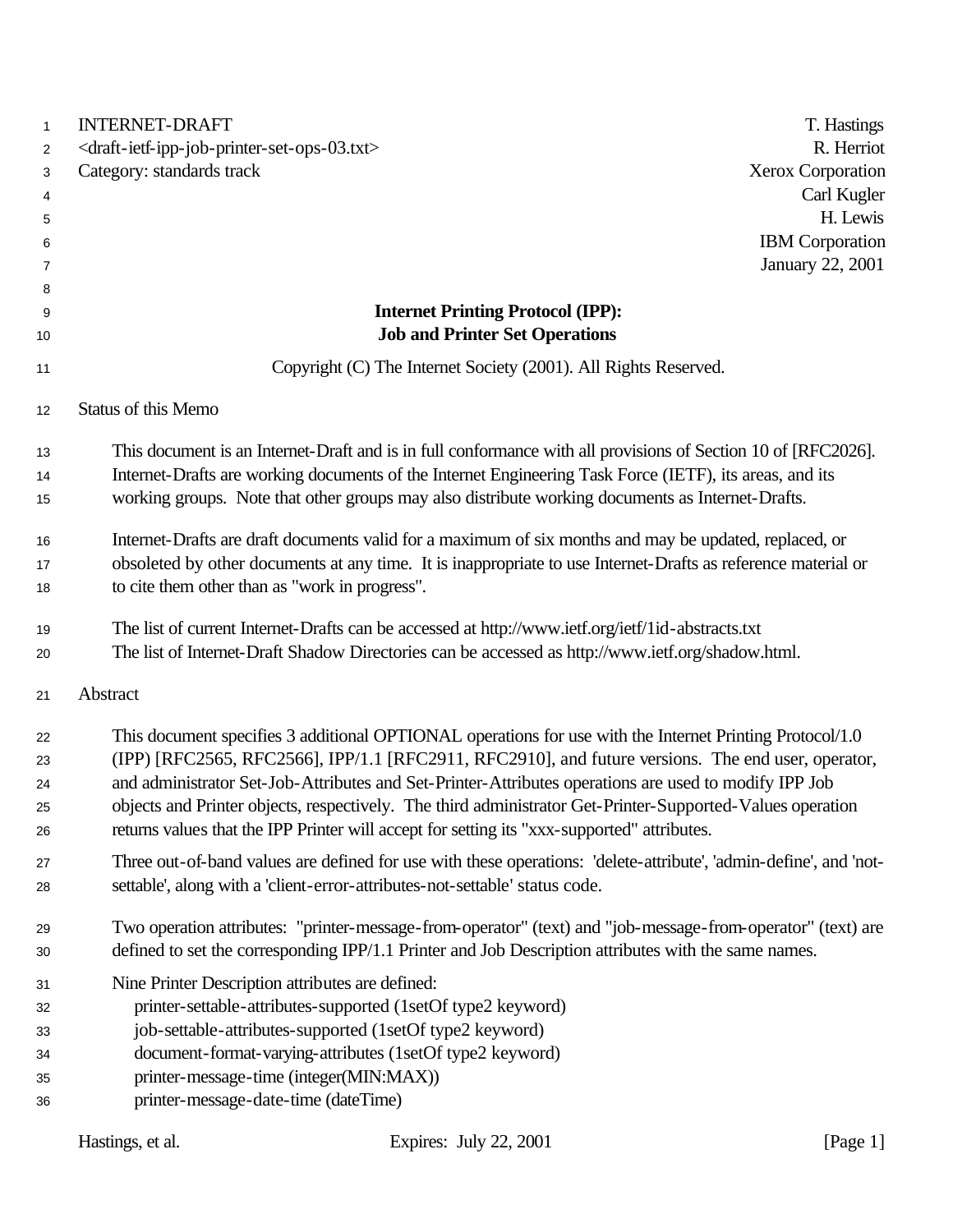- printer-xri-supported (1setOf collection)
- xri-uri-scheme-supported (1setOf uriScheme)
- xri-authentication-supported (1setOf type2 keyword)
- xri-security-supported (1setOf type2 keyword)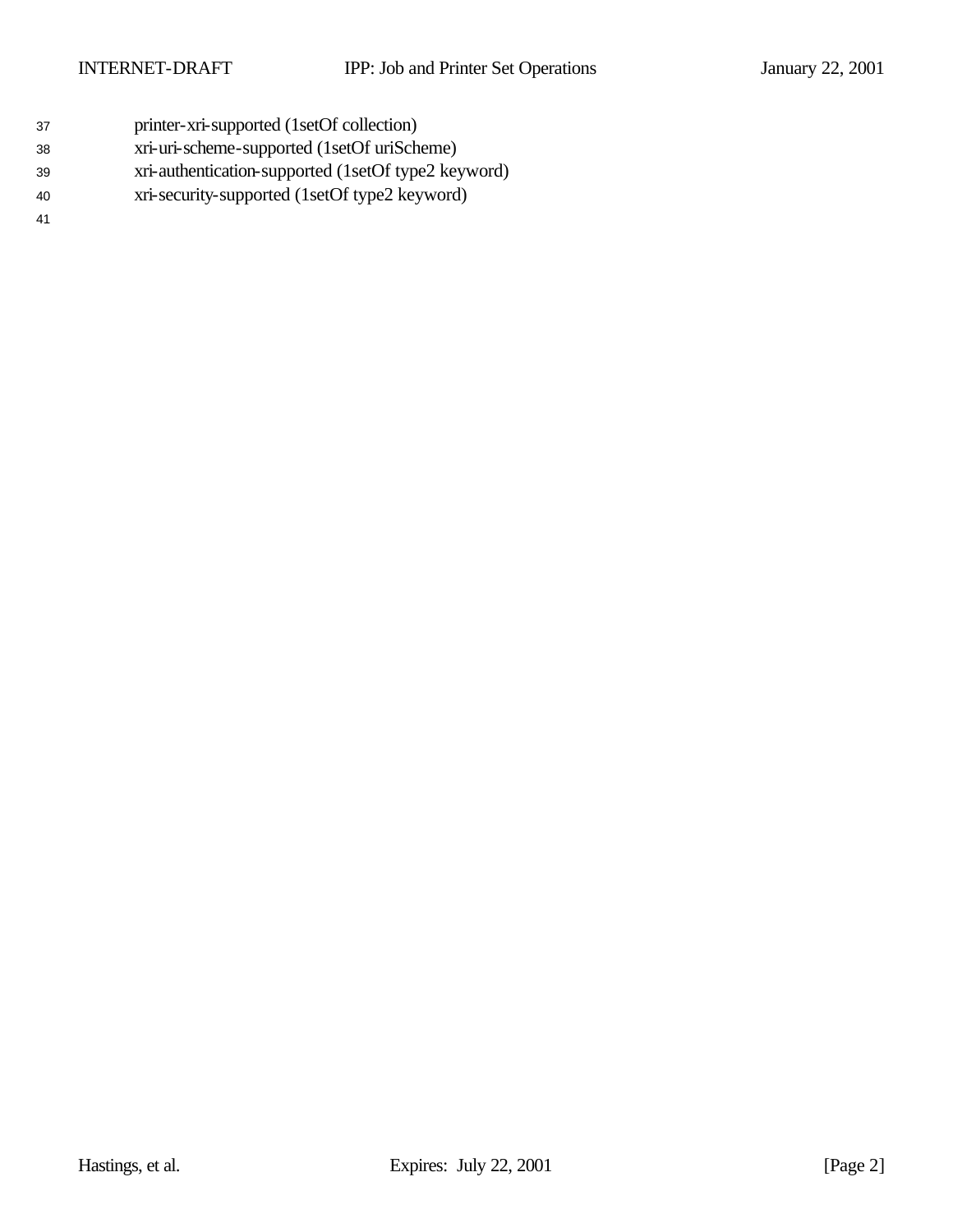- The full set of IPP documents includes:
- Design Goals for an Internet Printing Protocol [RFC2567]
- Rationale for the Structure and Model and Protocol for the Internet Printing Protocol [RFC2568]
- Internet Printing Protocol/1.1: Model and Semantics [RFC2911]
- Internet Printing Protocol/1.1: Encoding and Transport [RFC2910]
- Internet Printing Protocol/1.1: Implementer's Guide [IPP-IIG]
- Mapping between LPD and IPP Protocols [RFC2569]
- The "Design Goals for an Internet Printing Protocol" document takes a broad look at distributed printing functionality, and it enumerates real-life scenarios that help to clarify the features that need to be included in a printing protocol for the Internet. It identifies requirements for three types of users: end users, operators, and administrators. It calls out a subset of end user requirements that are satisfied in IPP/1.0. A few OPTIONAL operator operations have been added to IPP/1.1.
- The "Rationale for the Structure and Model and Protocol for the Internet Printing Protocol" document describes IPP from a high level view, defines a roadmap for the various documents that form the suite of IPP specification documents, and gives background and rationale for the IETF working group's major decisions.
- The "Internet Printing Protocol/1.1: Encoding and Transport" document is a formal mapping of the abstract operations and attributes defined in the model document onto HTTP/1.1 [RFC2616]. It defines the encoding rules for a new Internet MIME media type called "application/ipp". This document also defines the rules for transporting over HTTP a message body whose Content-Type is "application/ipp". This document defines a new scheme named 'ipp' for identifying IPP printers and jobs.
- The "Internet Printing Protocol/1.1: Implementer's Guide" document gives insight and advice to implementers of IPP clients and IPP objects. It is intended to help them understand IPP/1.1 and some of the considerations that may assist them in the design of their client and/or IPP object implementations. For example, a typical order of processing requests is given, including error checking. Motivation for some of the specification decisions is also included.
- The "Mapping between LPD and IPP Protocols" document gives some advice to implementers of gateways between IPP and LPD (Line Printer Daemon) implementations.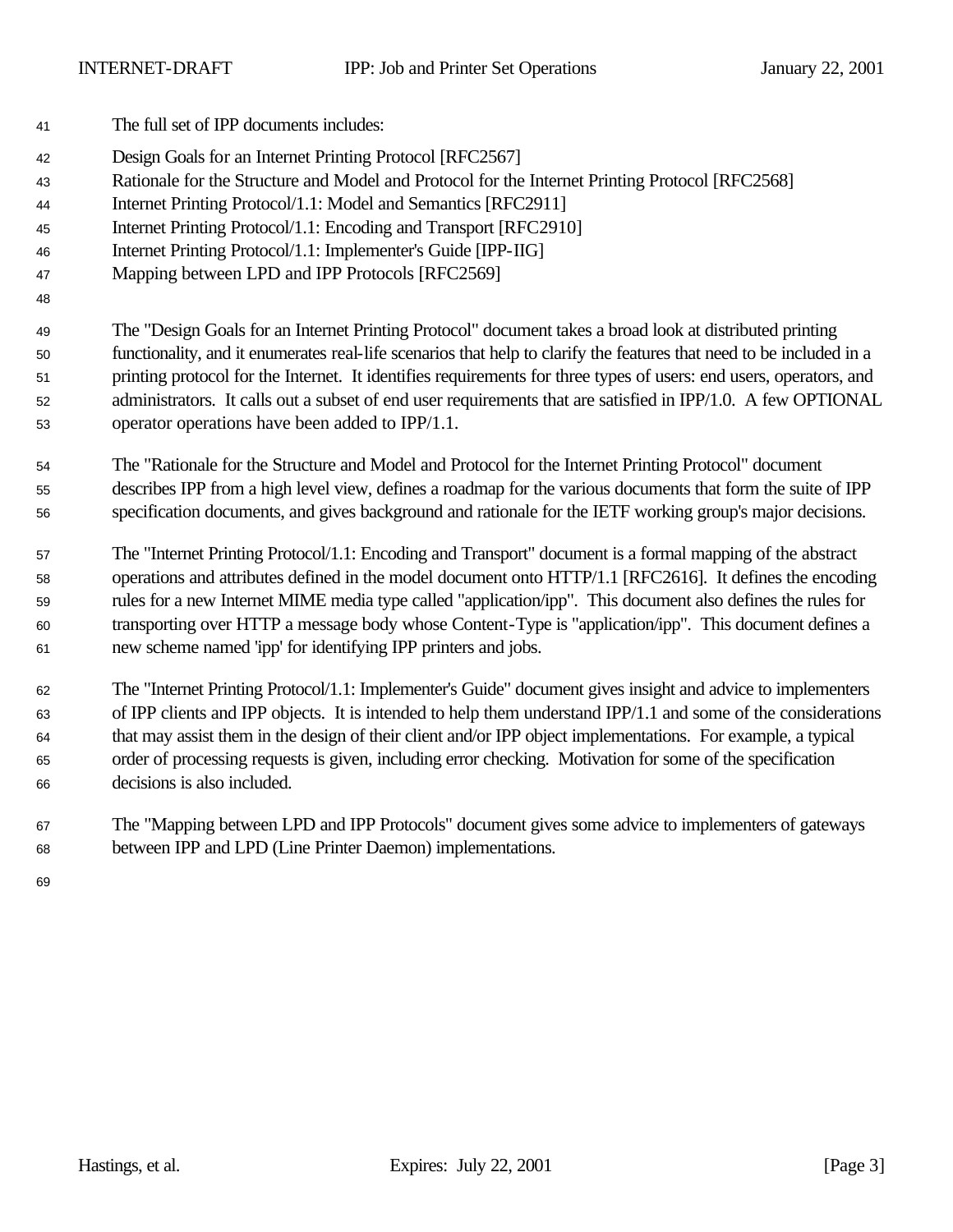# **Table of Contents**

| 70  | 1              |                                                                              |  |
|-----|----------------|------------------------------------------------------------------------------|--|
| 71  | $\overline{2}$ |                                                                              |  |
| 72  | 2.1            |                                                                              |  |
| 73  | 2.2            |                                                                              |  |
| 74  | 3              |                                                                              |  |
| 75  | 4              |                                                                              |  |
| 76  | 4.1            |                                                                              |  |
| 77  | 4.1.1          |                                                                              |  |
| 78  | 4.1.2          |                                                                              |  |
| 79  | 4.1.3          |                                                                              |  |
| 80  | 4.2            |                                                                              |  |
| 81  | 4.2.1          |                                                                              |  |
| 82  | 4.2.2          |                                                                              |  |
| 83  | 4.2.3          |                                                                              |  |
| 84  | 4.3            |                                                                              |  |
| 85  | 4.3.1          | Definition of the usage of the 'admin-define' out-of-band attribute value 19 |  |
| 86  | 5              |                                                                              |  |
| 87  | 5.1            |                                                                              |  |
| 88  | 5.2            |                                                                              |  |
| 89  | 6              |                                                                              |  |
| 90  | 6.1            |                                                                              |  |
| 91  | 6.2            |                                                                              |  |
| 92  | 6.3            |                                                                              |  |
| 93  | 6.4            |                                                                              |  |
| 94  | 6.5            |                                                                              |  |
| 95  | 6.6            |                                                                              |  |
| 96  | 6.7            |                                                                              |  |
| 97  | 6.8            |                                                                              |  |
| 98  | 6.9            |                                                                              |  |
| 99  | 7              |                                                                              |  |
| 100 | 7.1            |                                                                              |  |
| 101 | 8              |                                                                              |  |
| 102 | 8.1            |                                                                              |  |
| 103 | 8.1.1          |                                                                              |  |
| 104 | 8.2            |                                                                              |  |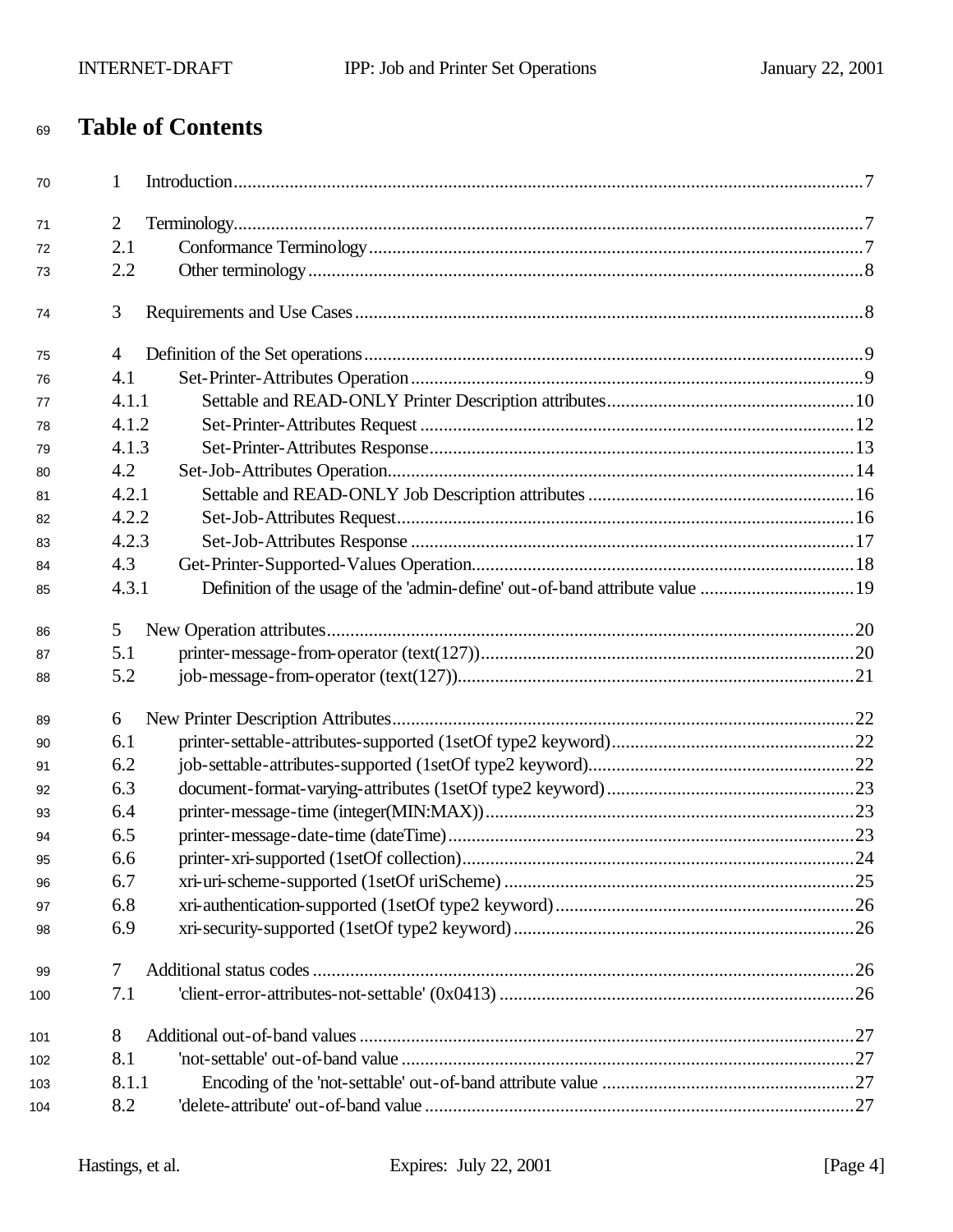| 105        | 8.2.1                                                                                                  |
|------------|--------------------------------------------------------------------------------------------------------|
| 106        | 8.3                                                                                                    |
| 107        | 8.3.1                                                                                                  |
| 108        | 9                                                                                                      |
| 109        | 10                                                                                                     |
| 110        | 10.1                                                                                                   |
| 111        | 10.2                                                                                                   |
| 112        | 10.3                                                                                                   |
| 113        | 10.4                                                                                                   |
| 114        | 11                                                                                                     |
| 115        | 12                                                                                                     |
| 116        | 13                                                                                                     |
| 117        | 14                                                                                                     |
| 118        | Appendix A: Allowed Values for Set-Printer-Attributes and Set-Job-Attributes requests36<br>15          |
| 119        | 16                                                                                                     |
| 120<br>121 | 17                                                                                                     |
| 122        | <b>Table of Tables</b>                                                                                 |
| 123        |                                                                                                        |
| 124        |                                                                                                        |
| 125        |                                                                                                        |
| 126        |                                                                                                        |
| 127        |                                                                                                        |
| 128        | Table 6 - Values allowed for Job Template Attributes in the Set-Job-Attributes Operation38             |
| 129        | Table 7 - Values allowed for Job Description Attributes in the Set-Job-Attributes Operation39          |
| 130        | Table 8 - Values allowed for Printer Job Template Attributes in the Set-Printer-Attributes Operation40 |
| 131        | Table 9 - Values allowed for Printer Description Attributes in the Set-Printer-Attributes Operation 41 |
| 132        | Table 10 - Printer Job Template Attributes returned from Get-Printer-Supported-Values43                |
| 133        | Table 11 - Printer Job Template Attributes returned from Get-Printer-Supported-Values43                |
| 134        | Table 12 - Printer Description Attributes returned from Get-Printer-Supported-Values43                 |
| 135        | Table 13 - Printer Job Template Attributes returned from Get-Printer-Supported-Values43                |
| 136        | Table 14 - Printer Job Template Attributes returned from Get-Printer-Supported-Values44                |
| 137        | Table 15 - Printer Description Attributes returned from Get-Printer-Supported-Values45                 |
| 138        |                                                                                                        |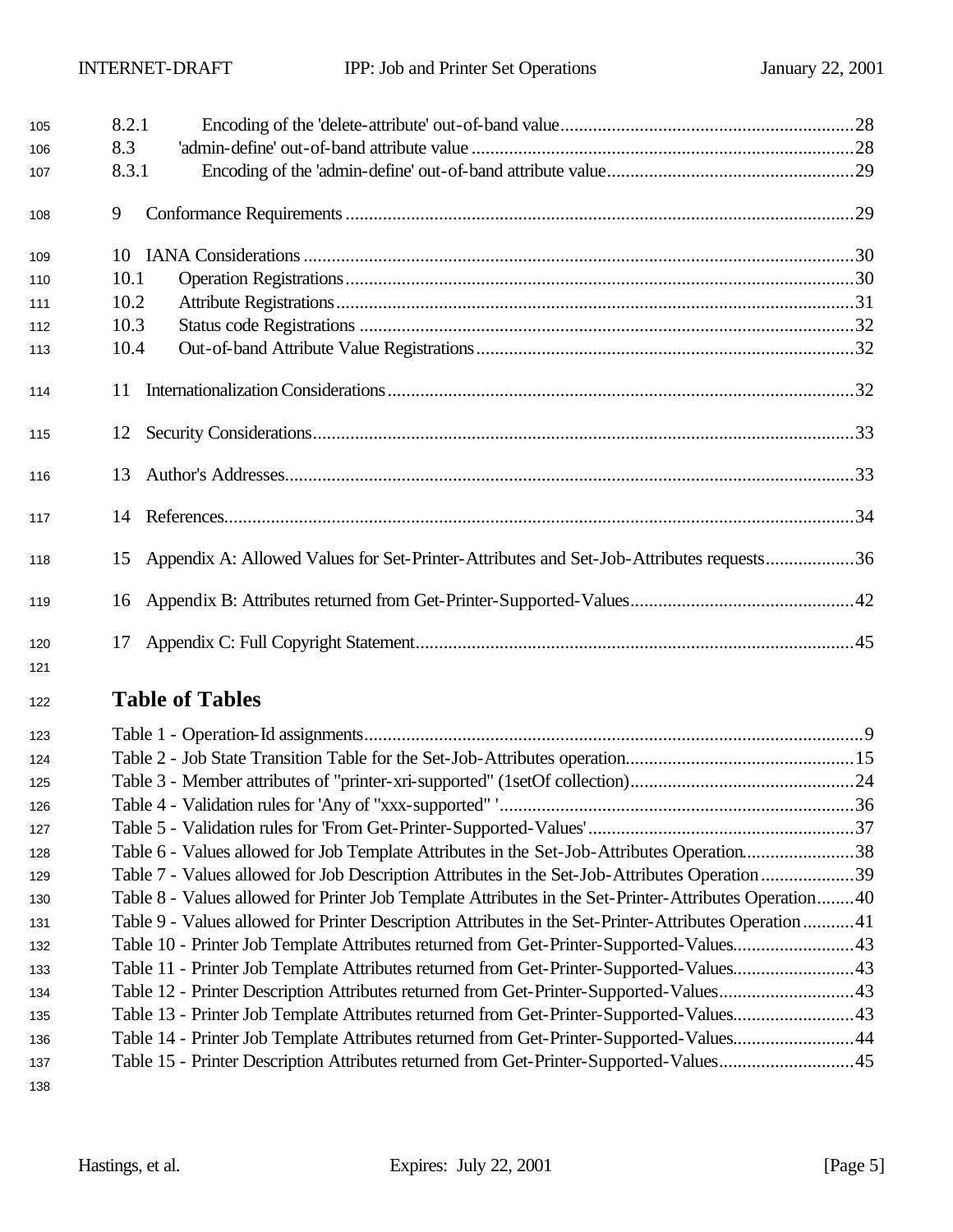139

140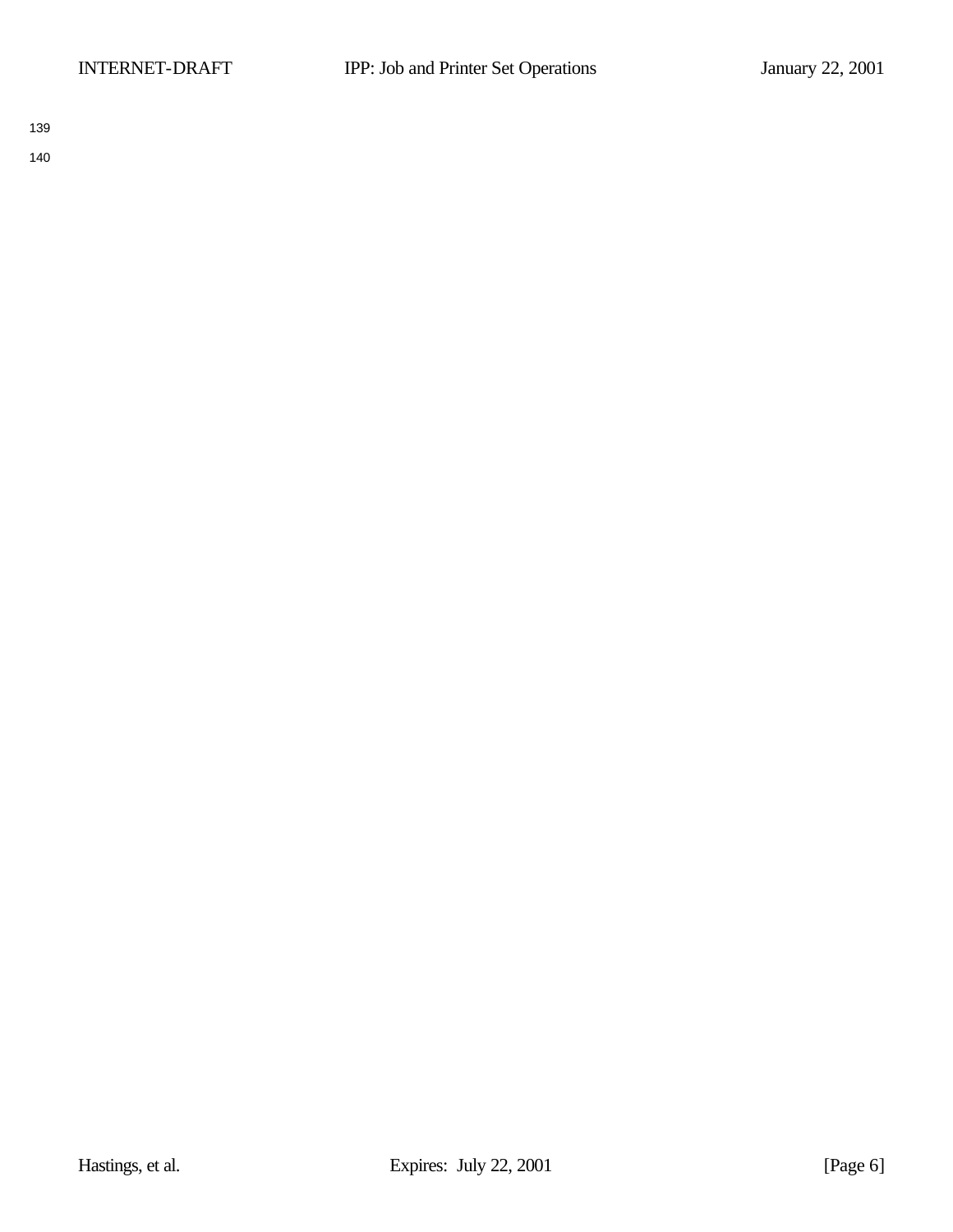## **1 Introduction**

 The Internet Printing Protocol (IPP) is an application level protocol that can be used for distributed printing using Internet tools and technologies. IPP version 1.1 [RFC2911, RFC2910] focuses on end user functionality with a few administrative operations included. This document defines additional OPTIONAL end user, operator, and administrator Set-Job-Attributes and Set-Printer-Attributes operations used to modify IPP Job objects and Printer objects, respectively. It also defines a third administrator Get-Printer-Supported-146 Values operation that returns values that the IPP Printer will accept for setting its "xxx-supported" attributes. The Get-Printer-Supported-Values operation MUST be supported, if the implementation supports setting any "xxx-supported" Printer attributes using the Set-Printer-Attributes operation.

 Three out-of-band values are defined for use with these three operations: 'delete-attribute' for deleting Job attributes with the Set-Job-Attributes request, 'not-settable' for use in either the Set-Job-Attributes or Set-Printer-Attributes responses, and 'admin-define' for use in the Get-Printer-Supported-Values response.

 Two operation attributes: "printer-message-from-operator" (text) and "job-message-from-operator" (text) are defined to set the corresponding IPP/1.1 Printer and Job Description attributes with the same names. These operation attributes may be used with any operation that affect the Printer or Job object for which an operation might want to indicate a message. For the Set-Job-Attributes and Set-Printer-Attributes operations, the client MUST explicitly set them, rather than using these operation attributes.

- A Printer implementation can make the value of some attributes dependent on the document-format, e.g. "resolution-supported".
- This document is an extension to IPP/1.0 [RFC2565, RFC2566] and IPP/1.1 [RFC2911, RFC2910], and future versions.

## **2 Terminology**

This section defines terminology used throughout this document.

## **2.1 Conformance Terminology**

- Capitalized terms, such as MUST, MUST NOT, REQUIRED, SHOULD, SHOULD NOT, MAY, NEED
- NOT, and OPTIONAL, have special meaning relating to conformance. These terms are defined in
- [RFC2911] section 12.1 on conformance terminology, most of which is taken from RFC 2119 [RFC2119].
- The following specialization of these terms apply to this document:
- REQUIRED: if an implementation supports the extensions described in this document, it MUST support a REQUIRED feature.
- OPTIONAL: if an implementation supports the extensions described in this document, it MAY support an OPTIONAL feature.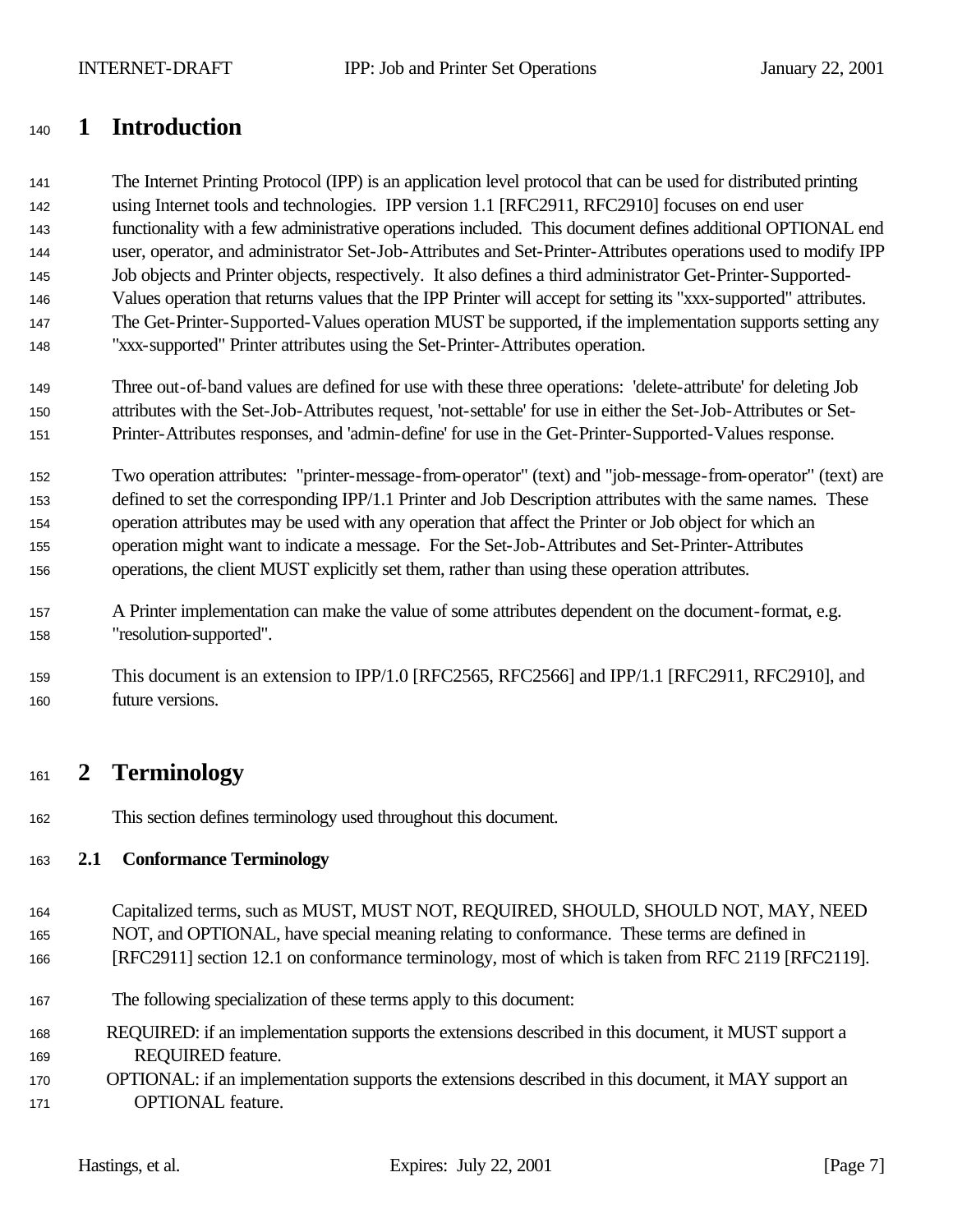## **2.2 Other terminology**

- This document uses terms such as Job object (or Job), IPP Printer object (or Printer), "operation", "request", response", "attributes", "keywords", and "support". These terms have special meaning and are defined in the model terminology [RFC2911] section 12.2. The following additional terms are introduced in this document:
- READ-ONLY: used in an attribute definition document to indicate that the attribute MUST NOT be settable using an IPP protocol Set operation. In other words, the attribute is not settable by definition.
- not-settable: an implementation does not support setting an attribute (whether or not the attribute's definition is READ-ONLY).

## **3 Requirements and Use Cases**

The following requirements and usage are intended to be met by the specification in this document.

- 1. The end-user and the operator need a way to modify a Job that is in the 'pending' or 'pending-held' state.
- Usage: The end-user discovers that he/she forgot to include a print instruction, such as "finishings" = 'staple' after submitting a job. Rather than canceling the job and resubmitting it to the same IPP Printer, the end-user is able to modify the job on the IPP Printer.
- The operator needs to modify a job because it is requesting a particular kind of media for which there is no more, but the policy is to print the job on a comparable medium.
- 2. The system administrator needs a way to re-configure or change the policy of the IPP Printer remotely.
- Usage: The system administrator is adding additional named media to the supported media list (setting 'name' values to the "media-supported" Printer attribute).
- The system administrator is reducing the capability of the IPP Printer by removing one of the operations from the supported operations list, such as Cancel-Job, because the policy is to run the IPP Printer like a public facsimile machine. After having removed Cancel-Job from the list of supported operations, an administrative client needs to be able to display to an administrator that the implementation is capable of being reconfigured to support Cancel-Job once again.
- The system administrator is remotely configuring the IPP Printer after installing it, and so is replacing the Printer Description attributes that have the out-of-band 'no-value' value (see [RFC2911] section 4.1) with 198 the proper values.
- The operator is changing the media loaded in the input tray and so is replacing the "media-ready" Job Template Printer attribute value with the proper values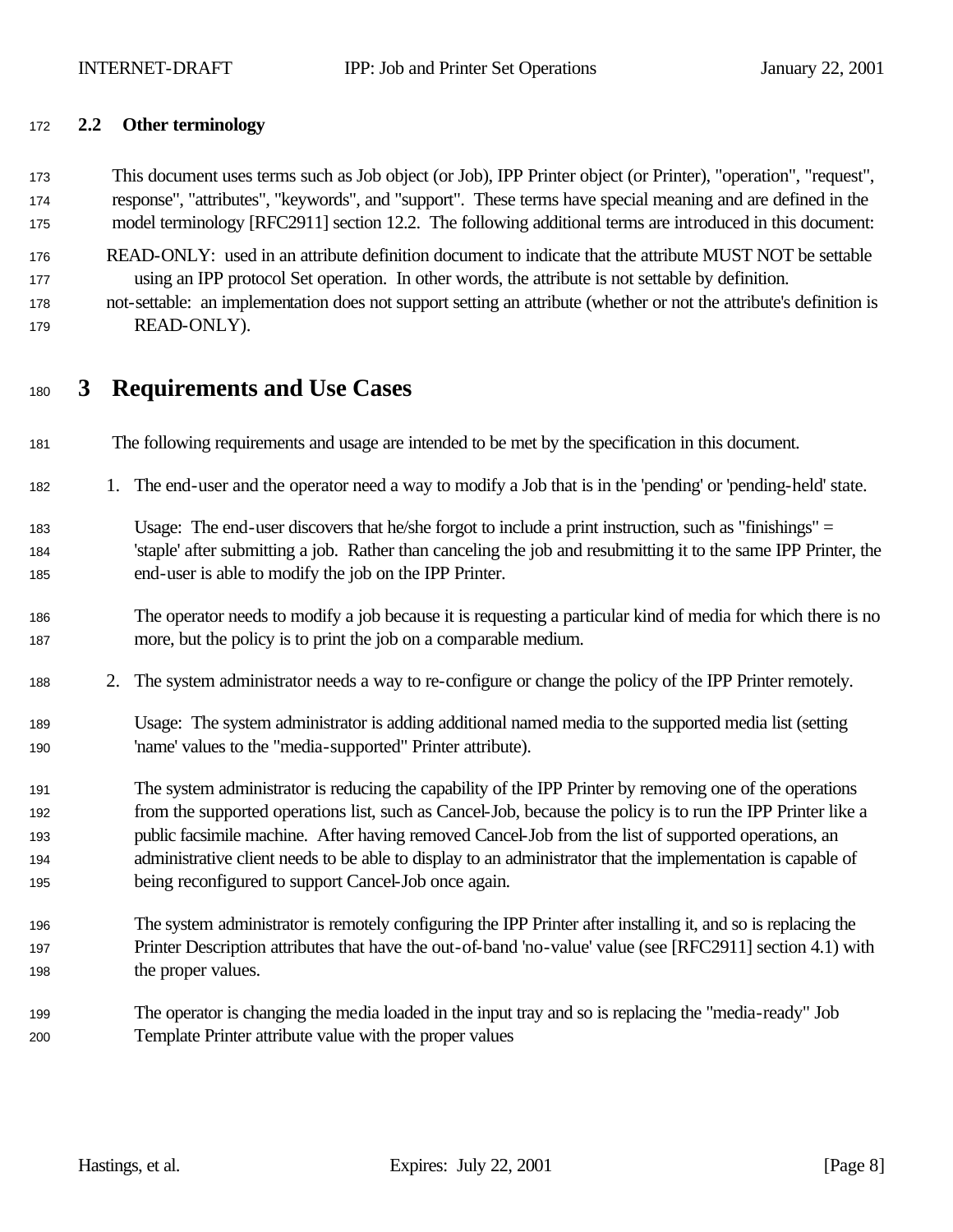## **4 Definition of the Set operations**

 The Set-Printer-Attributes operation (as are all Printer operations) are directed at Printer objects. A client MUST always supply the "printer-uri" operation attribute in order to identify the correct target of the operation. These descriptions assume all of the common semantics of IPP/1.1 Model and Semantics document [RFC2911] section 3.1.

 The Set-Job-Attributes operation (as are all Job operations) are directed at Job objects. A client MUST always supply some means of identifying the Job object in order to identify the correct target of the operation. That job identification MAY either be a single Job URI or a combination of a Printer URI with a Job ID as defined in [RFC2911]. The IPP object implementation MUST support both forms of identification for every job. If possible, a client SHOULD use the Printer URI with a Job ID rather than a Job URI, since the 32-bit "job-id" is more readily translated to and from other print protocols that MAY be serving as gateways into or out of the IPP implementation.

- The Set Printer operations are summarized in Table 1:
- 

| 214 | <b>Table 1 - Operation-Id assignments</b> |
|-----|-------------------------------------------|

| <b>Operation Name</b>         | Operation-Id | <b>Brief</b> description                               |
|-------------------------------|--------------|--------------------------------------------------------|
| <b>Set-Printer-Attributes</b> | 0x0013       | Sets attribute values of the target Printer object     |
| Set-Job-Attributes            | 0x0014       | Sets attribute values of the target Job object         |
| Get-Printer-Supported-        | 0x0015       | Gets values that are valid for setting "xxx-supported" |
| Values                        |              | attributes using the Set-Printer-Attributes operation  |

## **4.1 Set-Printer-Attributes Operation**

- This OPTIONAL operation allows a client to set the values of the attributes of a Printer object. In the request, the client supplies the set of Printer keyword attribute names and values that are to be set. In the response, the Printer object returns success or rejects the entire request with indications of which attribute or attributes could not be set.
- The Printer object validates the client-supplied attributes in the Set-Printer-Attributes request. For an attribute to validate it MUST meet all of the following rules:
- 1. The number of attributes supplied by the client MUST NOT exceed the maximum number that the Printer supports in a Set-Printer-Attributes request. A Printer MUST accept at least one attribute, but SHOULD accept a reasonable number in a single Set-Printer-Attributes request.
- Note: There is no way for the client to determine the maximum number of attributes that the Printer supports in a Set-Printer-Attributes request, except to try a reasonable number.
- 2. The Printer MUST support the attribute.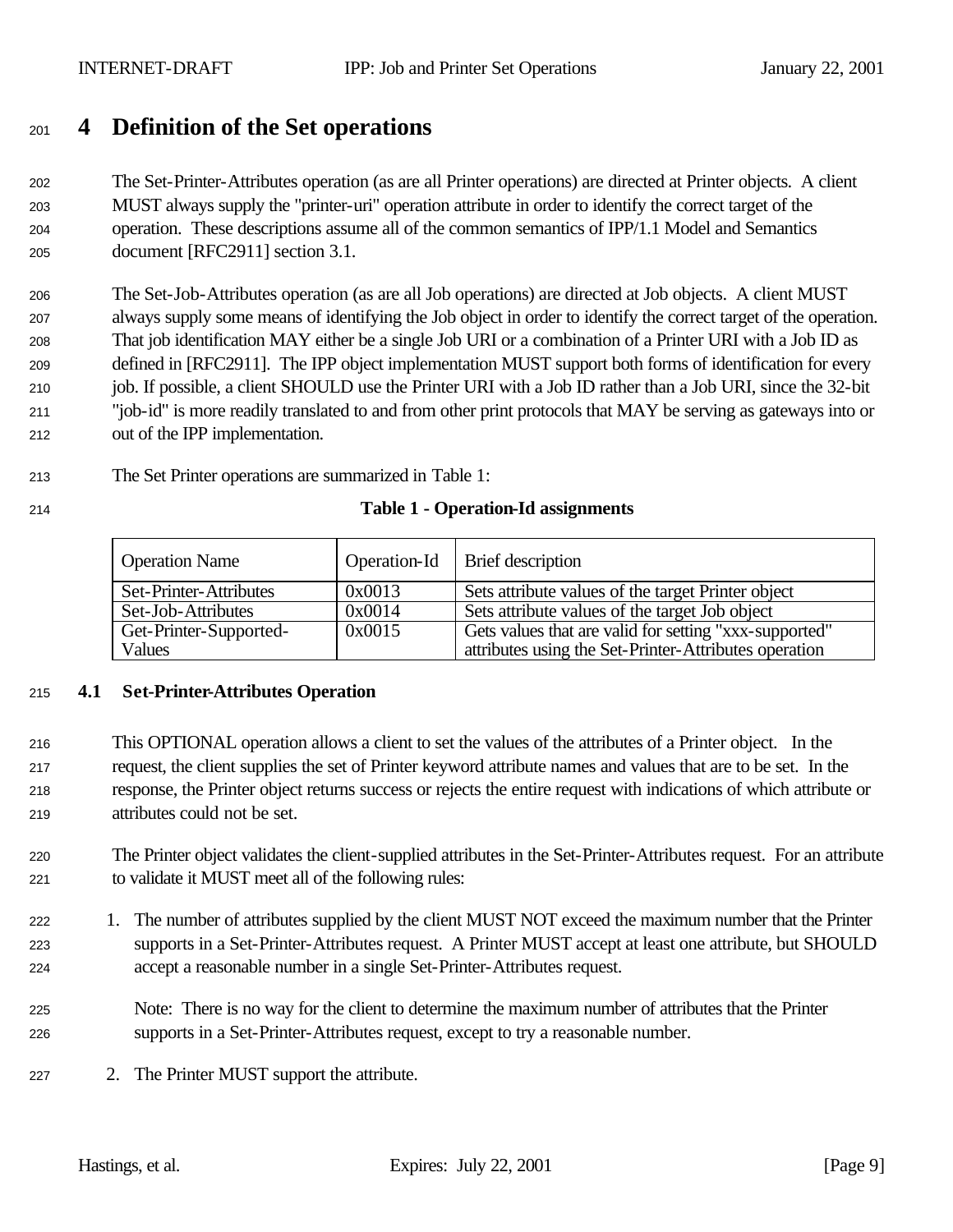- 3. The attribute MUST NOT be READ-ONLY, i.e., the definition of the attribute MUST NOT indicate that the attribute is READ-ONLY (see Appendix A for an indication of which IPP/1.1 attributes are READ-ONLY).
- 4. The attribute MUST be settable in this implementation.
- 232 5. The Printer MUST support the value according to the rules defined in Appendix A, i.e., each value of each supplied "xxx" attribute MUST be validated against a value of a corresponding "xxx-supported" Printer attribute. One of those rules permits an administrator to set arbitrary 'name' values to those "xxx- supported" Printer attributes that include the 'name' attribute syntax if the implementation supports the 'admin-define' out-of-band value for that "xxx-supported" attribute (see section 15 and 8.3).
- 6. The attribute's values MUST NOT conflict with the values of other Printer attributes, including ones being set in this same operation.
- If any of the supplied attributes does not validate, the Printer object MUST reject the entire operation; the Printer object MUST NOT partially set some of the supplied attributes. In other words, after the operation, all the supplied attributes MUST be set or none of them MUST be set, thus making the Set-Printer-Attributes an atomic operation.
- The Printer MUST accept this operation when its READ-ONLY "printer-state" attribute (see RFC2911] section 4.4.11) is 'idle' or 'stopped', and SHOULD accept it when the value is 'processing'. The Printer MUST accept this operation for any of the values of the Printer object's READ-ONLY "printer-state- reasons" and "printer-is-accepting-jobs" attributes, unless explicitly defined otherwise in the definition of these attributes' values.
- This operation MUST NOT change the value of attributes not specified in the operation unless the definition of the attribute explicitly specifies such side-effects. For example, this document explicitly specifies that when this operation sets "printer-message-from-operator", the Printer also MUST set the READ-ONLY "printer- message-time" and READ-ONLY "printer-message-date-time" attributes to the time of the operation as a side effect . In particular, if this operation changes an "xxx-default" attribute, the new value MUST be in the "xxx- supported" attribute or the request MUST contain a new value for "xxx-supported" which contains the new value for the "xxx-default". Otherwise, the Printer MUST reject the operation. In general, Printer attribute definitions that are settable will not define side-effects on other attributes that are settable, only side effects on READ-ONLY attributes, if any.

## **4.1.1 Settable and READ-ONLY Printer Description attributes**

- If the Printer supports the Set-Printer-Attributes operation, then it SHOULD support setting of:
- all Job Template Default ("xxx-default") attributes
- all Job Template Supported ("xxx-supported") attributes
- all Job Template Ready ("xxx-ready") attributes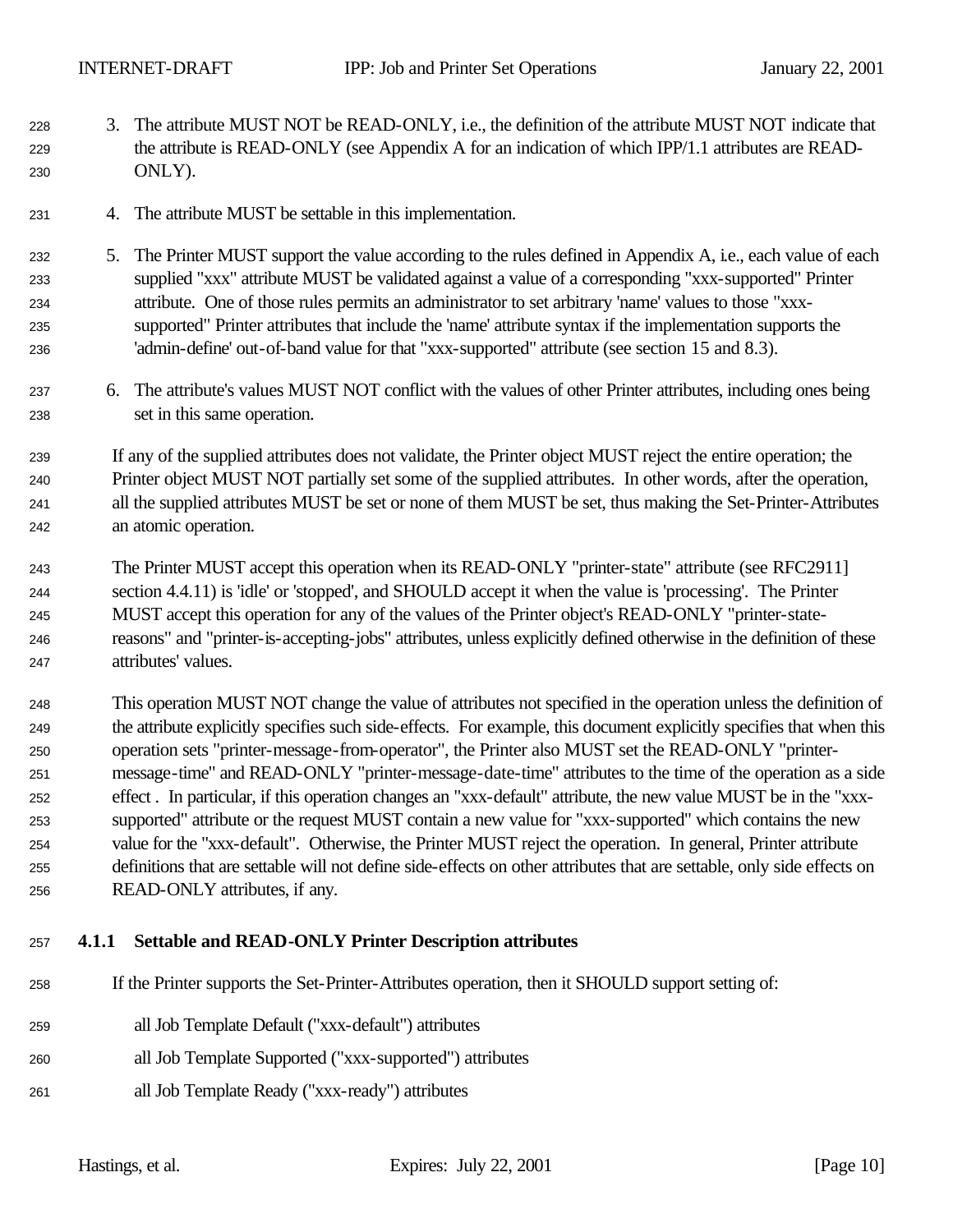that the implementation supports (see [RFC2911] section 4.2 and extensions).

 Some Printer Description attributes (see [RFC2911] section 4.4) MUST NOT be settable, i.e., they are defined to be READ-ONLY. An attribute marked as "READ-ONLY" in the Printer Description attribute table in Appendix A is such an attribute. The Printer attributes that are not marked as "READ-ONLY" MAY be settable using the Set-Printer-Attributes operation, depending on implementation.

- Note: From now on, all extensions that define new object attributes will indicate whether or not the attributes are READ-ONLY, by including the "READ-ONLY" adjective in their descriptions and/or explicitly stating whether they MAY be settable.
- The current values of each "xxx-supported" Printer attribute MUST reflect the current policy for support of the corresponding "xxx" attribute. If an "xxx-supported" Printer attribute is settable in an implementation, then its value(s) MUST affect the behavior of the implementation. If an "xxx-supported" Printer attribute is defined to be READ-ONLY or is not-settable in an implementation, then its values MUST NOT be settable using the Set-Printer-Attributes operation. Consider the following example:
- For example, if the "operations-supported" Printer Description attribute (see [RFC2911] section 4.4.15) is settable in a particular implementation, then changing its value with a Set-Printer-Attributes operation MUST affect the operations that the implementation accepts or rejects. Such an implementation will need to be able to reject values for operations that it contains no code support for (see section 4.3). If the "operations-supported" Printer Description attribute is not settable in a particular implementation, then that implementation MUST reject an attempt to set it with a Set-Printer-Attributes operation, return the 'client- error-attributes-not-settable' status code (see section 7.1), and return the "operations-supported" attribute with the out-of-band 'not-settable' value in the Unsupported Attributes Group.
- As another example, consider an implementation in which the "media-default" and "media-supported" are settable. If a client supplies a Set-Printer-Attributes request that contains the "media-default" attribute with a value that is not a member of the Printer's "media-supported" attribute, the Printer MUST reject the request and return the "client-error-conflicting-attributes" status code with the "media-default" and "media-supported" attributes and their values (see [RFC2911] section 3.1.7).
- As a third example, if a client supplies a Set-Printer-Attributes request that contains both the "media- default" and the "media-supported" attributes, but includes a value in the "media-default" that is not a member of the supplied "media-supported" attribute, the Printer MUST reject the request and return the "client-error-conflicting-attributes" status code with the "media-default" and "media-supported" attributes and their values (see [RFC2911] section 3.1.7).
- *Access Rights:*The authenticated user (see [RFC2911] section 8.3) performing this operation must be an operator or administrator of the Printer object (see [RFC2911] Sections 1 and 8.5). Most Printer attributes will require administrator access rights to set, such as "xxx-supported", while some will require operator access rights only, such as "media-ready" and "printer-message-from-operator". Which attributes require which access rights depends on implementation and MAY depend on site policy.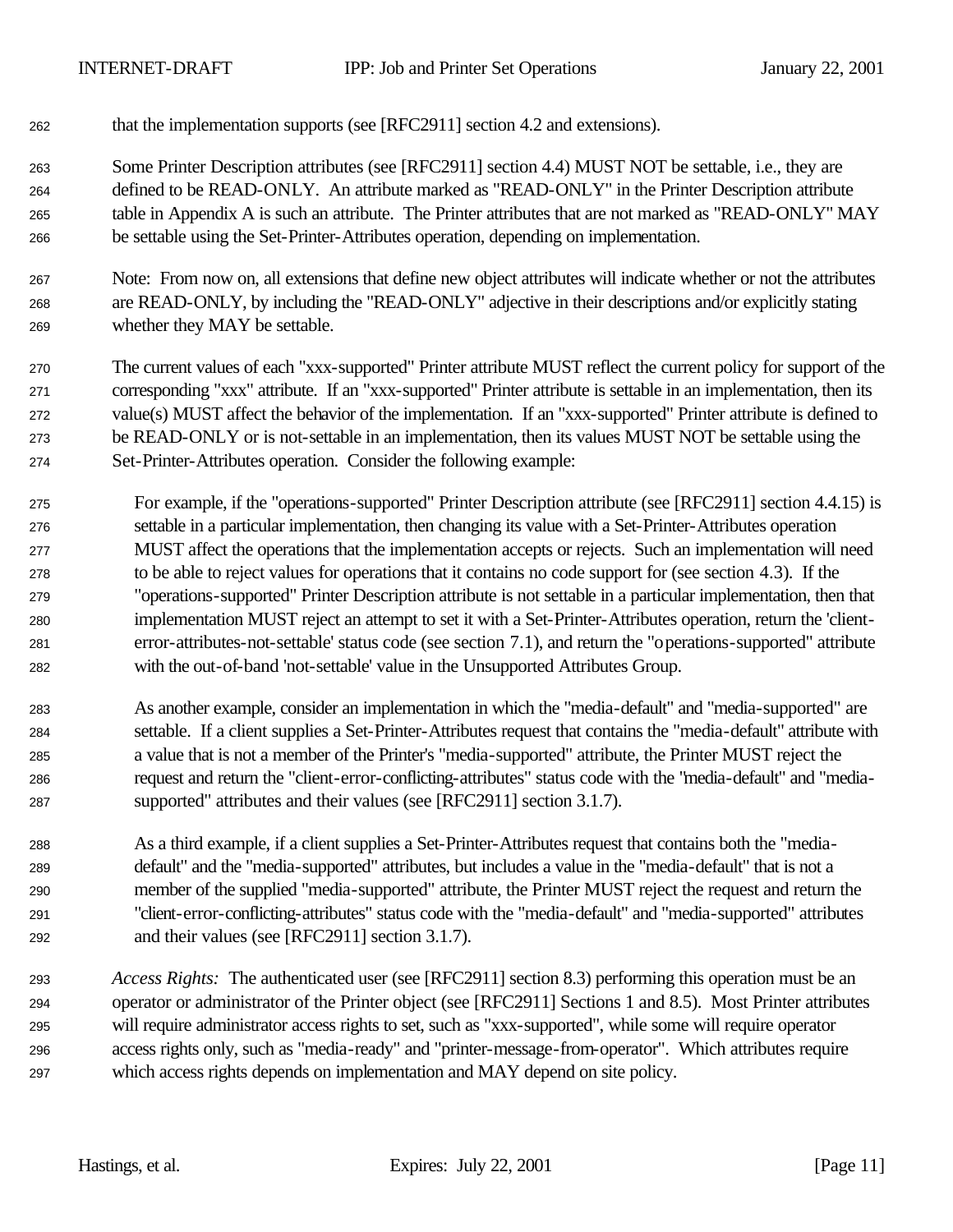| 298 | 4.1.2 Set-Printer-Attributes Request                                                                     |
|-----|----------------------------------------------------------------------------------------------------------|
| 299 | The following sets of attributes are part of the Set-Printer-Attributes Request:                         |
| 300 | Group 1: Operation Attributes                                                                            |
| 301 | Natural Language and Character Set:                                                                      |
| 302 | The "attributes-charset" and "attributes-natural-language" attributes as described in [RFC2911]          |
| 303 | section 3.1.4.1.                                                                                         |
| 304 |                                                                                                          |
| 305 | Target:                                                                                                  |
| 306 | The "printer-uri" (uri) operation attribute which is the target for this operation as described in       |
| 307 | [RFC2911] section 3.1.5.                                                                                 |
| 308 |                                                                                                          |
| 309 | <b>Requesting User Name:</b>                                                                             |
| 310 | The "requesting-user-name" (name(MAX)) attribute SHOULD be supplied by the client as                     |
| 311 | described in [RFC2911] section 8.3.                                                                      |
| 312 |                                                                                                          |
| 313 | "document-format" (mimeMediaType):                                                                       |
| 314 | The client OPTIONALLY supplies this attribute. The Printer object MUST support this attribute.           |
| 315 | This attribute is useful for a client to select the document-format to which the attribute modification  |
| 316 | should be applied. A Printer implementation MAY allow some attributes to have different values for       |
| 317 | each document format that it supports. See [RFC2911] section 3.2.5.1 "Get-Printer-Attributes             |
| 318 | Request".                                                                                                |
| 319 |                                                                                                          |
| 320 | If the client includes this attribute, the Printer MUST change the supplied attributes for the document  |
| 321 | format specified by this attribute. If a supplied attribute is a member of the "document-format-         |
| 322 | varying-attributes" (i.e., the attribute varies by document format, see section 6.3), the Printer MUST   |
| 323 | change the supplied attribute for the document format specified by this attribute, but not for other     |
| 324 | document formats. If a supplied attribute isn't a member of the "document-format-varying-attributes"     |
| 325 | (i.e. it doesn't vary by document format), the Printer MUST change the supplied attribute for all        |
| 326 | document formats.                                                                                        |
| 327 |                                                                                                          |
| 328 | If the client omits this attribute, the Printer MUST change the supplied attributes for all document     |
| 329 | formats whether or not they vary by document-format.                                                     |
| 330 |                                                                                                          |
| 331 | If the client supplies a value for the "document-format" Operation attribute that is either              |
| 332 | 'application/octet-stream' or not supported by the Printer, i.e., is not among the values of the Printer |
| 333 | object's "document-format-supported" attribute, the Printer object MUST reject the operation and         |
| 334 | return the 'client-error-document-format-not-supported' status code. Note: the document-format           |
| 335 | 'application/octet-stream' is the union of several document-formats (see [RFC2911] section 3.2.5.1,      |
| 336 | Get-Printer-Attributes) and is not a true document-format.                                               |
| 337 |                                                                                                          |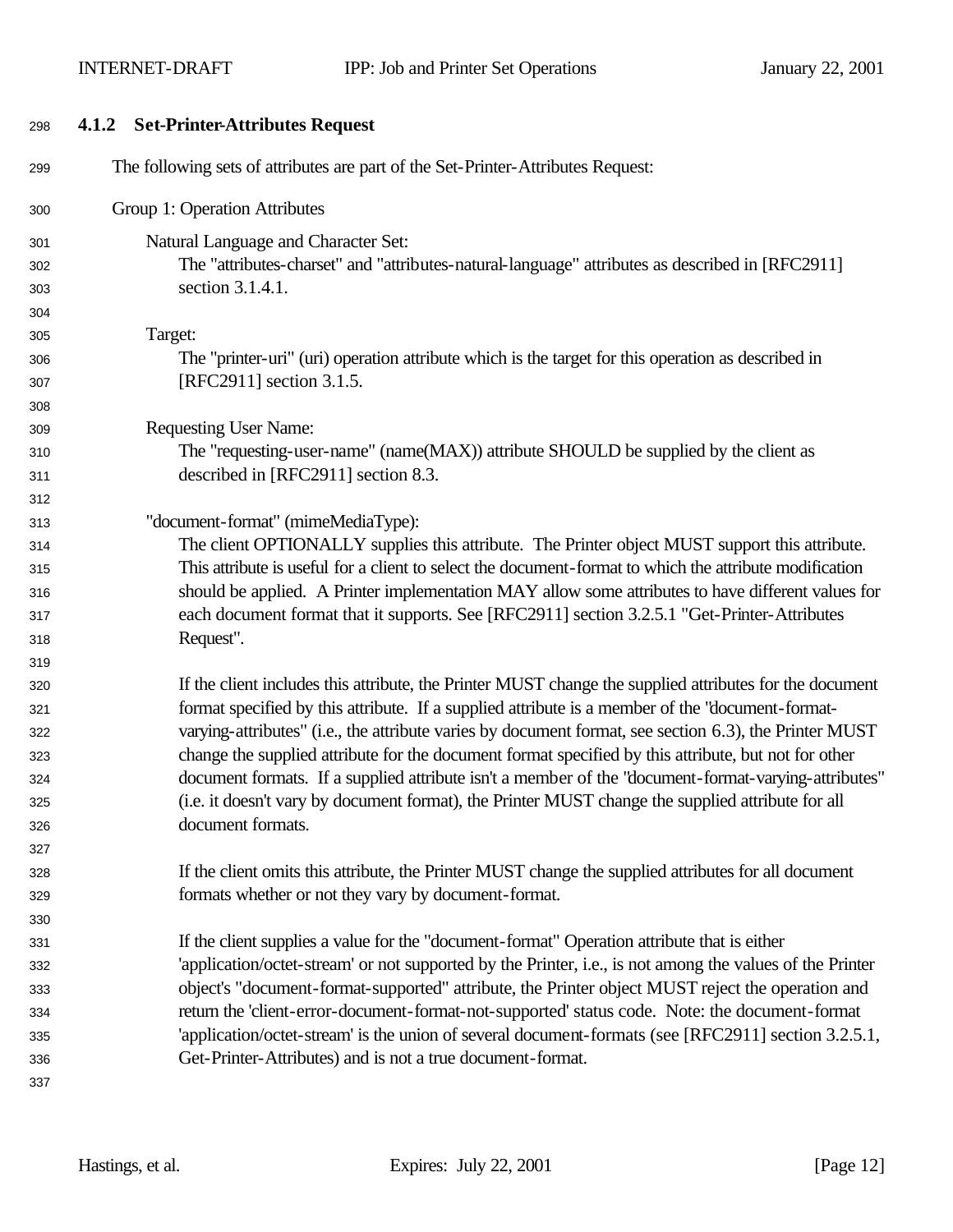Group 2: Printer Attributes

| 339 |       | The client MUST supply a set of Printer attributes with one or more values (including explicitly            |
|-----|-------|-------------------------------------------------------------------------------------------------------------|
| 340 |       | allowed out-of-band values) as defined in [RFC2911] section 4.2 Job Template Attributes ("xxx-              |
| 341 |       | default", "xxx-supported", and "xxx-ready" attributes), section 4.4 Printer Description Attributes, and     |
| 342 |       | any attribute extensions supported by the Printer. The value(s) of each Printer attribute supplied in       |
| 343 |       | Group 2 replaces the value(s) of the corresponding Printer attribute on the target Printer object. For      |
| 344 |       | attributes that can have multiple values (1setOf), all values supplied by the client replace all values of  |
| 345 |       | the corresponding Printer object attribute. If a Printer object attribute had not been configured yet       |
| 346 |       | and so had the 'no-value' out-of-band value (see [RFC2911] section 4.1), the supplied value(s)              |
| 347 |       | replace the 'no-value' value.                                                                               |
| 348 |       |                                                                                                             |
| 349 | 4.1.3 | <b>Set-Printer-Attributes Response</b>                                                                      |
| 350 |       | The Printer object returns the following sets of attributes as part of the Get-Printer-Attributes Response: |
| 351 |       | Group 1: Operation Attributes                                                                               |
| 352 |       | <b>Status Message:</b>                                                                                      |
| 353 |       | In addition to the REQUIRED status code returned in every response, the response OPTIONALLY                 |
| 354 |       | includes a "status-message" (text(255)) and/or a "detailed-status-message" (text(MAX)) operation            |
| 355 |       | attribute as described in [RFC2911] sections 13 and 3.1.6.                                                  |
| 356 |       |                                                                                                             |
| 357 |       | Natural Language and Character Set:                                                                         |
| 358 |       | The "attributes-charset" and "attributes-natural-language" attributes as described in [RFC2911]             |
| 359 |       | section 3.1.4.2.                                                                                            |
| 360 |       |                                                                                                             |
| 361 |       | Group 2: Unsupported Attributes                                                                             |
| 362 |       | See [RFC2911] section 3.1.7 for details on returning Unsupported Attributes.                                |
| 363 |       |                                                                                                             |
| 364 |       | If some of the attributes in the operation fail to validate, the Printer MUST reject the operation,         |
| 365 |       | MUST NOT change any Printer attributes, and MUST return the indicated status code below. In                 |
| 366 |       | this group, the Printer MUST also return all attributes that fail to validate. The following are the        |
| 367 |       | reasons that an attribute fails to validate and the value returned for the attribute, along with the        |
| 368 |       | indicated status code and order of detection:                                                               |
| 369 |       | The number of attributes supplied by the client exceeds the maximum number that the Printer<br>1.           |
| 370 |       | supports in a Set-Printer-Attributes request: return the 'client-error-request-entity-too-large'            |
| 371 |       | (see [RFC2911] section 13.1.4.9).                                                                           |
| 372 |       | The Printer doesn't support the attribute: return the attribute with the "out-of-band" value<br>2.          |
| 373 |       | 'unsupported' (see [RFC2911] section 3.1.7 and [RFC2910]) and the 'client-error-attributes-                 |
| 374 |       | or-values-not-supported (see [RFC2911] section 13.1.4.12).                                                  |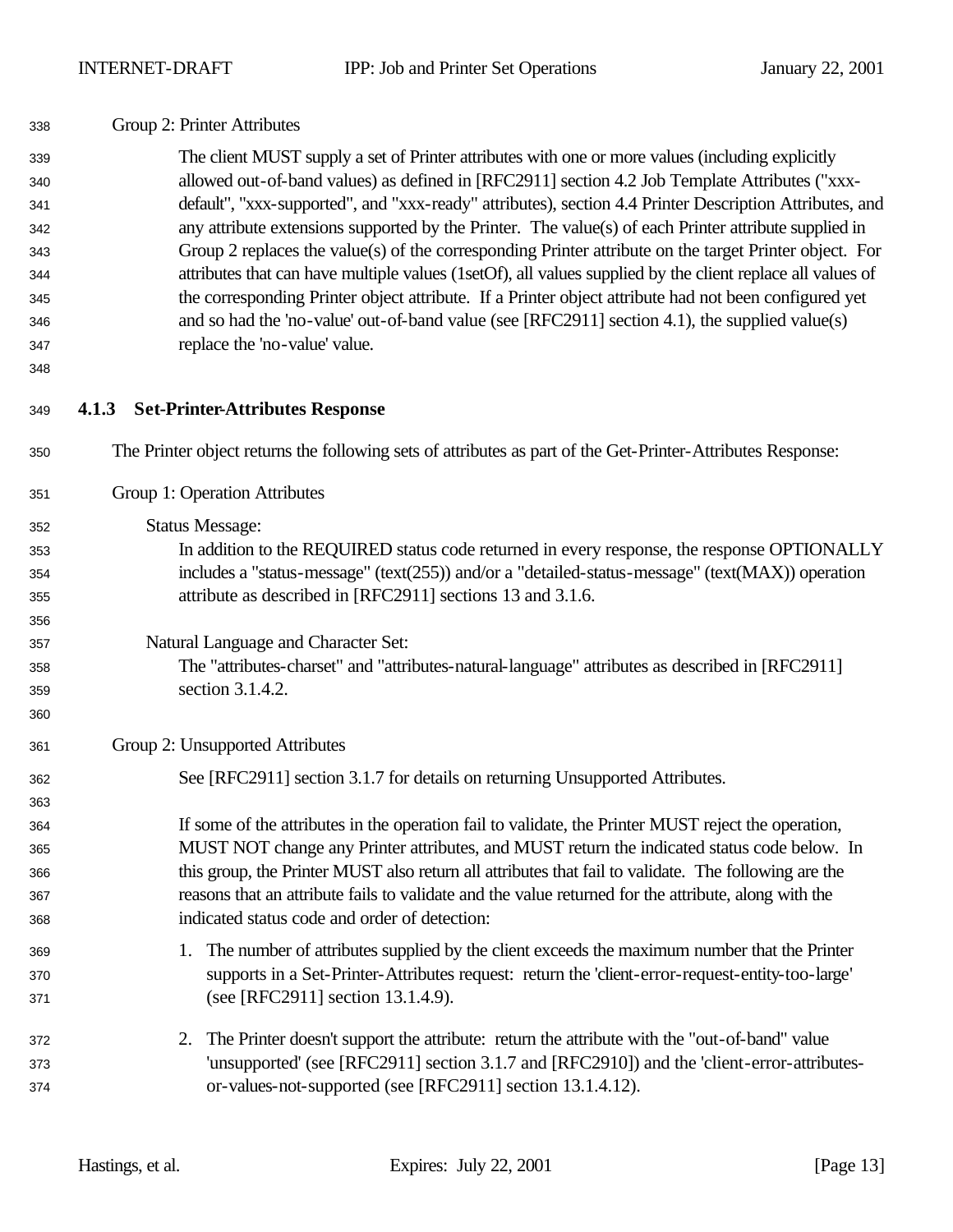- 375 375 3. The attribute is either READ-ONLY (in its definition) or is not-settable in this implementation: return the attribute with the "out-of-band" value 'not-settable' (see section 8.1) and the 'client- error-attributes-not-settable' status code (see section 7.1). 4. The Printer doesn't support the value: if the attribute in the operation has a single value return it. If the attribute in the operation is multi-valued, return only those values in a 1setOf that are not supported. Return the 'client-error-attributes-or-values-not-supported' status code (see [RFC2911] section 13.1.4.12). 5. The values of some of the supplied attributes conflict with one another and/or other Printer attribute values not being set: if the conflicting attribute in the operation has a single value return the attribute and the value. If the attribute in the operation is multi-valued, return only the attribute and those values in a 1setOf that are conflicting with other attributes. Return the 'client-error-conflicting-attributes' status code (see [RFC2911] section 13.1.4.15).
- **4.2 Set-Job-Attributes Operation**

 This OPTIONAL operation allows a client to set the values of the attributes of a Job object. In the request, the client supplies the set of Job keyword attribute names and values that are to be set. In the response, the IPP object returns success or rejects the entire request with indications of which attribute or attributes could not be set.

 This operation is almost identical to the Set-Printer-Attributes operation and follows the same rules for validation (see section 4.1). The only differences are that the Set-Job-Attributes operation is directed at a Job object rather than a Printer object, there is no "document-format" operation attribute used when setting a Job object, the operation can add an attribute to the (Job) object, the 'delete-attributes' out-of-band value is permitted to remove an attribute, and the validation is the same as the Job Creation operations (Print-Job, Print-URI, and Create-Job), i.e., depends on the "xxx-supported" Printer Description attributes (see [RFC2911] section 3.1). Using the Set-Printer-Attributes operation, the administrator can set arbitrary 'name' values to those "xxx-supported" Printer attributes that include the 'name' attribute syntax if the implementation supports the 'admin-define' out-of-band value for that "xxx-supported" attribute (see section 15 and 8.3). However, the Set-Job-Attributes cannot be used to add unsupported names to the Job object.

 If a client supplies a job attribute in a Set-Job-Attributes request that the Printer supports, and the job was originally submitted without supplying that attribute, the Printer adds the attribute to the Job object.

 If the client supplies a job attribute with the "out-of-band" value 'delete-attribute' (see section 8.2), then the Printer MUST remove the attribute and all of its values from the Job object, if present. The semantic effect of the client supplying the 'delete-attribute' value in a Set-Job-Attributes operation MUST be the same as if the attribute had not been supplied with the Job object in the Job Creation operation, i.e., the Printer applies its default attribute or behavior with lower precedence that the PDL (see the beginning of [RFC2911] section 4.2 and [RFC2911] 3.2.1.1). Any subsequent query of the Job object using Get-Job-Attributes or Get-Jobs MUST NOT return any attribute that has been deleted using the 'delete-attribute' out-of-band value.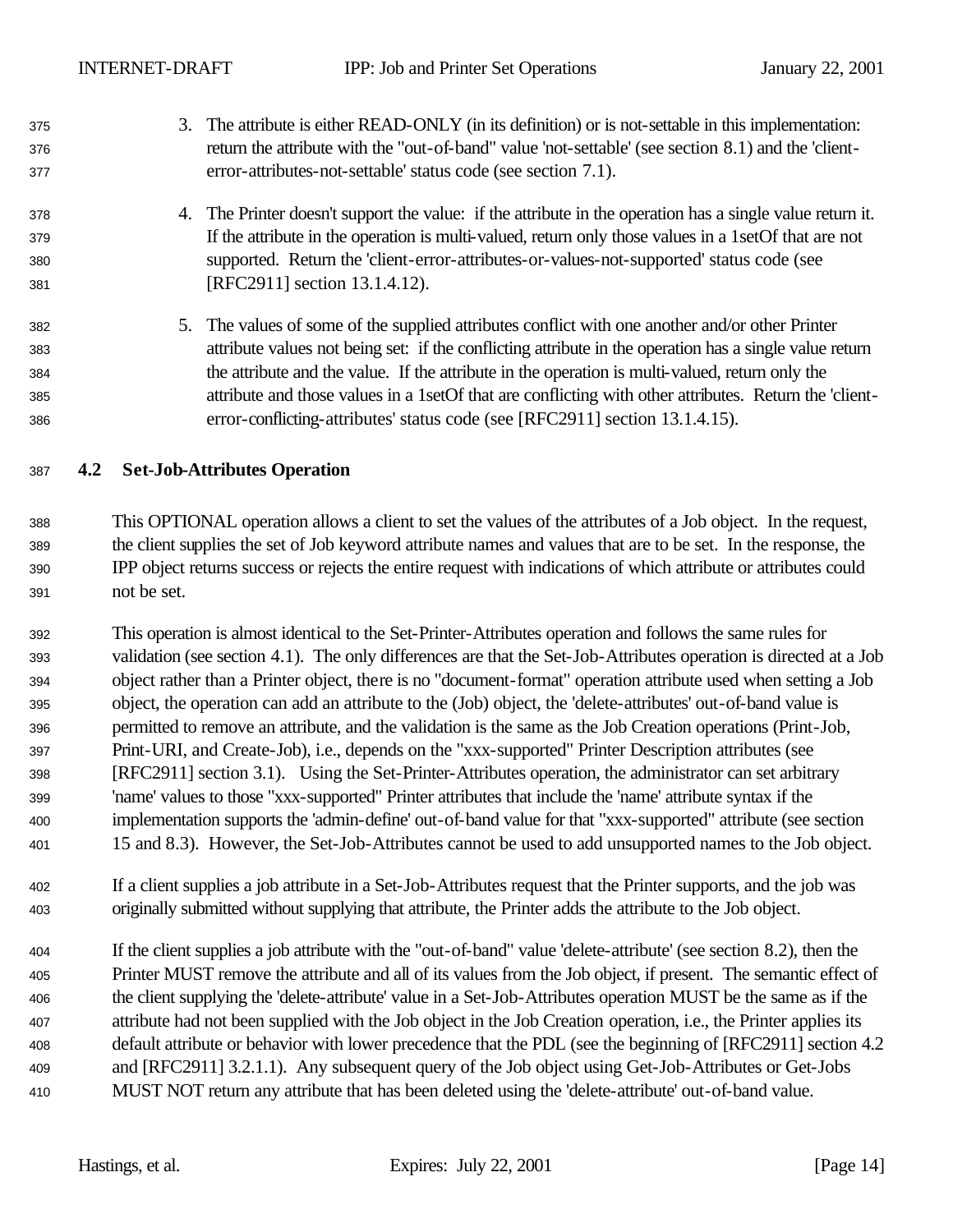<sup>411</sup> However, a client can re-establish such a deleted Job attribute with any supported value(s) using a subsequent <sup>412</sup> Set-Job-Attributes operation.

 If the client supplies an attribute in a Set-Job-Attributes request with the 'delete-attribute' value and that attribute is not present on the Job object, the Printer ignores that supplied attribute in the request, does not return the attribute in the Unsupported Attributes group, and returns the 'successful-ok' status code, if there are no other problems with the request.

 The validation of the Set-Job-Attributes request is performed by the Printer as if the job had been submitted originally with the new attribute values (and the deleted attributes removed) and with "ipp-attribute-fidelity" set to 'true', i.e., all modified attributes Job attributes and values MUST be supported in combination with the Job attributes not modified. If such a Job Creation operation would have been accepted, then the Set-Job- Attributes MUST be accepted. If such a Job Creation operation would have been rejected, then the Set-Job- Attributes MUST be rejected and the Job MUST be unchanged. In addition, if any of the supplied attributes are not supported, are not settable, or the values are not supported, the Printer object MUST reject the entire operation; the Printer object MUST NOT partially set some of the supplied attributes. In other words, after the operation, all the supplied attributes MUST be set or none of them MUST be set, thus making the Set-Job-Attributes an atomic operation.

 The IPP object MUST accept or reject this operations when the Job's READ-ONLY "job-state" attribute has the values shown in Table 2. The job's current state MUST affect whether the IPP object accepts or rejects the request. For example, in the case where the operation creates a request for unavailable resources, the Job transitions to a new state. Table 2 shows the allowed behaviors in each job state and the transitions.

| ۰.<br>۰.<br>۰.<br>M. |  |
|----------------------|--|
|----------------------|--|

| Current "job-state"  | New "job-state"      | IPP object's response status code and action:                                                                                                                            |
|----------------------|----------------------|--------------------------------------------------------------------------------------------------------------------------------------------------------------------------|
| 'pending'            | 'pending'            | 'successful-ok'                                                                                                                                                          |
| 'pending'            | 'pending-held'       | 'successful-ok' - needed resources are not ready                                                                                                                         |
| 'pending-held'       | 'pending-held'       | 'successful-ok'                                                                                                                                                          |
| 'pending-held'       | 'pending'            | 'successful-ok' - needed resources are ready                                                                                                                             |
| 'processing'         | 'processing'         | 'successful-ok' or 'client-error-not-possible'<br>depending on implementation, including the attributes<br>being set, whether the job has started marking media,<br>etc. |
| 'processing-stopped' | 'processing-stopped' | 'successful-ok' or 'client-error-not-possible'<br>depending on implementation, including the attributes<br>being set, whether the job has started marking media,<br>etc. |
| 'completed'          | 'completed'          | 'client-error-not-possible'                                                                                                                                              |
| 'canceled'           | 'canceled'           | 'client-error-not-possible'                                                                                                                                              |
| 'aborted'            | 'aborted'            | 'client-error-not-possible'                                                                                                                                              |

<sup>431</sup> **Table 2 - Job State Transition Table for the Set-Job-Attributes operation**

432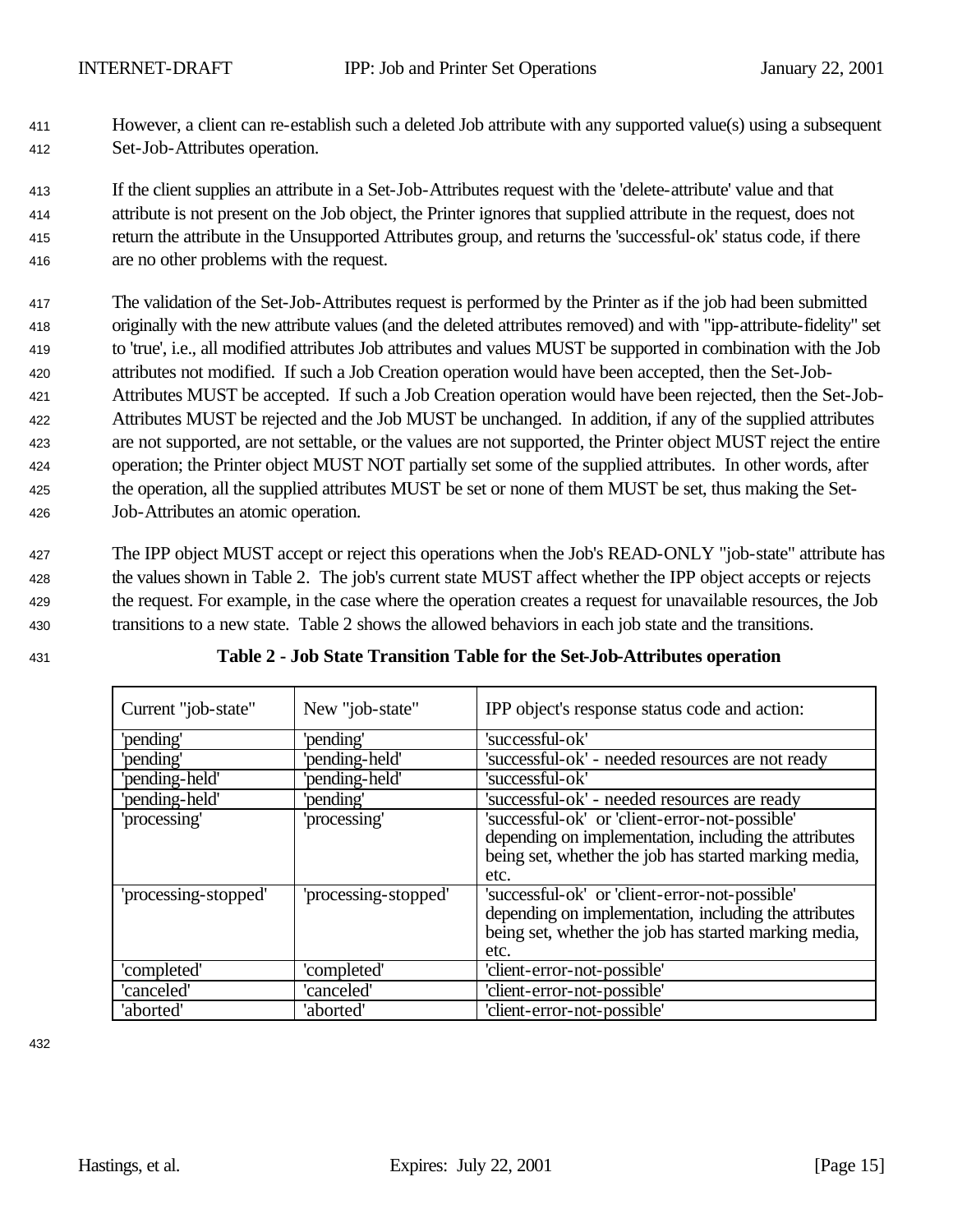This operation MUST NOT change the value of attributes not specified in the operation unless the definition of the attribute explicitly specifies such side-effects. In general, Job attribute definitions that are settable will not define side-effects on other attributes that are settable, only side effects on READ-ONLY attributes, if any.

## **4.2.1 Settable and READ-ONLY Job Description attributes**

 If the Printer supports the "job-message-from-operator" Job Description attribute (see [RFC2911] section 4.3.16) and the client explicitly supplies a new value for the "job-message-from-operator" in the Set-Job- Attributes request, then the Printer MUST set the "job-message-from-operator" Job attribute to this new value.

- If the Printer supports the Set-Job-Attributes operation, then it SHOULD support setting of:
- all Job Template job ("xxx") attributes
- that the implementation supports (see [RFC2911] section 4.2 and extensions).

 Some Job Description attributes (see [RFC2911] section 4.3) MUST NOT be settable, i.e., they are defined to be READ-ONLY. An attribute marked as "READ-ONLY" in the Job Description attribute table in Appendix A is such an attribute. The Job attributes not marked as "READ-ONLY" MAY be settable using the Set-Job-Attributes operation, depending on implementation.

- Note: From now on, all extensions that define new object attributes will indicate whether or not the attributes are READ-ONLY, by including the "READ-ONLY" adjective in their descriptions and/or explicitly stating whether they MAY be settable.
- *Access Rights:* The authenticated user (see [RFC2911] section 8.3) performing this operation must either be the job owner (as determined in the Job Creation operation) or an operator or administrator of the Printer object (see [RFC2911] Sections 1 and 8.5).
- **4.2.2 Set-Job-Attributes Request**
- The following sets of attributes are part of the Set-Job-Attributes Request:
- Group 1: Operation Attributes
- Natural Language and Character Set:
- The "attributes-charset" and "attributes-natural-language" attributes as described in [RFC2911] section 3.1.4.1.

 Target: Either (1) the "printer-uri" (uri) plus "job-id" (integer(1:MAX)) or (2) the "job-uri" (uri) operation attribute(s) which define the target for this operation as described in [RFC2911] section 3.1.5.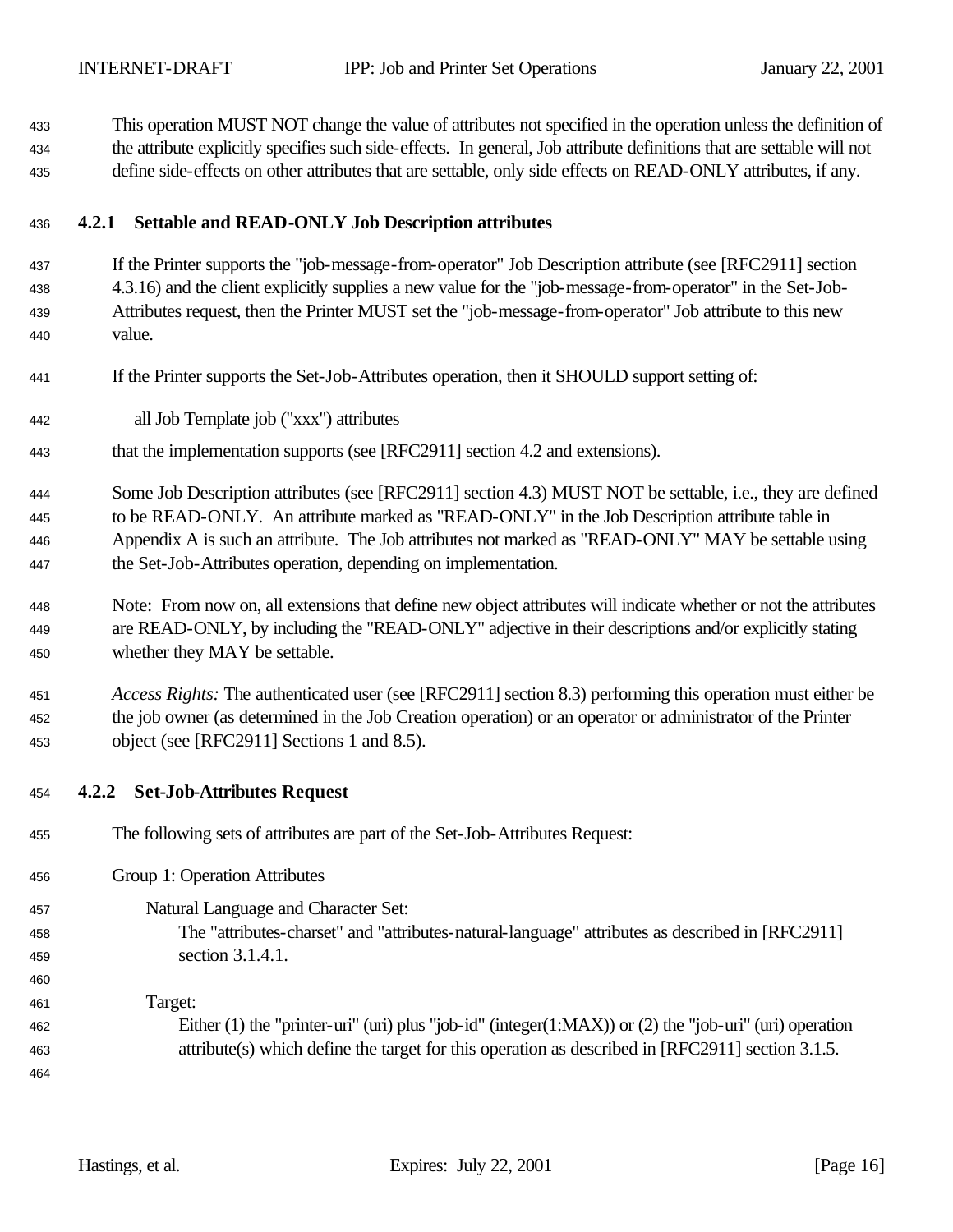| 465        | <b>Requesting User Name:</b>                                                                               |
|------------|------------------------------------------------------------------------------------------------------------|
| 466        | The "requesting-user-name" (name(MAX)) attribute SHOULD be supplied by the client as                       |
| 467        | described in [RFC2911] section 8.3.                                                                        |
| 468        |                                                                                                            |
| 469        | Group 2: Job Attributes                                                                                    |
| 470        | The client MUST supply a set of Job attributes with one or more values (including explicitly allowed       |
| 471        | out-of-band values) as defined in [RFC2911] section 4.2 Job Template Attributes ("xxx" attributes),        |
| 472        | section 4.3 Job Description Attributes, and any attribute extensions supported by the Printer. The         |
| 473        | value(s) of each Job attribute supplied in Group 2 replaces the value(s) of the corresponding Job          |
| 474        | attribute on the target Job object. For attributes that can have multiple values (1setOf), all values      |
| 475        | supplied by the client replace all values of the corresponding Job object attribute.                       |
| 476        |                                                                                                            |
| 477        | If the client supplies an "xxx" attribute with the 'delete-attribute' out-of-band value (see section 8.2), |
| 478        | the Printer MUST remove the "xxx" attribute from the Job object, if present.                               |
| 479        |                                                                                                            |
| 480        | <b>Set-Job-Attributes Response</b><br>4.2.3                                                                |
| 481        | The IPP object returns the following sets of attributes as part of the Set-Job-Attributes Response:        |
| 482        | Group 1: Operation Attributes                                                                              |
|            | <b>Status Message:</b>                                                                                     |
| 483<br>484 | In addition to the REQUIRED status code returned in every response, the response OPTIONALLY                |
| 485        | includes a "status-message" (text(255)) and/or a "detailed-status-message" (text(MAX)) operation           |
| 486        | attribute as described in [RFC2911] sections 13 and 3.1.6.                                                 |
| 487        |                                                                                                            |
| 488        | Natural Language and Character Set:                                                                        |
| 489        | The "attributes-charset" and "attributes-natural-language" attributes as described in [RFC2911]            |
| 490        | section 3.1.4.2.                                                                                           |
| 491        |                                                                                                            |
| 492        | Group 2: Unsupported Attributes                                                                            |
| 493        | See [RFC2911] section 3.1.7 for details on returning Unsupported Attributes.                               |
| 494        |                                                                                                            |
| 495        | If some of the attributes in the operation fail to validate, the Printer MUST reject the operation,        |
| 496        | MUST NOT change any Job attributes, and MUST return the indicated status code below. In this               |
| 497        | group, the Printer MUST also return all attributes that fail to validate. The following are the reasons    |
| 498        | that an attribute fails to validate and the value returned for the attribute, along with the indicated     |
| 499        | status code and order of detection:                                                                        |
| 500        | The number of attributes supplied by the client exceeds the maximum number that the Printer<br>1.          |
| 501        | supports in a Set-Printer-Attributes request: return the 'client-error-request-entity-too-large'           |
| 502        | (see [RFC2911] section 13.1.4.9).                                                                          |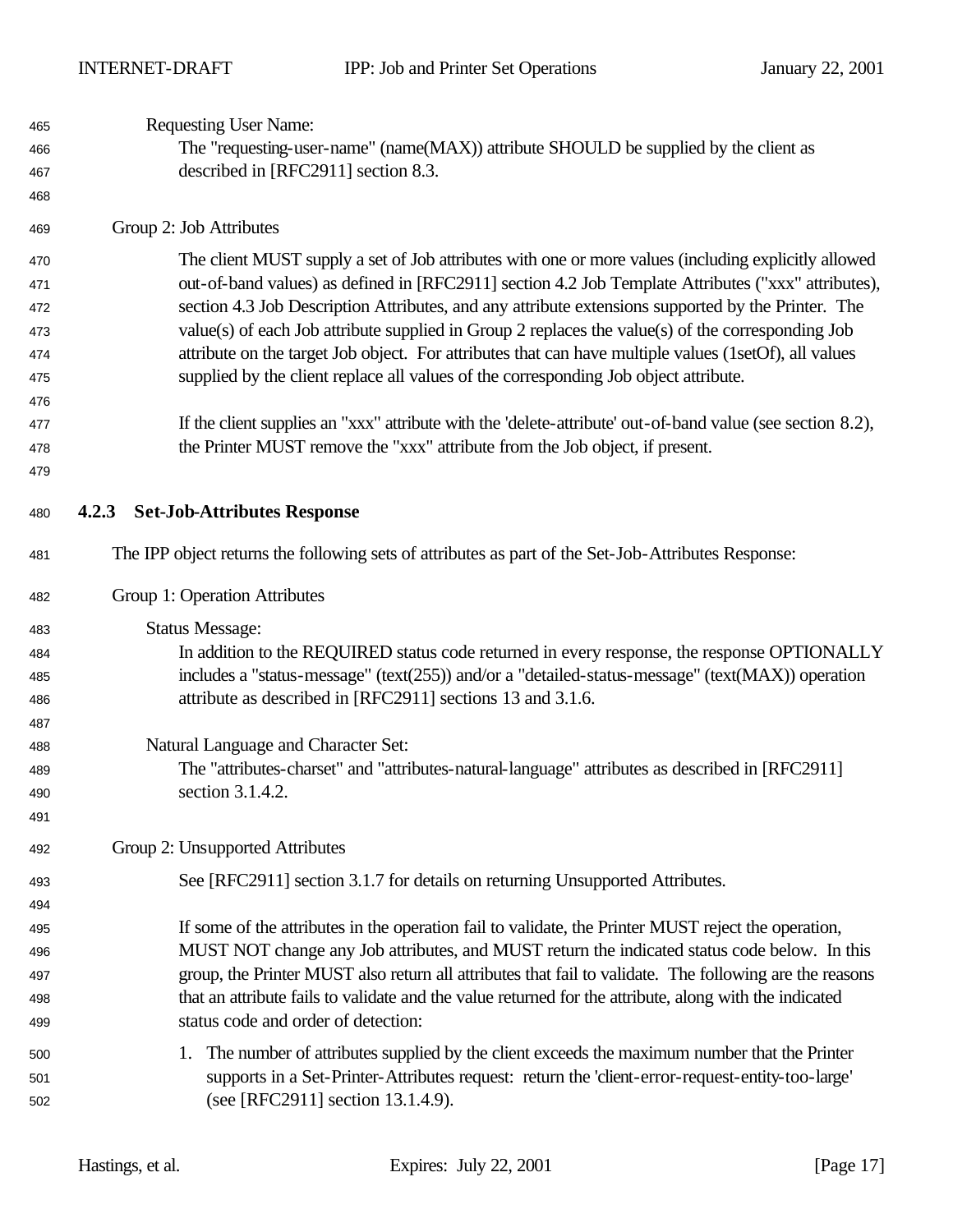| 503 | 2. The Printer doesn't support the attribute: return the attribute with the 'unsupported' out-of-band     |
|-----|-----------------------------------------------------------------------------------------------------------|
| 504 | attribute value (see [RFC2911] section 3.1.7 and [RFC2910]) and the 'client-error-attributes-             |
| 505 | or-values-not-supported (see [RFC2911] section 13.1.4.12).                                                |
| 506 | 3. The attribute is READ-ONLY (in its definition) or is not-settable in this implementation: return       |
| 507 | the attribute with the 'not-settable' out-of-band attribute value (see section 8.1) and the 'client-      |
| 508 | error-attributes-not-settable' status code (see section 7.1).                                             |
| 509 | 4. The Printer doesn't support the value: if the attribute in the operation has a single value return it. |
| 510 | If the attribute in the operation is multi-valued, return only those values in a 1 set Of that are not    |
| 511 | supported. Return the 'client-error-attributes-or-values-not-supported' status code (see                  |
| 512 | [RFC2911] section 13.1.4.12).                                                                             |
| 513 | 5. The values of some of the supplied attributes conflict with one another and/or other Job attribute     |
| 514 | values not being set: if the conflicting attribute in the operation has a single value return the         |
| 515 | attribute and the value. If the attribute in the operation is multi-valued, return only the attribute     |
| 516 | and those values in a 1setOf that are conflicting with other attributes. Return the 'client-error-        |
| 517 | conflicting-attributes' status code (see [RFC2911] section 13.1.4.15).                                    |

## **4.3 Get-Printer-Supported-Values Operation**

 This OPTIONAL operation allows a client to request the values that the Printer allows in the Set-Printer- Attributes operation for "xxx-supported" attributes. If the Printer supports the Set-Printer-Attributes operation AND some of its "xxx-supported" Printer attributes are settable, then the Printer MUST also support this operation.

 The Printer MUST return in the Get-Printer-Supported-Values response those, and only those, "xxx- supported" Printer attributes that it supports setting with the Set-Printer-Attributes operation. Furthermore, if a client requests the value of an attribute that is not settable or is not supported (as in the Get-Printer- Attributes response), the Unsupported Attributes Group of the response NEED NOT contain the "requested-attributes" operation attribute with any such requested (attribute keyword) values.

- This operation has identical request/response attributes to the Get-Printer-Attributes operation in IPP/1.1 [RFC2911]. The operation also behaves identically to the Get-Printer-Attributes operation in IPP/1.1 [RFC2911] with the following exceptions:
- 1. The Get-Printer-Supported-Values operation supports only "xxx-supported" attributes.
- 2. The Get-Printer-Attributes operation returns the few "xxx-supported" attributes that are defined to be single valued, such as "page-ranges-supported" (boolean) or "pdl-override-supported" (type2 keyword), as single values, while Get-Printer-Supported-Values returns the possible values that can be set as a 1setOf of the same attribute syntax type (See Appendix B: Attributes returned from Get-Printer-Supported-Values).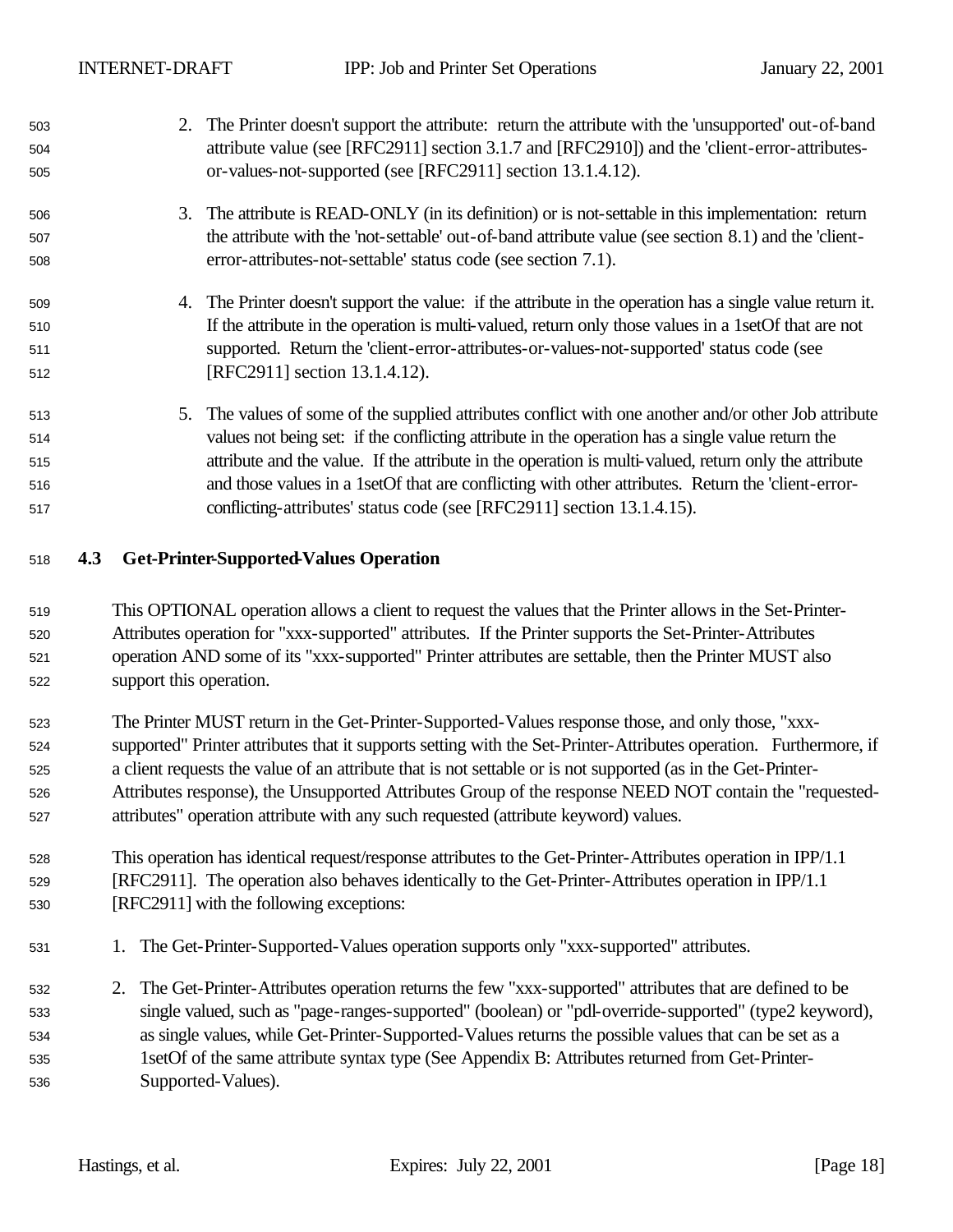- 3. The Get-Printer-Attributes operation returns the current values of requested attributes while the Get- Printer-Supported-Values operation returns the values that are inherently supported by the implementation code, i.e., the values that an administrative client can set in a Set-Printer-Attributes request.
- 4. The Get-Printer-Attributes operation returns the current values of requested "xxx-supported" attributes that the Printer is configured to accept in Job Creation operations, including additional values defined by the administrator, while the Get-Printer-Supported-Values operation returns only the values of "xxx- supported" attributes that are inherently supported by the implementation and does not return any additional values defined by the administrator where the implementation supports the 'admin-define' out-of-band value.
- 5. The Get-Printer-Attributes never returns the 'admin-define' out-of-band attribute value, while the Get- Printer-Supported-Attributes operation does, if the implementation allows the administrator to define name values by setting that "xxx-supported" attribute with any 'name' value(s).
- 6. The Get-Printer-Attributes operation only requires end-user access rights, while the Get-Printer-Supported-Values requires administrator access rights.
- *Access Rights:*The authenticated user (see [RFC2911] section 8.3) performing this operation must be an administrator of the Printer object (see [RFC2911] Sections 1 and 8.5).

## **4.3.1 Definition of the usage of the 'admin-define' out-of-band attribute value**

 If the Set-Printer-Attributes operation allows the System Administrator to define arbitrary 'name' values for an "xxx-supported" attribute, then the Get-Printer-Supported-Values operation MUST return the 'admin-define' out-of-band attribute value (see section 8.3) as one of the values of the "xxx-supported" attribute. In other words, the 'admin-define' out-of-band attribute value indicates that the Printer implementation supports clients setting arbitrary 'name' attribute syntax values for that "xxx-supported" attribute using the Set-Printer-Attributes operation as long as the attribute is defined with the 'name' attribute syntax.

- For example, if the Get-Printer-Supported-Values operation returns several keywords as the value of the "media-supported" attribute, then the Set-Printer-Attributes operation MUST accept any of these keywords as values for the "media-supported" attribute. If the Get-Printer-Supported-Values operation returns an 'admin-define' out-of-band attribute value as one of the values of the "media-supported" attribute, then the Set-Printer-Attributes operation MUST accept any value whose attribute syntax is 'name' as a value for the "media-supported" attribute (provided that the user is properly authenticated to use the Set-Printer-Attributes operation, e.g., has administrative access rights).
- The Get-Printer-Supported-Values MAY return the 'admin-define' out-of-band attribute value for any IPP/1.1 or extension Job Template attribute if the implementation supports allowing the System Administrator to add values to the "xxx-supported" attribute using the Set-Printer-Attributes operation. In this case, the Printer MUST accept any 'name' value of the correct attribute syntax in a Set-Printer-Attributes operation that is setting that attribute. For "xxx-supported" attributes that are defined with a choice of attribute syntaxes, such as 'keyword | name', it is the 'name' attribute syntax that the System Administrator can use to add new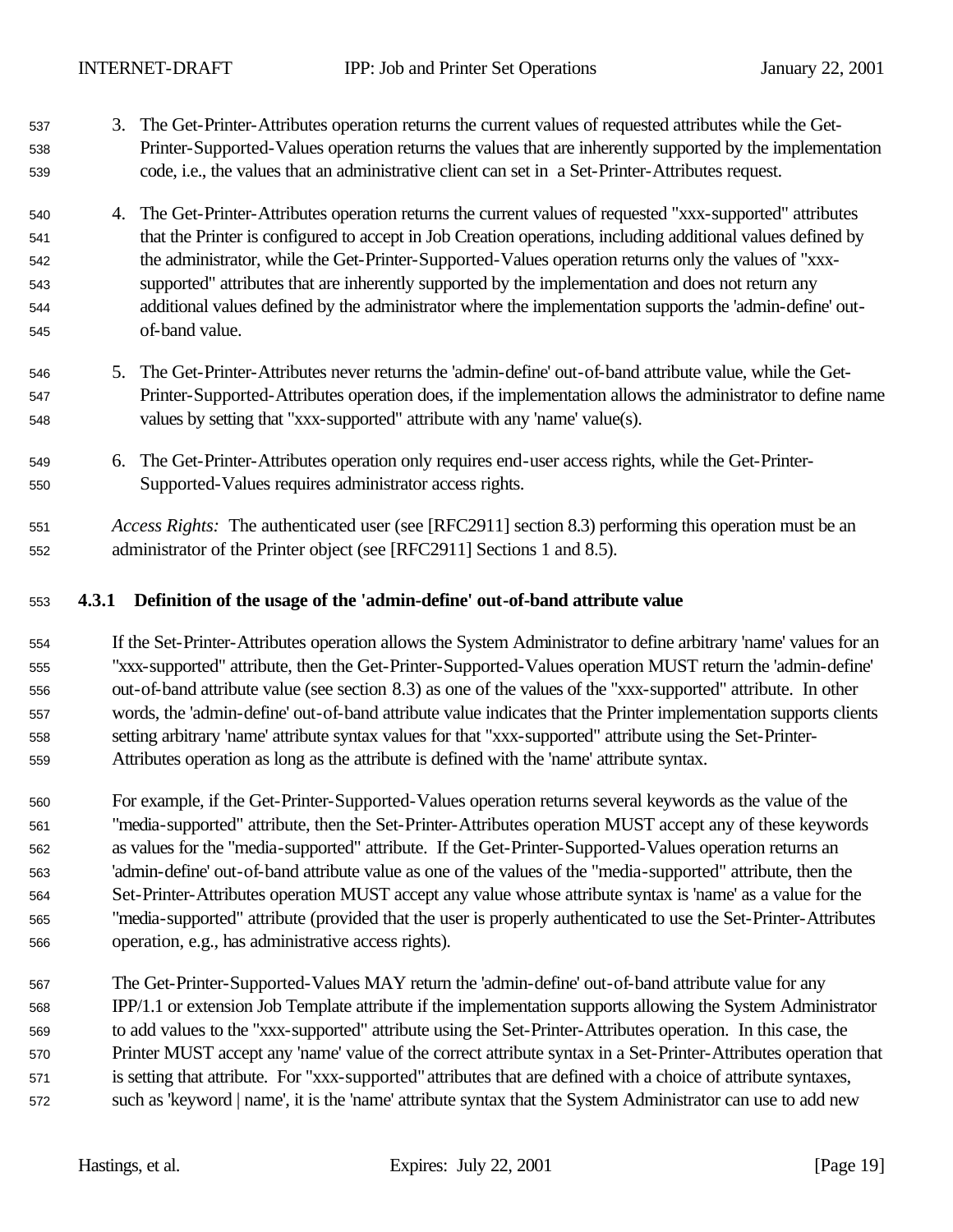| 573 | values, not the 'keyword' attribute syntax. For IPP $/1.1$ this requirement includes the following Job Template |
|-----|-----------------------------------------------------------------------------------------------------------------|
| 574 | attributes:                                                                                                     |
| 575 | media-supported                                                                                                 |

- job-hold-until-supported
- job-sheets-supported
- Implementations that support additional Job Template attributes that include the 'name' attribute syntax, MAY use the 'admin-define' out-of-band value with them.
- If the 'admin-define' out-of-band attribute value is not one of the values of an "xxx-supported" attribute returned in a Get-Printer-Supported-Values response, then the Printer MUST NOT allow the Set-Printer- Attributes operation for that attribute to contain a value that is not one of the explicit 'keyword' or 'name' values returned in a Get-Printer-Supported-Values response.
- See Appendix B: Attributes returned from Get-Printer-Supported-Values for a full list of values returned by this operation.

## **5 New Operation attributes**

 This section defines new operation attributes for use with the IPP/1.1 operations indicated. As new operations are defined they will also indicate explicitly whether these operation attributes are defined for use with them.

## **5.1 printer-message-from-operator (text(127))**

- The Printer SHOULD support this Operation attribute in following operations if it supports the corresponding "printer-message-from-operator" Printer Description attribute.
- Pause-Printer Resume-Printer
- Purge-Jobs

 The client OPTIONALLY supplies this attribute in the above operations. The value of this attribute is a message from the operator about the Printer object on which the operator is performing the operation. If this operation attribute is supported, the Printer copies the value to its "printer-message-from-operator" Printer Description attribute (see [RFC2911] section 4.4.25) even if this Operation attribute is a zero-length text value or consists solely of white space.

 If the Printer supports this operation attribute, it MUST support both a zero-length text value and the 'no- value' out-of-band value (see [RFC2911] section 4.1) to indicate that the operator has sent no message. In this case, the Printer sets the value of the "printer-message-from-operator" to the zero-length value or 'no-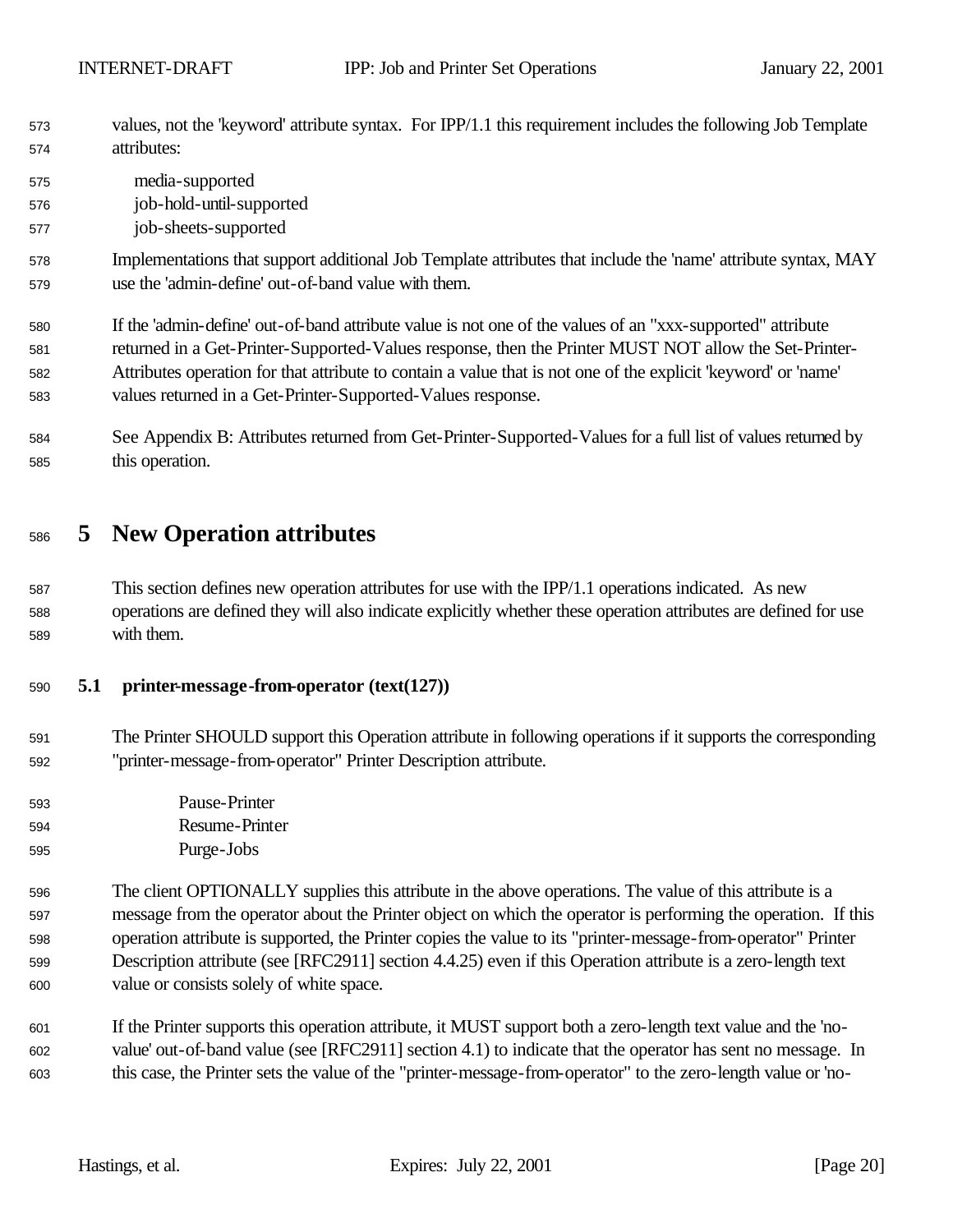- value' out-of-band value, respectively. If the client queries the "printer-message-from-operator" Printer attribute, the Printer returns the attribute with the zero-length value or the 'no-value' value, respectively.
- In addition, the Printer automatically copies:
- 1. the value of its "printer-up-time" attribute (see [RFC2911] section 4.4.29) to its "printer-message-time" attribute,
- 2. the value of its printer-current-time" (dateTime) attribute (see [RFC2911] section 4.4.30) to its "printer-message-date-time" attribute, if supported.
- If the client omits this operation attribute, the Printer does not change the value of its "printer-message-from-operator", "printer-message-time" and "printer-message-date-time" Printer Description attributes.
- The "printer-message-from-operator" operation attribute MUST NOT be supported as an operation attribute for the Set-Printer-Attributes operation. If the operator wants to set the Printer's "printer-message-from- operator" Printer Description attribute when issuing the Set-Printer-Attributes operation, the client supplies the "printer-message-from-operator" explicitly with its new value as one of the Printer Description attributes in Group 2 in the request. The Printer also updates its "printer-message-time" and "printer-message-date-time" Printer Description attributes. If the client does not explicitly supply the "printer-message-from-operator" with its new value in the Set-Printer-Attributes request, the Printer leaves the value of the Printer's "printer-message-from-operator" Printer Description attribute unchanged.
- **5.2 job-message-from-operator (text(127))**
- The Printer SHOULD support this Operation attribute in following operations if it supports the corresponding "job-message-from-operator" Job Description attribute.
- Cancel-Job Hold-Job Release-Job Restart-Job
- The client OPTIONALLY supplies this attribute in the above operations. The value of this attribute is a message from the operator about the Job object on which the operator has just performed an operation. If supported, the Printer copies the value to the Job's "job-message-from-operator" Job Description attribute (see [RFC2911] section 4.3.16) (even if this Operation attribute is a zero-length text value or consists solely of white space).
- If the Printer supports this operation attribute, it MUST support both a zero-length text value and the 'no- value' out-of-band value (see [RFC2911] section 4.1) to indicate that the operator has sent no message. In this case, the Printer sets the value of the "job-message-from-operator" to the zero-length value or 'no-value' out-of-band value, respectively. If the client queries the "job-message-from-operator" Job attribute, the IPP object returns the attribute with the zero-length value or the 'no-value' value, respectively.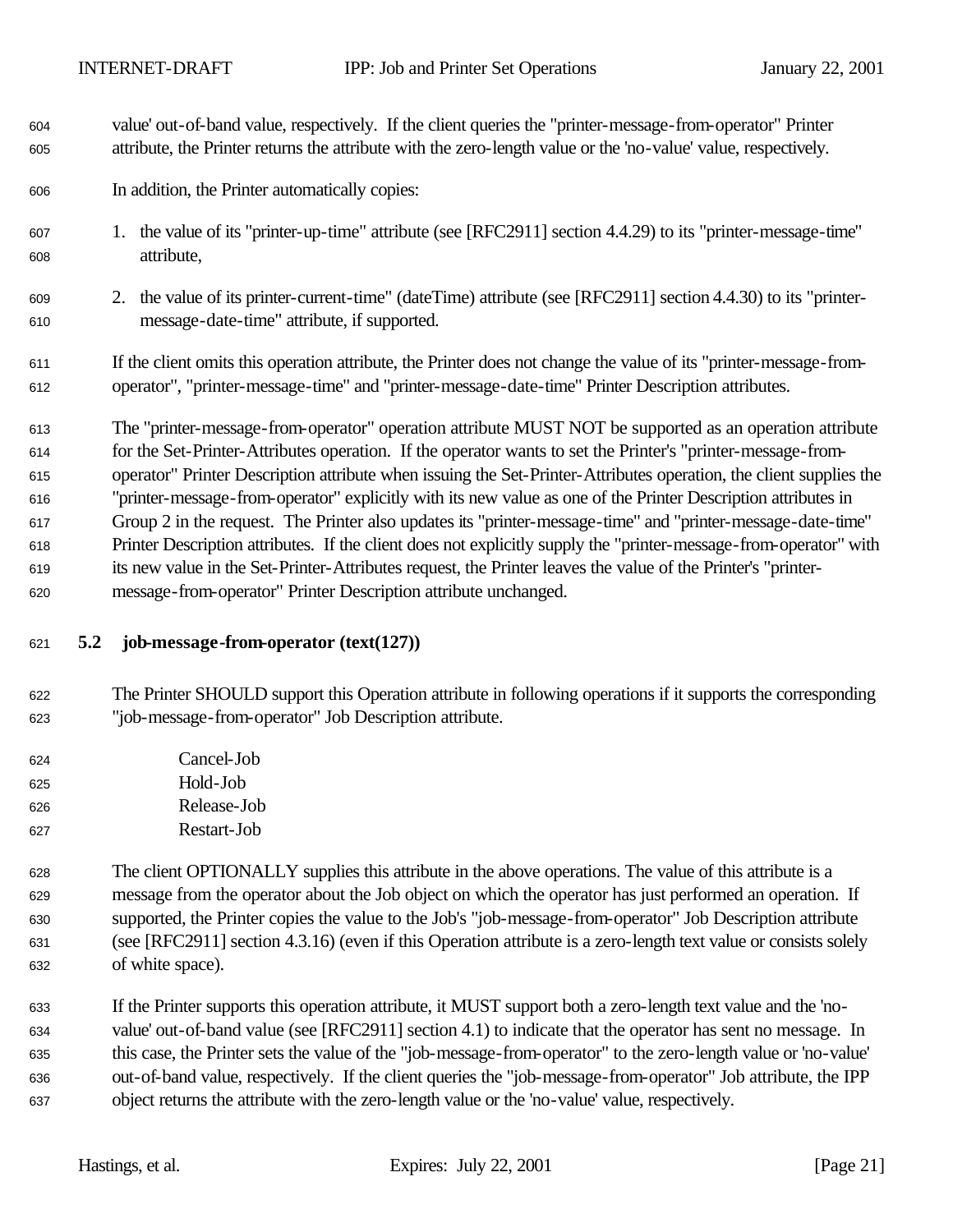- If the client omits this attribute, the Printer does not change the value of its "job-message-from-operator" Job Description attribute.
- Note: There are no corresponding 'job-message-time" and "job-message-date-time" Job Description attributes, since the usual lifetime of a job is limited.

 The "job-message-from-operator" operation attribute MUST NOT be supported as an operation attribute for the Set-Job-Attributes operation. If the operator wants to set the Job's "job-message-from-operator" Job Description attribute when issuing the Set-Job-Attributes operation, the client MUST supply the "job- message-from-operator" with its new value as one of the Job Description attributes in Group 2 in the request. Otherwise, the Printer leaves the value of the Job's "job-message-from-operator" Job Description attribute unchanged by not explicitly setting the attribute. If the client does not explicitly supply the "job-message- from-operator" with its new value in the Set-Job-Attributes request, the Printer leaves the value of the Job's "job-message-from-operator" Job Description attribute unchanged.

## **6 New Printer Description Attributes**

 The following new Printer Description attributes are needed to support the new operations defined in this document.

## **6.1 printer-settable-attributes-supported (1setOf type2 keyword)**

- This REQUIRED READ-ONLY Printer attribute identifies the Printer object attributes that are settable in this implementation, i.e., that are settable using the Set-Printer-Attributes operations (see section 4.1). This attribute MUST be supported if the Set-Printer-Attributes operations is supported. The Printer MUST reject attempts to set any Printer attributes that are not one of the values of this attribute, returning the 'client-error- attributes-not-settable' status code (see section 7.1). The value of this attribute MAY depend on the value of the "document-format" operation attribute supplied in the Get-Printer-Attributes operation (see [RFC2911] section 3.2.5.1).
- Standard keyword values are:
- 'none': There are no settable Printer attributes.
- 'xxx': Where 'xxx' is any of the keyword attribute names allowed by section 4.1.1

## **6.2 job-settable-attributes-supported (1setOf type2 keyword)**

 This REQUIRED READ-ONLY Printer attribute identifies the Job object attributes that are settable in this implementation, i.e., that are settable using the Set-Job-Attributes operation (see section 4.2). This attribute MUST be supported if the Set-Job-Attributes operations is supported. The Printer MUST reject attempts to set any Job attributes that are not one of the values of this attribute, returning the 'client-error-attributes-not-settable' status code (see section 7.1).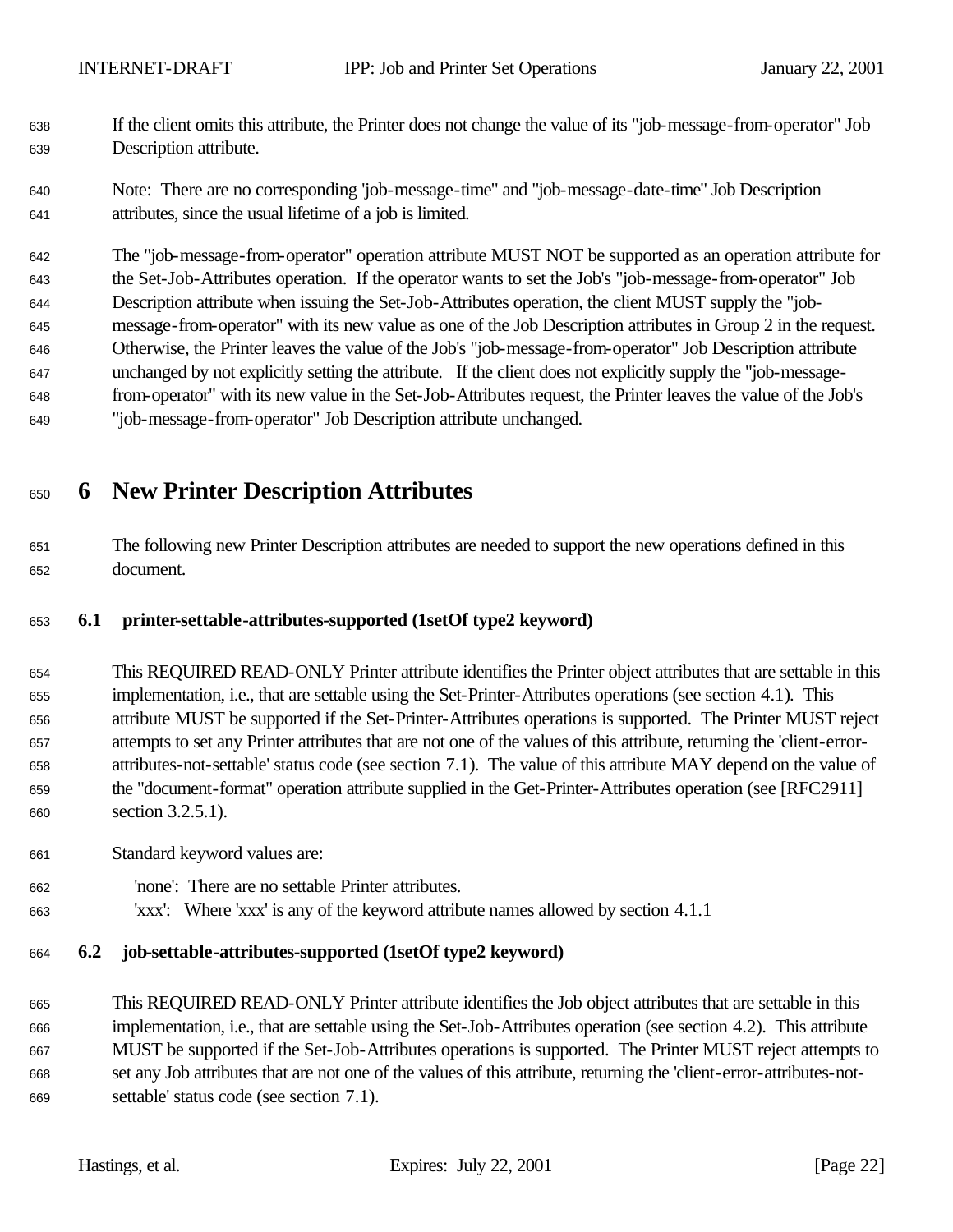Standard keyword values are:

- 'none': There are no settable Job attributes.
- 'xxx': Where 'xxx' is any of the keyword attribute names allowed by section 4.2.1.

#### **6.3 document-format-varying-attributes (1setOf type2 keyword)**

 This OPTIONAL READ-ONLY Printer Description attribute contains a set of attribute name keywords. This attribute SHOULD be supported by a Printer object, if the Printer object has Printer attributes whose value vary depending on document format (see [RFC2911] Get-Printer-Attributes operation). This attribute specifies which attribute values can vary by document-format. If an attribute's name "xxx" is a member of this attribute and the value of attribute "xxx" is changed with the Set-Printer-Attributes operation that included the "document-format" operation attribute, then the Printer MUST change the value for the specified document format and no other document formats (see section 4.1.2). If an attribute's name "xxx" is not a member of this attribute and the value of attribute "xxx" is changed with the Set-Printer-Attributes operation, then the attribute is changed for all document formats (whether or not the client supplied the "document-format" operation attribute).

## **6.4 printer-message-time (integer(MIN:MAX))**

 This OPTIONAL READ-ONLY Printer Description attribute contains the time that the Printer's "printer- message-from-operator" was changed by the operator using any operation where the client supplied the "printer-message-from-operator" operation attribute (see section 5.1) or was explicitly set using the Set- Printer-Attributes operation (see section 4.1). This attribute allows the users to know when the "printer-message-from-operator" attribute was last set.

 The Printer sets the value of this attribute by copying the value of the Printer's "printer-up-time" attribute (see [RFC2911] section 4.3.14). If the Printer resets its "printer-up-time" attribute to 1 on power-up, then it MUST change the value of the "printer-message-time" to 0 or a negative number as specified in [RFC2911] section 4.3.14.

 Note: This attribute helps users better understand the context for the "printer-message-from-operator" message.

#### **6.5 printer-message-date-time (dateTime)**

 This OPTIONAL READ-ONLY Printer Description attribute contains the date and time that the Printer's "printer-message-from-operator" was changed by the operator using any operation where the client supplied the "printer-message-from-operator" operation attribute (see section 5.1) or was explicitly set using the Set- Printer-Attributes operation (see section 4.1). This attribute allows the users to know when the "printer-message-from-operator" attribute was last set.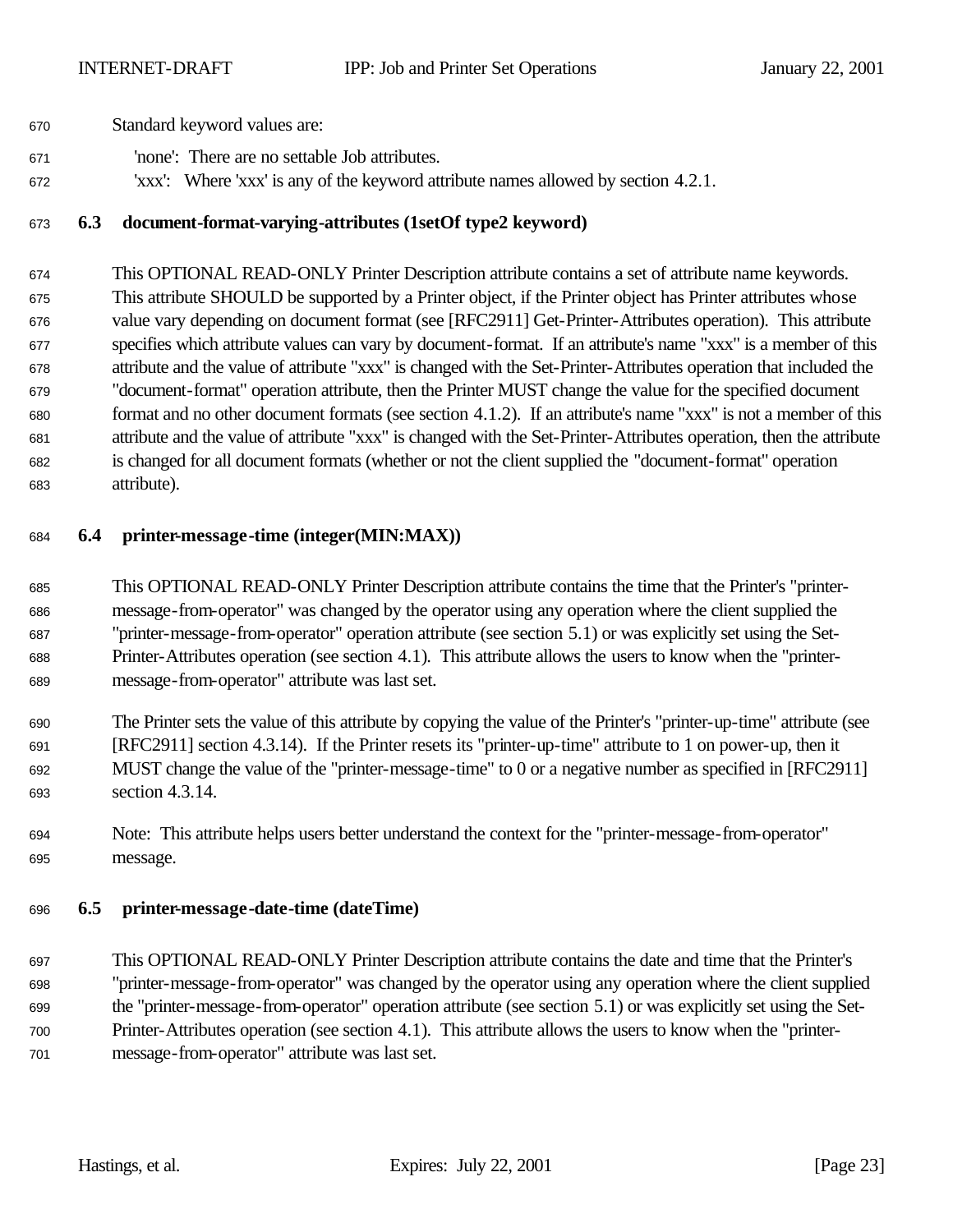- This attribute MUST be supported if the Printer supports both the "printer-message-time" and the "printer-current-time" (dateTime) attributes (see [RFC2911] section 4.4.30).
- Note: This attribute helps users better understand the context for the "printer-message-from-operator" message.

## **6.6 printer-xri-supported (1setOf collection)**

 This OPTIONAL Printer Description attribute is a multi-valued attribute where each value has the 'collection' attribute syntax (see [ipp-coll]) containing member attributes with the same semantics as the following IPP/1.1 READ-ONLY Printer Description attributes, except for cardinality:

 printer-uri-supported (1setOf uri) - see [RFC2911] section 4.4.1 uri-authentication-supported (1setOf type2 keyword) - see [RFC2911] section 4.4.2 uri-security-supported (1setOf type2 keyword) - see [RFC2911] section 4.4.3

 When setting the "printer-xri-supported" attribute with a Set-Printer-Attributes request, the Printer MUST also set these three IPP/1.1 READ-ONLY Printer Description attributes as a defined side effect. Thus, this collection attribute provides the means to set these three IPP/1.1 READ-ONLY attributes atomically so that they are never left in a partially inconsistent state.

- An IPP Printer MUST NOT provide any other way using IPP to set these three IPP/1.1 READ-ONLY Printer Description attributes, since they are READ-ONLY and MUST have consistent values at all times. Note: The "xri-printer-supported" (1setOf collection) attribute can be put into a directory schema that requires a single text string value, such as SLP or LDPA, by using suitable delimiting characters to separate member attributes of the collection and/or terminating collection values. See [svrloc-printer] and [ldap-printer].
- The member attributes of the "printer-xri-supported" (1setOf collection) are given in Table 3.
- 

## **Table 3 - Member attributes of "printer-xri-supported" (1setOf collection)**

| Member attribute                          | client MUST<br>supply | Printer MUST<br>support |
|-------------------------------------------|-----------------------|-------------------------|
| $xri$ - $uri$ $(uri)$                     | ves                   | <b>ves</b>              |
| xri-authentication (1setOf type2 keyword) | ves                   | yes                     |
| xri-security (1setOf type2 keyword)       | ves                   | ves                     |

 Each collection value MUST contain a single unique value for the "xri-uri" member attribute. However, the other two member attributes are multi-valued, so that a single URI can support more than one authentication scheme and/or more than one security scheme. Other than the uniqueness and the cardinality requirements, the semantics of these three member attributes is given in [RFC2911] sections 4.4.1, 4.4.2, and 4.4.3, respectively.

A client can query the current values using the Get-Printer-Attributes operation by supplying either: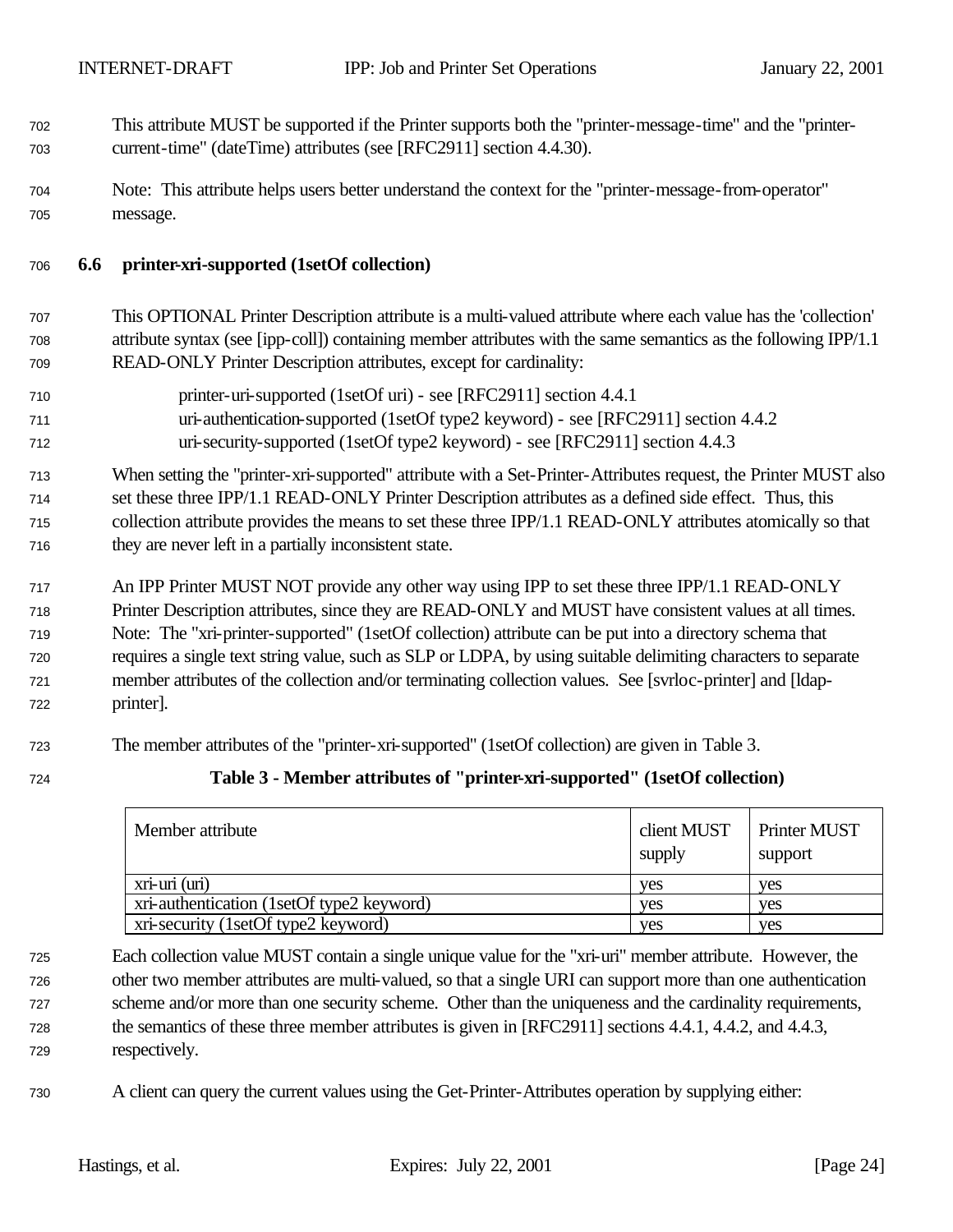- 1. the three IPP/1.1 attribute names: "printer-uri-supported", "uri-authentication-supported", "uri-security-supported" and getting back the parallel values OR
- 2. the single attribute name: "printer-xri-supported" and getting back the 1setOf collection which contains the same information semantically, but in a different form.

 A client can query what member attribute values can be set by supplying the three attribute names: "xri-uri- scheme-supported", "xri-authentication-supported", and "xri-security-supported" in a Get-Printer-Supported- Values request and getting back the uriScheme and type2 keyword values that can be set. Since the "printer- xri-supported", "uri-authentication-supported", and "uri-security-supported" attributes are READ-ONLY, they are not queriable with the Get-Printer-Supported-Values operation (see section 4.3). See Table 15.

 When performing a Set-Printer-Attributes operation, if there are multiple values for the "xri-authentication" and/or "xri-security" member attributes, the Printer MUST set the corresponding three READ-ONLY attributes with all possible combinations of values. For example, setting the "printer-xri-supported" with the following two collection values where the first URI has both 'basic' and 'digest' authentication:

```
745 "printer-xri-supported = 
746 \{ "xri-uri" = ipp://abc.com/p1
747 "xri-authentication" = basic, digest
748 "xri-security" = tls
749 },
750 \{ xri-uri = http://abc.com/pq751 "xri-authentication" = none
752 "xri-security" = none
753 }
```
 would cause the Printer to set the three corresponding IPP/1.1 READ-ONLY attributes, each with three parallel values as follows:

```
757
758 "printer-uri-supported" = { ipp://abc.com/p1, ipp://abc.com/p1,
759 http://abc.com/pq }
760 "uri-authentication-supported" = { basic, digest, none }
```
"uri-security-supported" = { tls, tls, none }

 Because there were two authentication values for the ipp://abc.com/p1 URL, that URL value is repeated. 764 Had the ipp URL had 2 authentication values and 3 security values, then there would have been  $7(2*3 + 1)$ parallel values for each of the three attributes, 6 with the same ipp URI and 1 with the http URI.

**6.7 xri-uri-scheme-supported (1setOf uriScheme)**

 This OPTIONAL READ-ONLY Printer Description attribute identifies the URI schemes that the implementation supports for use in the "printer-uri-supported" (1setOf uri) Printer Description attribute (see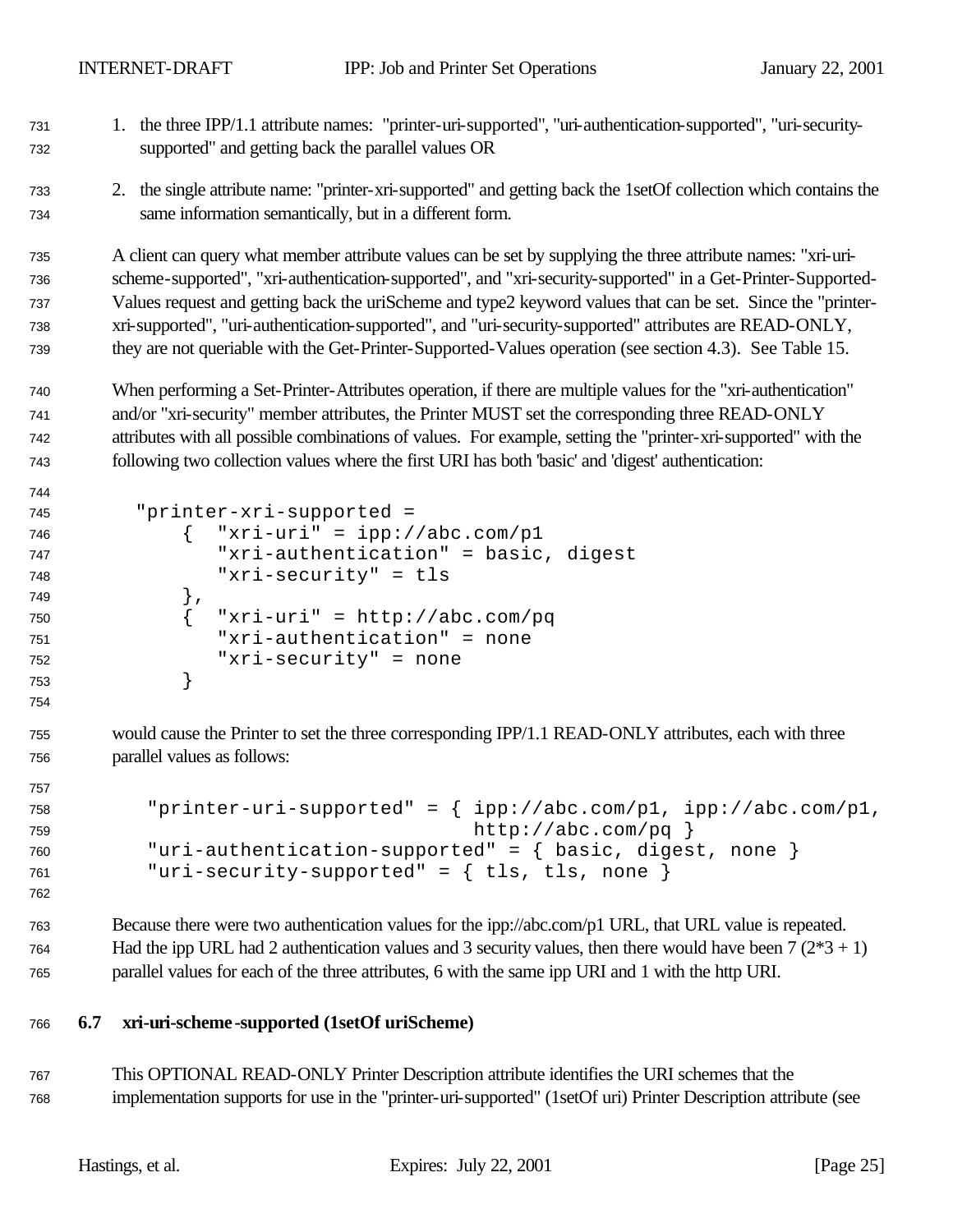- [RFC2911] section 4.4.1) and the "xri-uri" member attribute of the "xri-printer-supported" (1setOf collection) Printer Description attribute (see section 6.6).
- A Printer MUST support this attribute if it supports setting the "printer-xri-supported" (1setOf collection) with the Set-Printer-Attributes operation.

## **6.8 xri-authentication-supported (1setOf type2 keyword)**

- This OPTIONAL READ-ONLY Printer Description attribute identifies the Client Authentication mechanisms that the implementation supports for use in the "uri-authentication-supported" (1setOf type2 keyword) Printer Description attribute (see [RFC2911] section 4.4.2) and the "xri-authentication" member attribute of the "xri-printer-supported" (1setOf collection) Printer Description attribute (see section 6.6).
- A Printer MUST support this attribute if it supports setting the "printer-xri-supported" (1setOf collection) with the Set-Printer-Attributes operation.

## **6.9 xri-security-supported (1setOf type2 keyword)**

- This OPTIONAL READ-ONLY Printer Description attribute identifies the URI schemes that the implementation supports for use in the "uri-security-supported" (1setOf type2 keyword) Printer Description attribute (see [RFC2911] section 4.4.3) and the "xri-security" member attribute of the "xri-printer-supported" (1setOf collection) Printer Description attribute (see section 6.6).
- A Printer MUST support this attribute if it supports setting the "printer-xri-supported" (1setOf collection) with the Set-Printer-Attributes operation.

## **7 Additional status codes**

This section defines new status codes used by the operations defined in this document.

#### **7.1 'client-error-attributes-not-settable' (0x0413)**

 The Set-Printer-Attributes or Set-Job-Attributes operation failed because one or more of the specified attributes cannot be set either because the attribute is defined to be READ-ONLY or the attribute is not settable in this implementation (see sections 4.1.3 and 4.2.3), the Printer MUST return this error code and the attribute keyword name(s) and the 'not-settable' out-of-band value (see section 8.1) in the Unsupported Attributes Group(see [RFC2911] section 3.1.7) for all of the attributes that could not be set. When the Printer returns this status, it MUST NOT change any of the attributes supplied in the operation.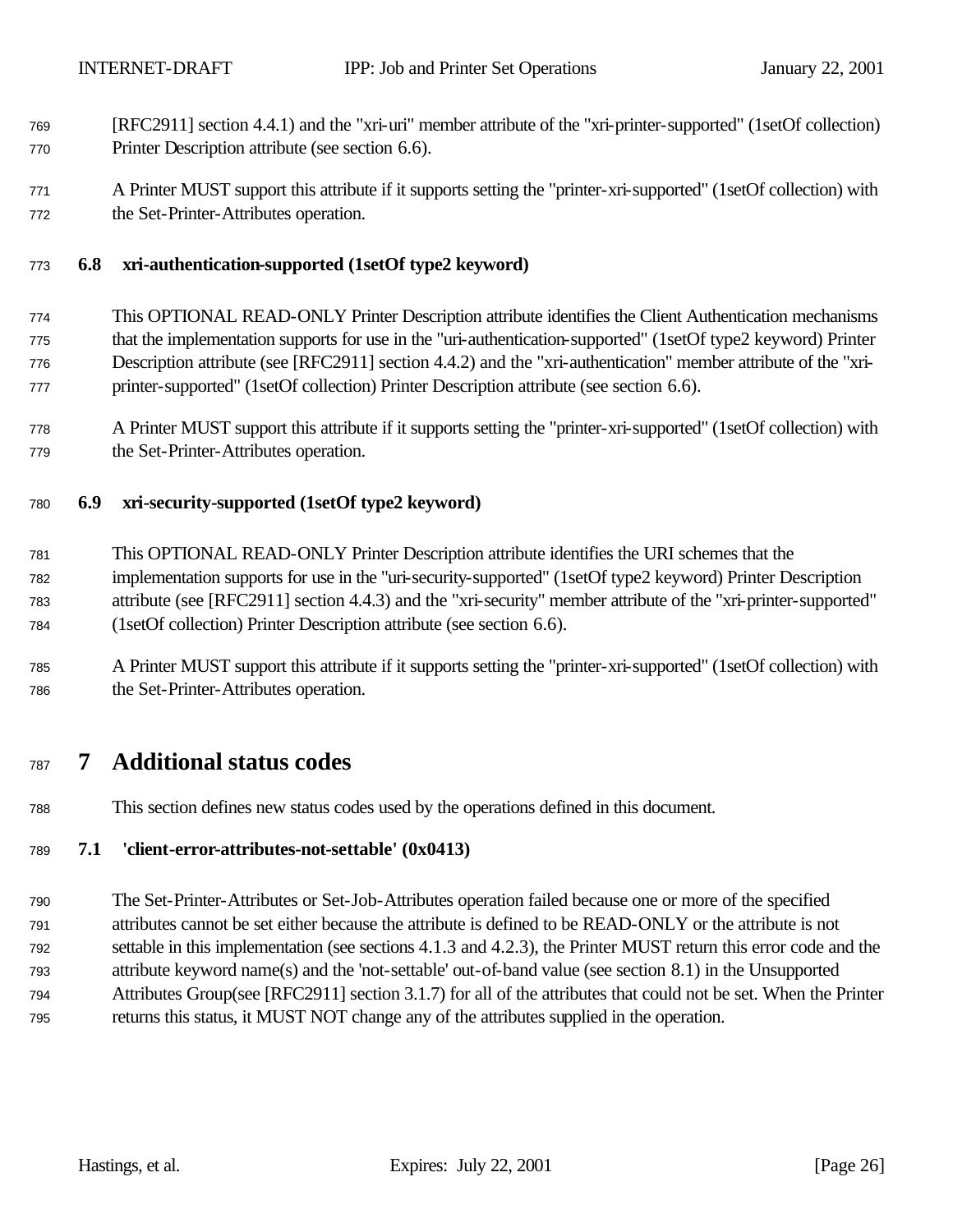## **8 Additional out-of-band values**

 This section defines additional out-of-band values. As with all out-of-band values, a client or a Printer MUST NOT use an out-of-band value unless the definition of the attribute in an operation request and/or response explicitly allows such usage. See the beginning of [RFC2911] section 4.1.

#### **8.1 'not-settable' out-of-band value**

 The 'not-settable' out-of-band attribute value is returned by the IPP Printer in the Unsupported Attributes group of a response to indicate that the attribute supplied by the client in the request is READ-ONLY by definition or is not settable in this implementation.

- The 'not-settable' out-of-band attribute value is defined for use with the Set-Job-Attributes and Set-Printer- Attributes response only. If a future additional "set" operation allows the 'not-settable' out-of-band value, its definition document MUST indicate such use explicitly, including with which attributes.
- An IPP object MUST support the 'not-settable' out-of-band value in a Set-Job-Attributes or Set-Printer- Attributes request if it supports those operations. A client MUST NOT supply the 'not-settable' out-of-band value in any request. An IPP object MUST NOT support the 'not-settable' out-of-band value in other operations, unless the operations' definition document explicitly defines such usage. If a Printer receives this out-of-band value in any operation request, the Printer MUST either (1) reject the entire request and return the 'client-error-bad-request' status code or (2) ignore the attribute and return it with the 'unsupported' out-of-band value.
- See sections 4.1.3 and 4.2.3 in this document for an example definition of the usage of the 'not-settable' out-of-band value in the Set-Printer-Attributes and Set-Job-Attributes responses.

## **8.1.1 Encoding of the 'not-settable' out-of-band attribute value**

817 The encoding of the 'not-settable' out-of-band value is  $0x15$  (see [RFC2910]). The value-length MUST be 0 and the value empty.

## **8.2 'delete-attribute' out-of-band value**

- The 'delete-attribute' out-of-band attribute value is supplied by the client in a request to indicate that the Printer is to remove the supplied attribute and all of its values from the target object, if present.
- The 'delete-attribute' out-of-band attribute value is defined for use with the Set-Job-Attributes request only. If a future additional "set" operation allows the 'delete-attribute' out-of-band value, its definition document MUST indicate such use explicitly, including with which attributes.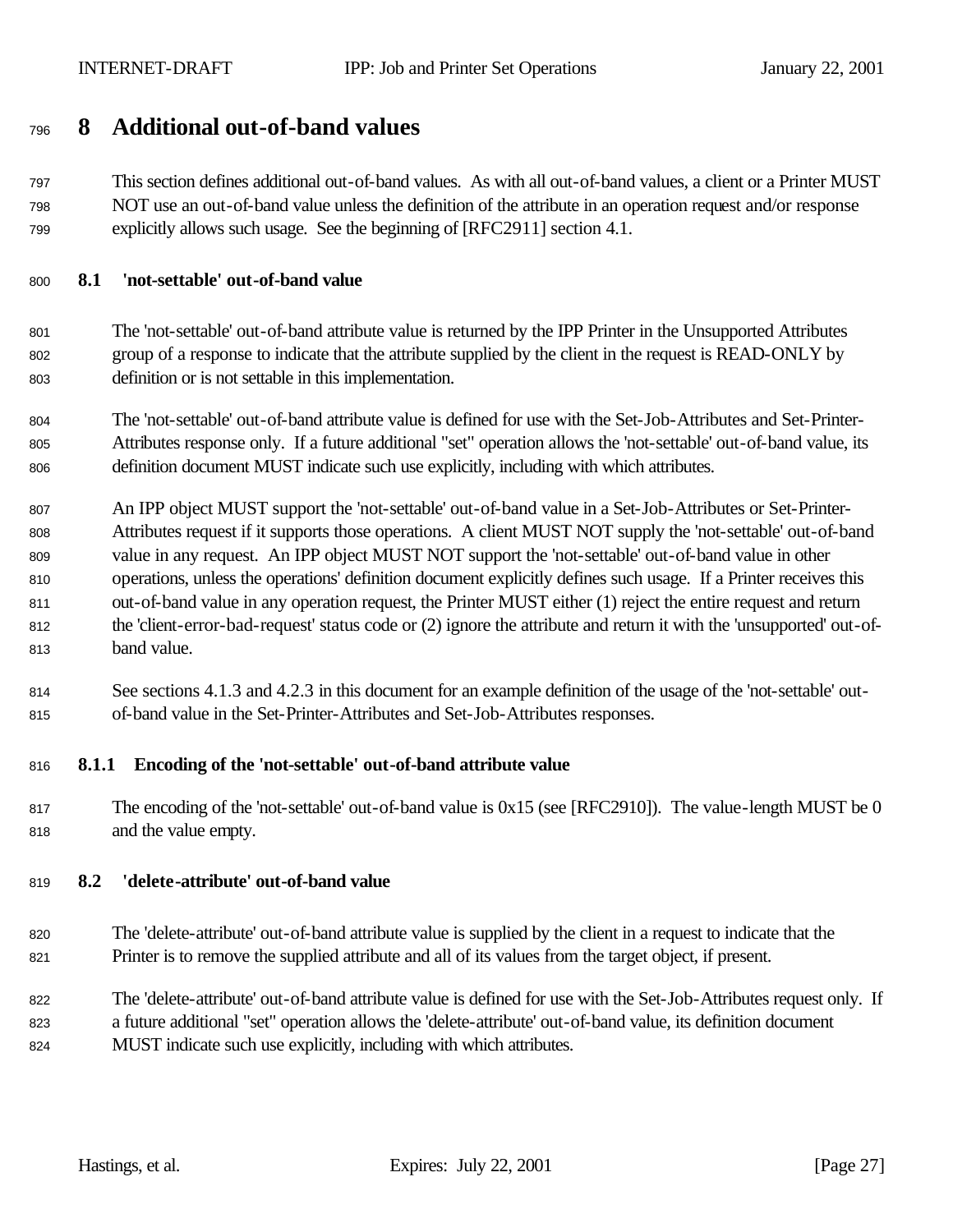An IPP Printer MUST support the 'delete-attribute' out-of-band value if it supports the Set-Job-Attributes operation. A client MUST NOT supply and an IPP object MUST NOT support the 'delete-attribute' out-of- band value in other operations, unless the operations' definition document explicitly defines such usage. For example, the 'delete-attribute' out-of-band value MUST NOT be used in the Set-Printer-Attributes operation, where the absence of an attribute from an IPP object indicates that the attribute is not supported. If a Printer receives this out-of-band value in other operation requests, the Printer MUST either (1) reject the entire request and return the 'client-error-bad-request' status code or (2) ignore the attribute and return it with the 'unsupported' out-of-band value.

 See section 4.2 in this document for the definition of the usage of the 'delete-attribute' out-of-band value in the Set-Job-Attributes request.

## **8.2.1 Encoding of the 'delete-attribute' out-of-band value**

 The encoding of the 'delete-attribute' out-of-band value is 0x16 (see [RFC2910]). The value-length MUST be 0 and the value empty.

## **8.3 'admin-define' out-of-band attribute value**

- Section 4.3 defines the Get-Printer-Supported-Values response to contain the values of an "xxx-supported" attribute that are supported by the implementation before any additional value are defined by the administrator. The 'admin-define' out-of-band attribute value is returned as an additional value of an "xxx-supported" attribute in a Get-Printer-Supported-Values response to indicate that the implementation supports allowing an administrator to define additional arbitrary 'name' values for that "xxx-supported" attribute.
- For example, if the "media-supported" (1setOf (type3 keyword | name)) attribute contains this value, then the Printer MUST permit an administrator to add new media names to the Printer's "media-supported" attribute. In order for an administrator to add new values to a Printer's "xxx-supported" attribute, the client supplies the existing and new values in a Set-Printer-Attributes request for that attribute. The client MUST supply any such administratively defined values in the Set-Printer-Attributes request using the 'name' attribute syntax.
- The 'admin-define' out-of-band attribute value is defined for use with the Get-Printer-Supported-Values response only. A Printer MUST NOT return the 'admin-define' out-of-band value in a Get-Printer-Attributes response, since such a response indicates what an end-user client can supply in a Job Creation operation. If a future additional "get" operation allows the 'admin-define' out-of-band value, its definition document MUST indicate such use explicitly, including with which attributes.
- An IPP Printer MUST support the 'admin-define' out-of-band value, if it supports a client setting arbitrary 'name' values of an "xxx-supported" Printer attribute using the Set-Printer-Attributes operation. A client MUST NOT supply the 'admin-define' out-of-band value in any request. An IPP object MUST NOT support the 'admin-define' out-of-band value in other operations, unless the operations' definition document explicitly defines such usage. If a Printer receives this out-of-band value in any operation request, the Printer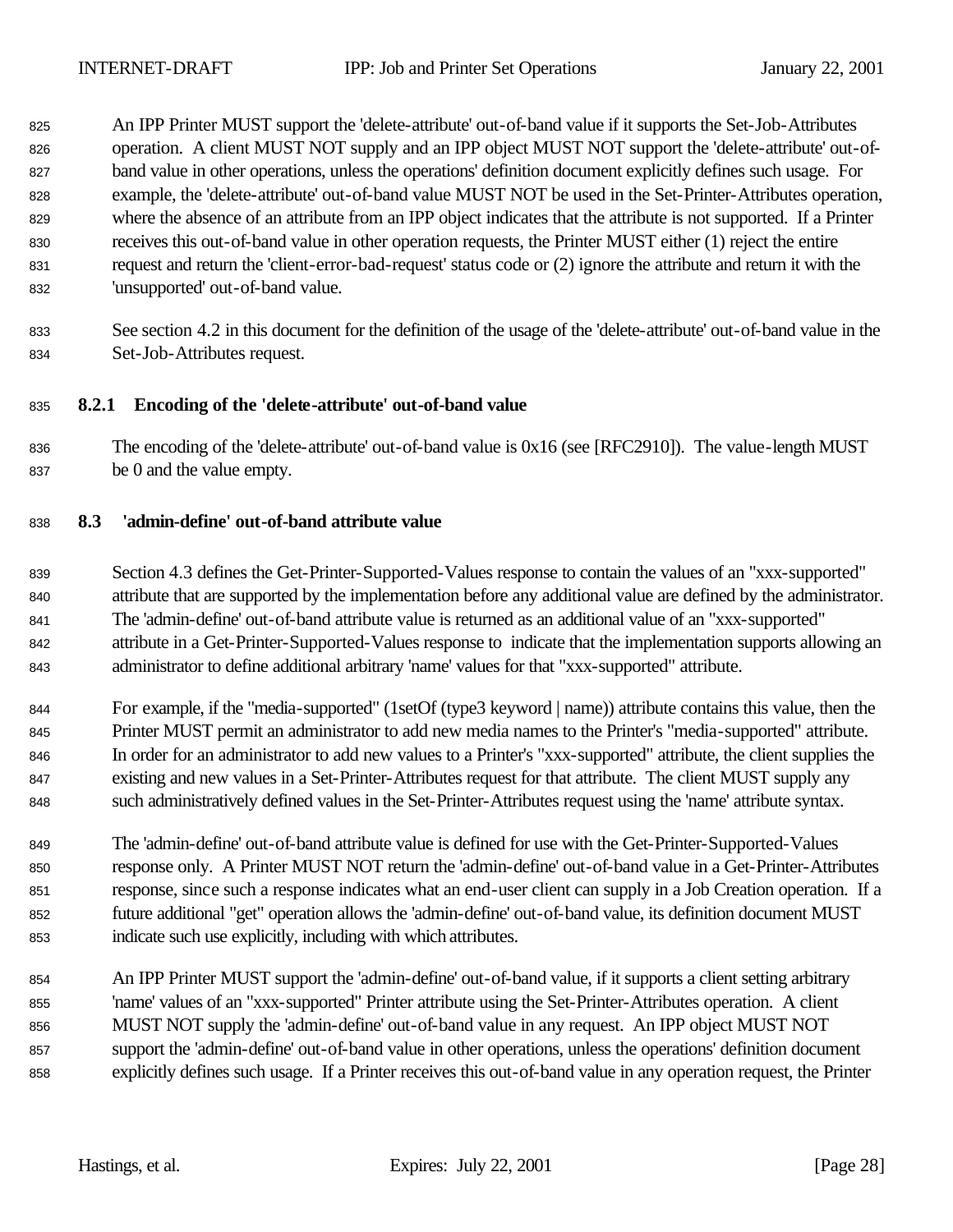MUST either (1) reject the entire request and return the 'client-error-bad-request' status code or (2) ignore the attribute and return it with the 'unsupported' out-of-band value.

 This document defines that the 'admin-define' out-of-band value MUST be used only with "xxx-supported" attributes that are defined to include the 'name' attribute syntax. This out-of-band value is not intended to be used with "xxx-supported" attributes of other attribute syntaxes, such as 'uri', even though the administrator defines arbitrary values for such attributes. If other documents extend the use of the 'admin-define' out-of- band value to other attribute syntaxes, such a document MUST define such use explicitly, including with which attributes.

 See section 4.3 in this document for an example definition of the usage of the 'admin-define' out-of-band attribute value in any "xxx-supported" attribute returned in a Get-Printer-Supported-Values response that is defined to include the 'name' attribute syntax.

## **8.3.1 Encoding of the 'admin-define' out-of-band attribute value**

871 The encoding of the 'admin-define' out-of-band attribute value is 0x17 (see [RFC2910]). The value-length MUST be 0 and the value empty.

## **9 Conformance Requirements**

- This section specifies the conformance requirements for clients and IPP objects.
- Both the Set-Job-Attributes and the Set-Printer-Attributes operations defined in the document are OPTIONAL for an IPP object to support. Either one MAY be supported without the other or both MAY be supported. However, if the Set-Printer-Attributes operation is supported, then the Get-Printer-Supported- Values operation MUST be supported if any "xxx-supported" attributes are settable. Otherwise, the Get-Printer-Supported-Values operation is OPTIONAL for an IPP Printer to support.
- 880 If the Set-Printer-Attributes operation is supported, then the Printer MUST support the following additional items:
- 1. the Get-Printer-Supported-Values operation (see section 5), if any "xxx-supported" attributes are settable.
- 2. the "printer-settable-attributes-supported" Printer Description attribute (see section 6.1)
- 3. the 'not-settable' out-of-band value in responses (see section 8.1)
- 4. the 'client-error-not-settable' status code (see section 7.1)
- 5. If "printer-message-from-operator" Printer Description attribute is supported (see [RFC2911] section 4.4.25), then it MUST be settable.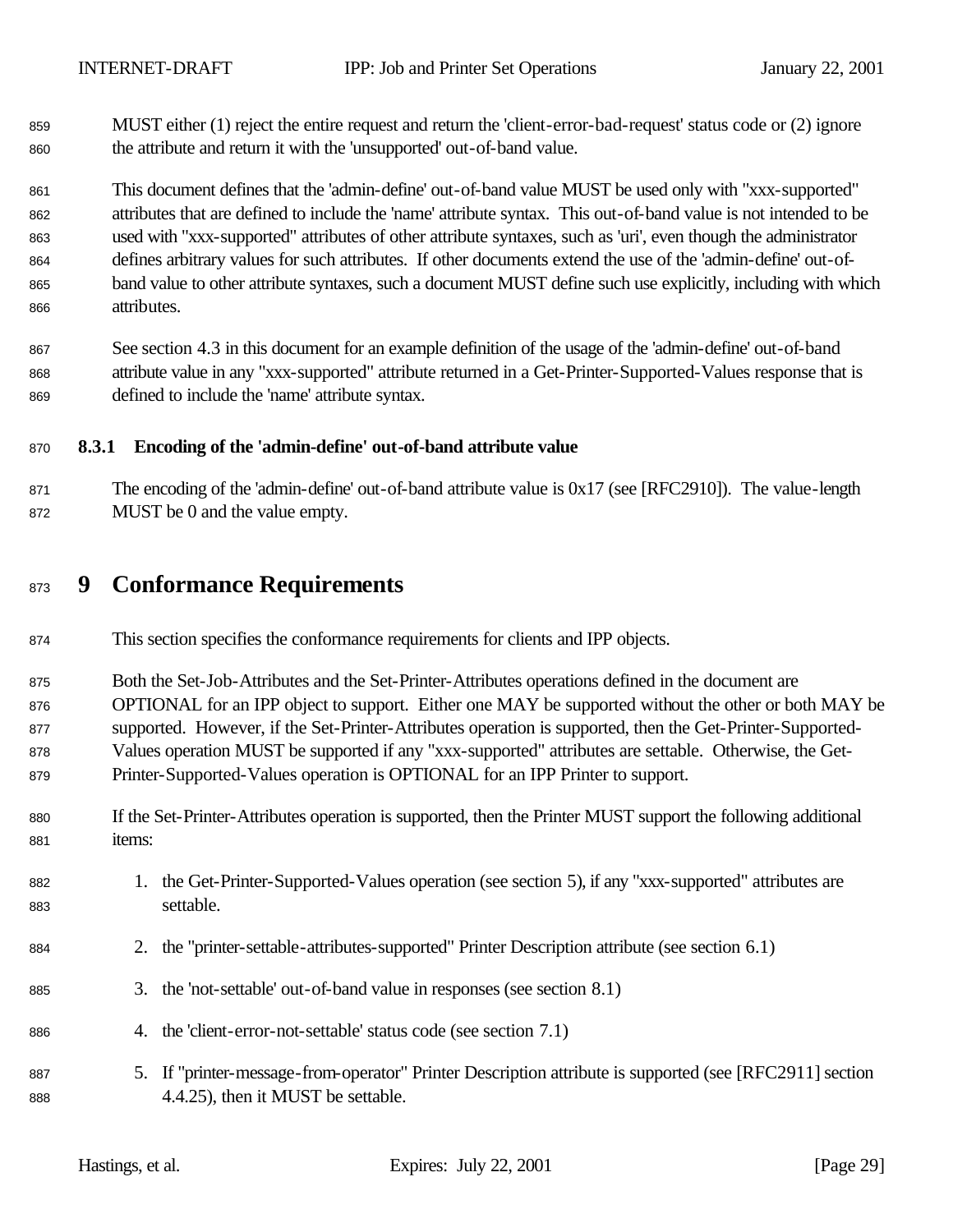| 889<br>890               |        | 6. the Get-Printer-Supported-Values operation (see section 4.3), if any "xxx-supported" attributes are<br>settable.                                                                                                                                                                                                                                                                                                          |
|--------------------------|--------|------------------------------------------------------------------------------------------------------------------------------------------------------------------------------------------------------------------------------------------------------------------------------------------------------------------------------------------------------------------------------------------------------------------------------|
| 891<br>892<br>893        |        | 7. If a client can set a value with the 'name' attribute syntax for one or more "xxx-supported" attributes,<br>then the 'admin-define' out-of-band attribute value (see section 8.3) MUST be supported in the Get-<br>Printer-Supported-Values response for each such settable attribute (see section 4.3)                                                                                                                   |
| 894<br>895               | items: | If the Set-Job-Attributes operation is supported, then the Printer MUST support the following additional                                                                                                                                                                                                                                                                                                                     |
| 896                      |        | 1. the "job-settable-attributes-supported" Printer Description attribute (see section 6.2)                                                                                                                                                                                                                                                                                                                                   |
| 897                      |        | 2. the 'not-settable' out-of-band value in responses (see section 8.1)                                                                                                                                                                                                                                                                                                                                                       |
| 898                      | 3.     | the 'delete-attribute' out-of-band value in requests (see section 8.2)                                                                                                                                                                                                                                                                                                                                                       |
| 899                      |        | 4. the 'client-error-not-settable' status code (see section 7.1)                                                                                                                                                                                                                                                                                                                                                             |
| 900<br>901               |        | 5. If the "job-message-from-operator" Printer Description attribute is supported (see [RFC2911]<br>4.3.16), then it MUST be settable.                                                                                                                                                                                                                                                                                        |
| 902<br>903<br>904<br>905 |        | It is OPTIONAL for the Printer object to support the "printer-message-time" (integer) and "printer-message-<br>date-time" (dateTime) Printer Description attributes. If both the "printer-message-time" (integer) and the<br>"printer-current-time" (dateTime) (see [RFC2911] section 4.4.30) attributes are supported, then the "printer-<br>message-date-time" (dateTime) Printer Description attribute MUST be supported. |
| 906<br>907               |        | As with all out-of-band values, a client or a Printer MUST NOT use an out-of-band value unless the definition<br>document for the attribute in an operation request and/or response explicitly allows such usage.                                                                                                                                                                                                            |

## **10 IANA Considerations**

 This section contains the exact information for IANA to add to the IPP Registries according to the procedures defined in RFC 2911 [RFC2911] section 6.

 *Note to RFC Editors: Replace RFC NNNN below with the RFC number for this document, so that it accurately reflects the content of the information for the IANA Registry.*

- **10.1 Operation Registrations**
- The operations defined in this document will be published by IANA according to the procedures in RFC 2911 [RFC2911] section 6.4 with the following path:
- ftp.isi.edu/iana/assignments/ipp/operations/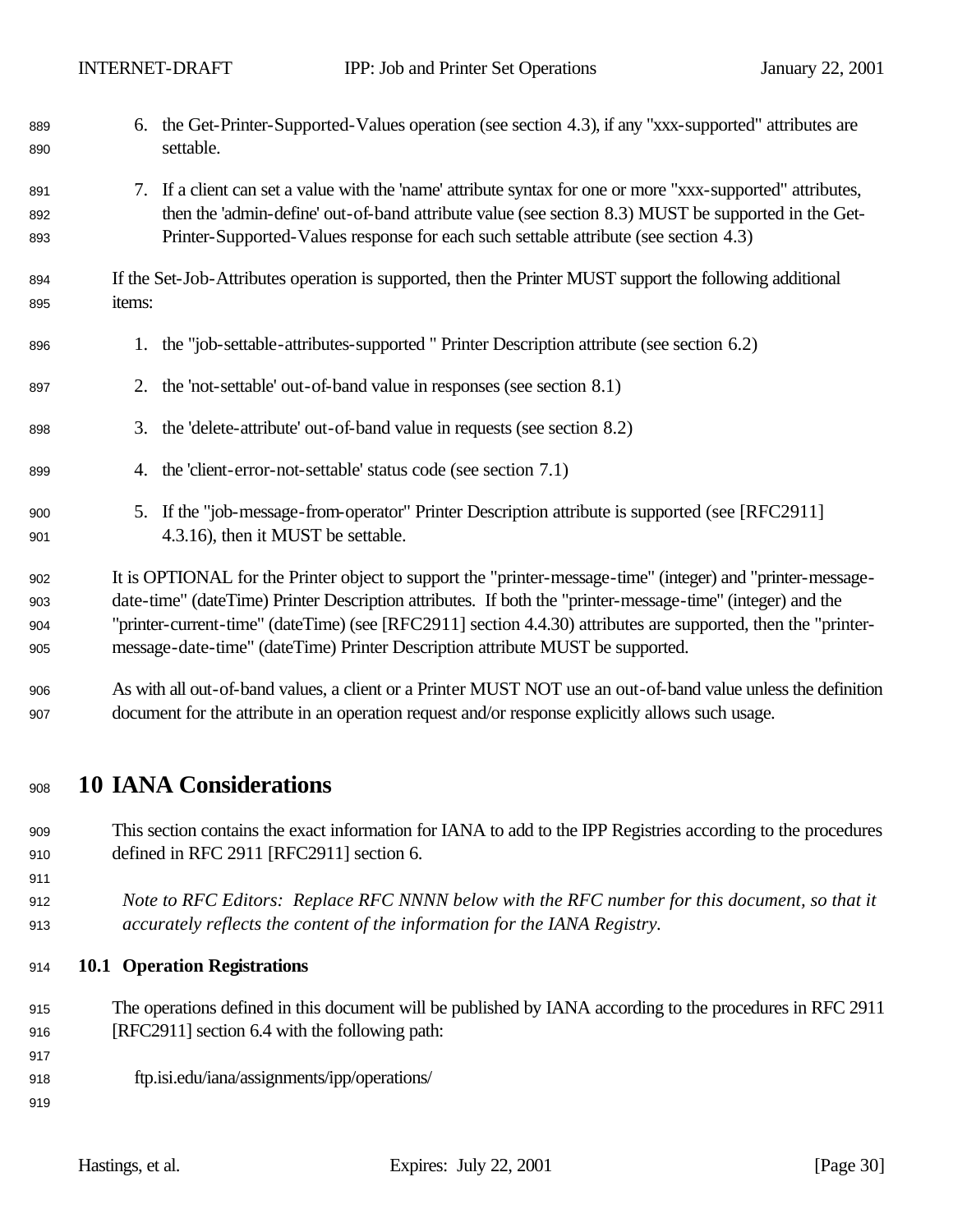| 920        | The registry entry will contain the following information:                                                |          |
|------------|-----------------------------------------------------------------------------------------------------------|----------|
| 921        |                                                                                                           |          |
| 922        | Operations:                                                                                               | Ref.     |
| 923        | Section:                                                                                                  |          |
| 924        | Set-Printer-Attributes                                                                                    | RFC NNNN |
| 925        | 4.1                                                                                                       |          |
| 926        | Set-Job-Attributes                                                                                        | RFC NNNN |
| 927        | 4.2                                                                                                       |          |
| 928        | Get-Printer-Supported-Values                                                                              | RFC NNNN |
| 929        | 4.3                                                                                                       |          |
| 930        |                                                                                                           |          |
| 931        | <b>10.2</b> Attribute Registrations                                                                       |          |
| 932        | The attributes defined in this document will be published by IANA according to the procedures in RFC 2911 |          |
| 933        | [RFC2911] section 6.2 with the following path:                                                            |          |
| 934        |                                                                                                           |          |
| 935        | ftp.isi.edu/iana/assignments/ipp/attributes/                                                              |          |
| 936        |                                                                                                           |          |
| 937        | The registry entry will contain the following information:                                                |          |
| 938        |                                                                                                           |          |
| 939        | Operation attributes:                                                                                     | Ref.     |
| 940        | Section:                                                                                                  |          |
| 941        | printer-message-from-operator (text(127))                                                                 | RFC NNNN |
| 942        | 5.1                                                                                                       |          |
| 943        | job-message-from-operator (text(127))                                                                     | RFC NNNN |
| 944        | 5.2                                                                                                       |          |
| 945        |                                                                                                           |          |
| 946        | Printer Description attributes:                                                                           | Ref.     |
| 947        | Section:                                                                                                  |          |
| 948        | printer-settable-attributes-supported (1setOf type2 keyword)                                              |          |
| 949        |                                                                                                           | RFC NNNN |
| 950        | 61                                                                                                        |          |
| 951        | job-settable-attributes-supported (1setOf type2 keyword)                                                  |          |
| 952        |                                                                                                           | RFC NNNN |
| 953        | 6.2                                                                                                       |          |
| 954        | document-format-varying-attributes (1setOf type2 keyword)                                                 |          |
| 955        |                                                                                                           | RFC NNNN |
| 956        | 6.3                                                                                                       |          |
| 957        | printer-message-time (integer(MIN:MAX))                                                                   | RFC NNNN |
| 958        | 6.4                                                                                                       |          |
| 959        | printer-message-date-time (dateTime)<br>6.5                                                               | RFC NNNN |
| 960        | printer-xri-supported (1setOf collection)                                                                 | RFC NNNN |
| 961<br>962 | 6.6                                                                                                       |          |
| 963        | xri-uri-scheme-supported (1setOf uriScheme)                                                               | RFC NNNN |
| 964        | 6.7                                                                                                       |          |
|            |                                                                                                           |          |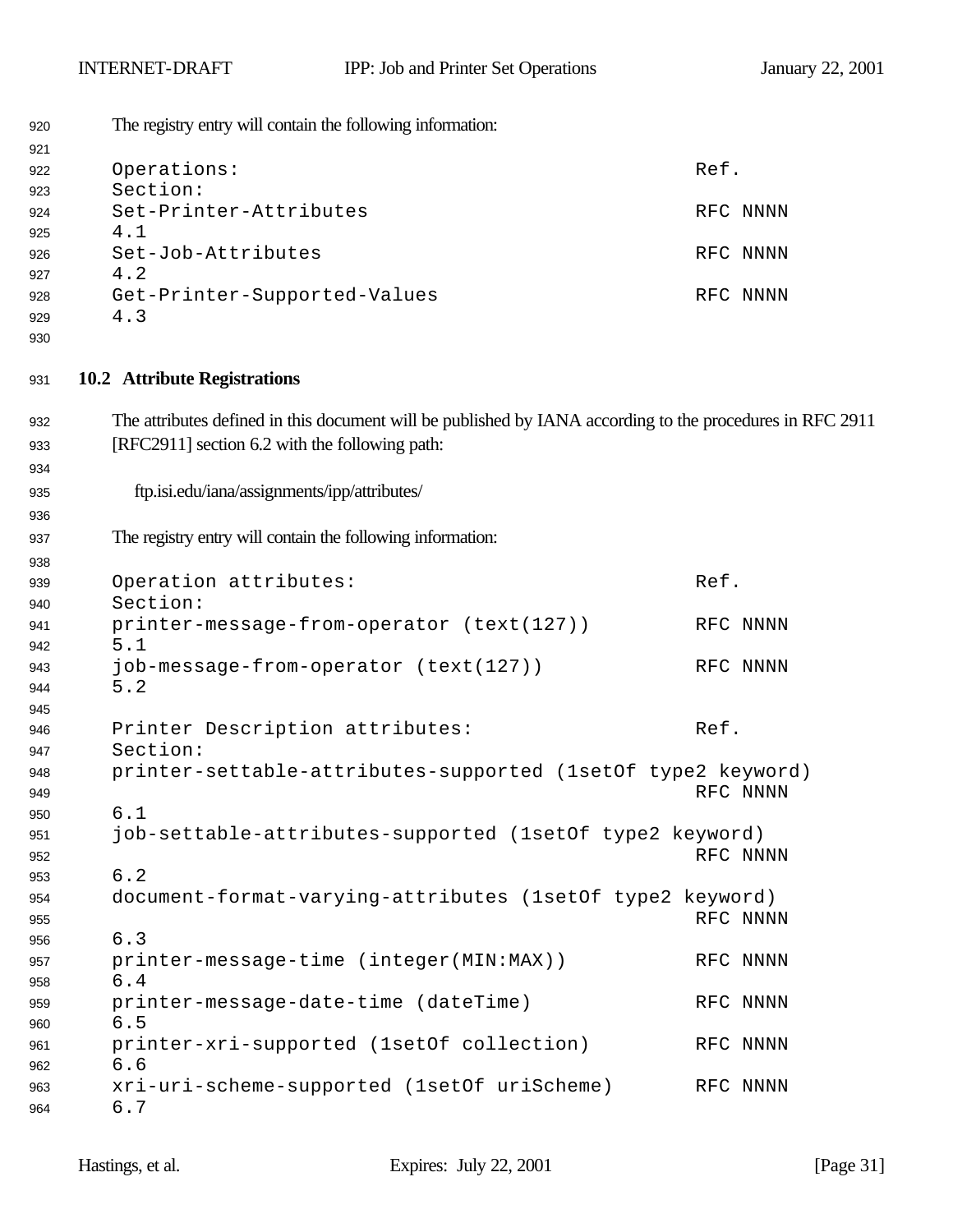```
965 xri-authentication-supported (1setOf type2 keyword) 
966 6.8
967 xri-security-supported (1setOf type2 keyword) RFC NNNN 
968 6.9
969
970 10.3 Status code Registrations
971 The status codes defined in this document will be published by IANA according to the procedures in RFC 
972 2911 [RFC2911] section 6.6 with the following path:
973
974 ftp.isi.edu/iana/assignments/ipp/status-codes/
975
976 The registry entry will contain the following information:
977
978 Status codes: Ref. 
979 Section:
980 'client-error-attributes-not-settable' (0x0413) RFC NNNN
981 7.1
982
983 10.4 Out-of-band Attribute Value Registrations
984 The out-of-band attribute values defined in this document will be published by IANA according to the 
985 procedures in RFC 2911 [RFC2911] section 6.7 with the following path:
986
987 ftp.isi.edu/iana/assignments/ipp/out-of-band-attribute-value-tags/
988
989 The registry entry will contain the following information:
990
991 Out-of-band Attribute Values: Ref. 
992 Section:
993 Thot-settable' out-of-band value RFC NNNN
994 8.1
995 delete-attribute' out-of-band value RFC NNNN
996 8.2
997 'admin-define' out-of-band attribute value RFC NNNN 
998 8.3
```
- **11 Internationalization Considerations**
- This document has the same localization considerations as the [RFC2911].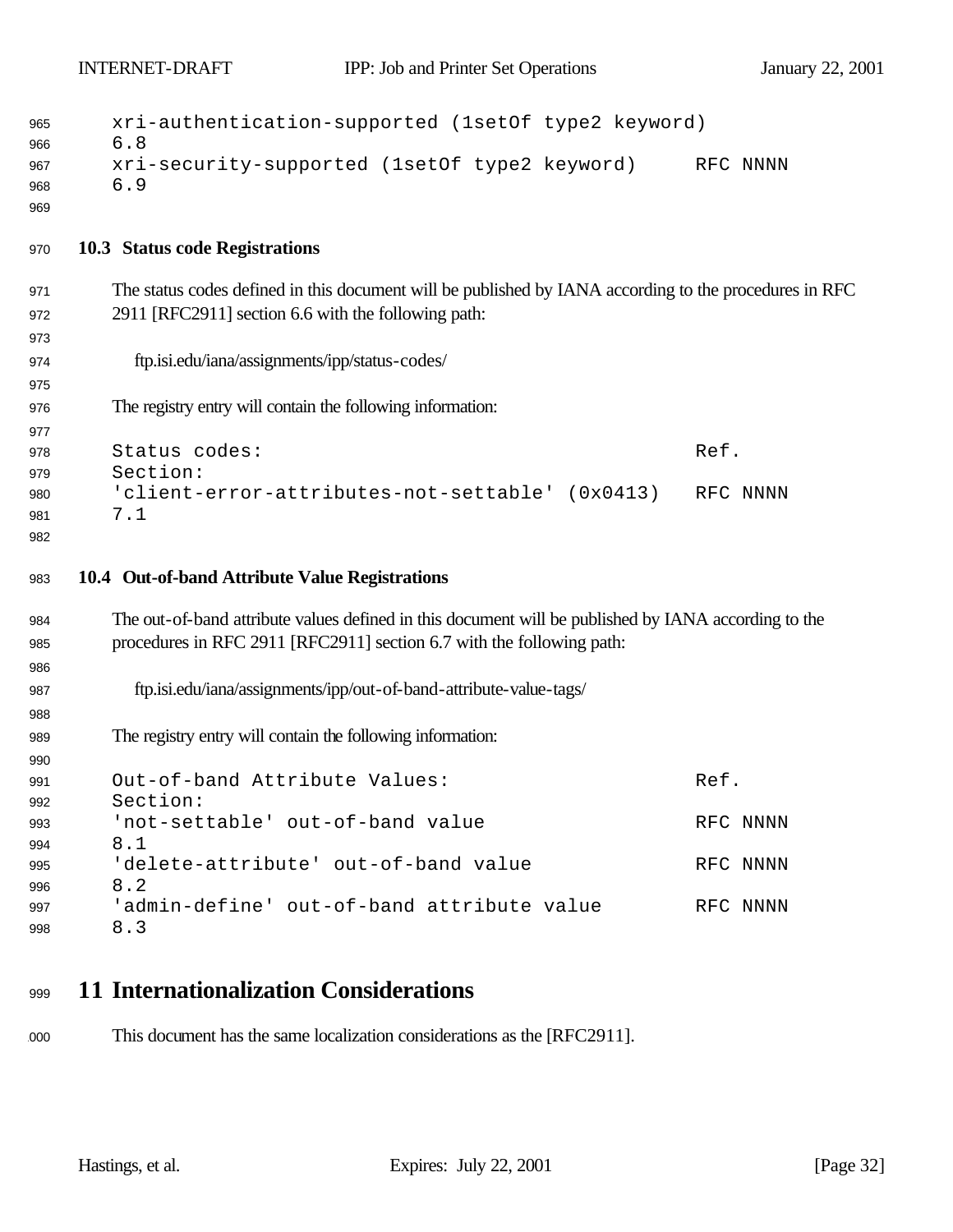## **12 Security Considerations**

 The IPP Model and Semantics document [RFC2911 section 8] discusses high level security requirements (Client Authentication, Server Authentication and Operation Privacy). Client Authentication is the mechanism by which the client proves its identity to the server in a secure manner. Server Authentication is the mechanism by which the server proves its identity to the client in a secure manner. Operation Privacy is defined as a mechanism for protecting operations from eavesdropping.

 In addition, the introduction of the Set-Printer-Attributes and Set-Job-Attributes operations creates another security threat, since the client is able to modify the Printer and Job attributes stored in the Printer. Such modifications could lead to denial of service.

 A malicious user could alter the policy established by the system administrator and stored in the Printer attributes. Such alteration could either grant access to more resources or deny access to resources that the system administrator has established. For example, the malicious user could remove all of the document- format values from the "document-format-supported" Printer attribute so that the Printer would refuse to accept all jobs.

 The general remedy for such malicious user actions against Printer attributes is to have strong Client Authentication coupled with Printer access control to limit the users who have System Administrator or 017 Operator privileges.

 A malicious user could modify the Job Template attributes of another user's Job, such as the "copies" attribute. For example, setting the number of copies to a large number.

 The general remedy for such malicious user actions against another user's job is to have strong Client Authentication coupled with Printer access control to limit the users who have System Administrator or Operator privileges who can modify any job and, in addition, store the Client Authentication with each Job so that only the job owner End User can modify his/her own job.

## **13 Author's Addresses**

| 025 | Carl Kugler               |
|-----|---------------------------|
| 026 | <b>IBM</b>                |
| 027 | P.O. Box 1900             |
| 028 | Boulder, CO 80301-9191    |
| 029 |                           |
| 030 | Phone: (303) 924-5060     |
| 031 | FAX:                      |
| 032 | e-mail: kugler@us.ibm.com |
| 033 |                           |
| 034 | Tom Hastings              |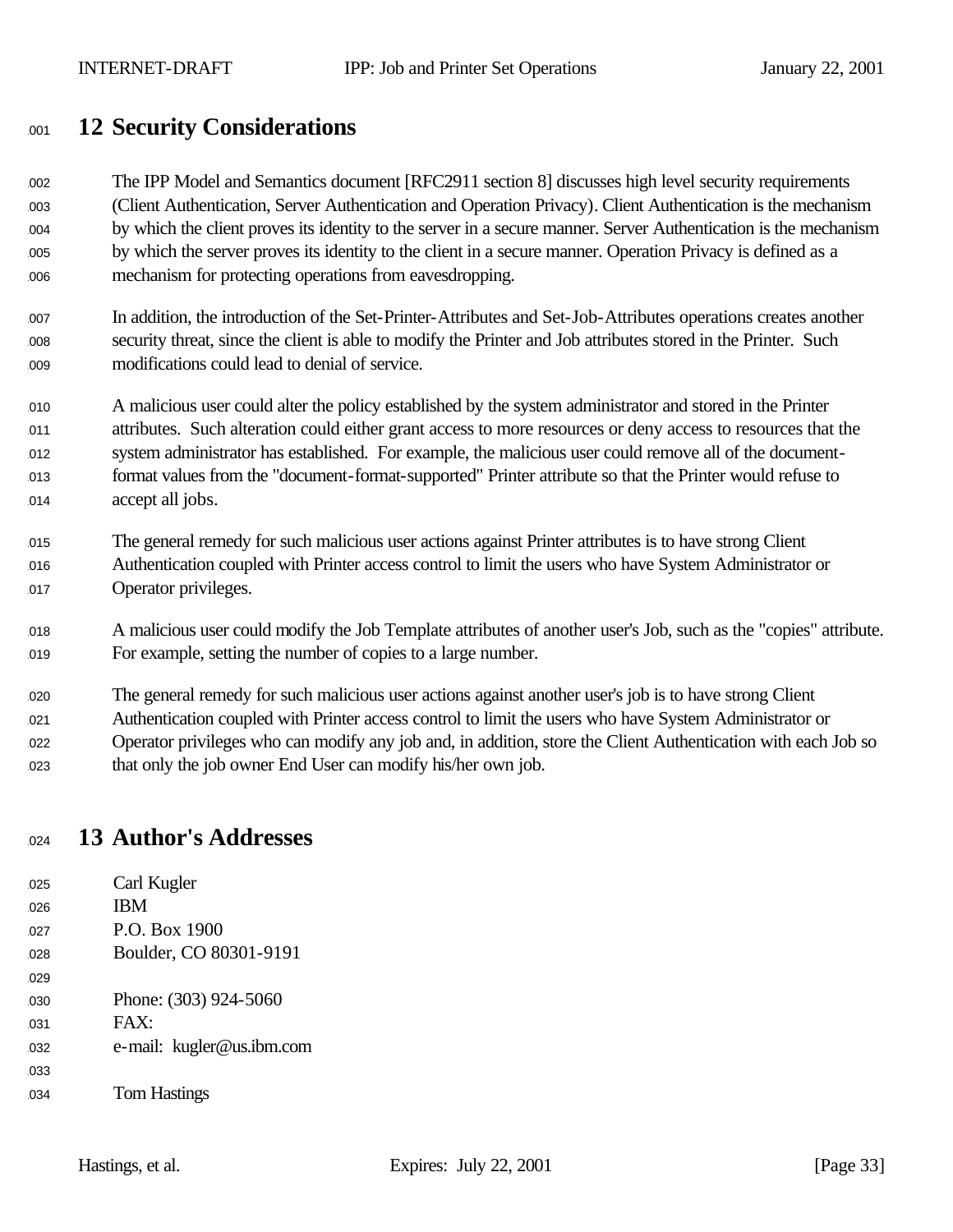| 035 | <b>Xerox Corporation</b>              |  |
|-----|---------------------------------------|--|
| 036 | 737 Hawaii St. ESAE 231               |  |
| 037 | El Segundo, CA 90245                  |  |
| 038 |                                       |  |
| 039 | Phone: 310-333-6413                   |  |
| 040 | Fax: 310-333-5514                     |  |
| 041 | e-mail: hastings@cp10.es.xerox.com    |  |
| 042 |                                       |  |
| 043 | Robert Herriot                        |  |
| 044 | Xerox Corp.                           |  |
| 045 | 3400 Hill View Ave, Building 1        |  |
| 046 | Palo Alto, CA 94304                   |  |
| 047 |                                       |  |
| 048 | Phone: 650-813-7696                   |  |
| 049 | 650-813-6860<br>Fax:                  |  |
| 050 | e-mail: robert.herriot@pahv.xerox.com |  |
| 051 |                                       |  |
| 052 | Harry Lewis                           |  |
| 053 | <b>IBM</b>                            |  |
| 054 | P.O. Box 1900                         |  |
| 055 | Boulder, CO 80301-9191                |  |
| 056 |                                       |  |
| 057 | Phone: (303) 924-5337                 |  |
| 058 | FAX:                                  |  |
| 059 | e-mail: harryl@us.ibm.com             |  |
| 060 |                                       |  |
|     |                                       |  |

# <sup>1061</sup> **14 References**

| 062 | $[$ ipp-coll $]$                                                                                                                             |
|-----|----------------------------------------------------------------------------------------------------------------------------------------------|
| 063 | deBry, R., , Hastings, T., Herriot, R., "Internet Printing Protocol (IPP): The Collection Attribute Syntax",                                 |
| 064 | <draft-ietf-ipp-collection-02.doc>, work in progress, March 9, 2000.</draft-ietf-ipp-collection-02.doc>                                      |
| 065 | $[$ ipp-set $2]$                                                                                                                             |
| 066 | Kugler, C, Hastings, T., Lewis, H., "Internet Printing Protocol/1.1: Job and Printer Administrative                                          |
| 067 | Operations", <draft-ietf-ipp-ops-set2-01.txt>, December 8, 1999.</draft-ietf-ipp-ops-set2-01.txt>                                            |
| 068 | [Idap-printer]                                                                                                                               |
| 069 | Fleming, P., Jones, K., Lewis, H., McDonald, I., "Internet Printing Protocol (IPP): LDAP Schema for                                          |
| 070 | Printer Services", <draft-ietf-ipp-ldap-printer-schema-00.txt>, work in progress, March 8, 2000.</draft-ietf-ipp-ldap-printer-schema-00.txt> |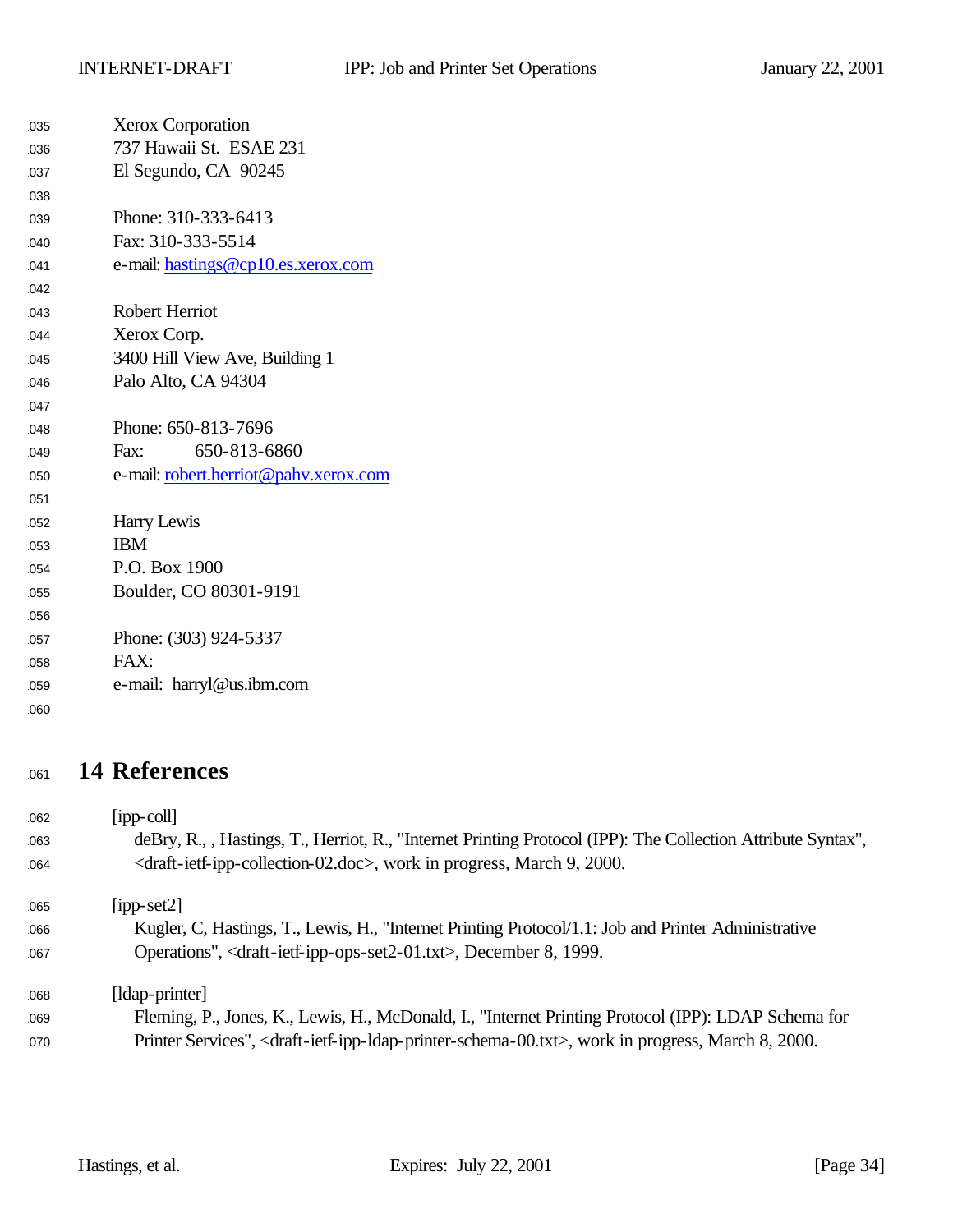| 071 | [RFC2565]                                                                                                                     |
|-----|-------------------------------------------------------------------------------------------------------------------------------|
| 072 | Herriot, R., Butler, S., Moore, P., Tuner, R., "Internet Printing Protocol/1.0: Encoding and Transport",                      |
| 073 | RFC 2565, April 1999.                                                                                                         |
| 074 | [RFC2566]                                                                                                                     |
| 075 | R. deBry, T. Hastings, R. Herriot, S. Isaacson, P. Powell, "Internet Printing Protocol/1.0: Model and                         |
| 076 | Semantics", RFC 2566, April 1999.                                                                                             |
| 077 | [RFC2910]                                                                                                                     |
| 078 | Herriot, R., Butler, S., Moore, P., Turner, R., "Internet Printing Protocol/1.1: Encoding and Transport",                     |
| 079 | RFC 2910, September 2000.                                                                                                     |
| 080 | [RFC2911]                                                                                                                     |
| 081 | R. deBry, T. Hastings, R. Herriot, S. Isaacson, P. Powell, "Internet Printing Protocol/1.0: Model and                         |
| 082 | Semantics", RFC 2911, September 2000.                                                                                         |
| 083 | [svrloc-printer]                                                                                                              |
| 084 | St. Pierre, P., Isaacson, S., McDonald, I., "Definition of the Printer Abstract Service Type v2.0", <draft-< td=""></draft-<> |
| 085 | ietf-svrloc-printer-scheme-06.txt>, work in progress, March 8, 2000.                                                          |
| 086 |                                                                                                                               |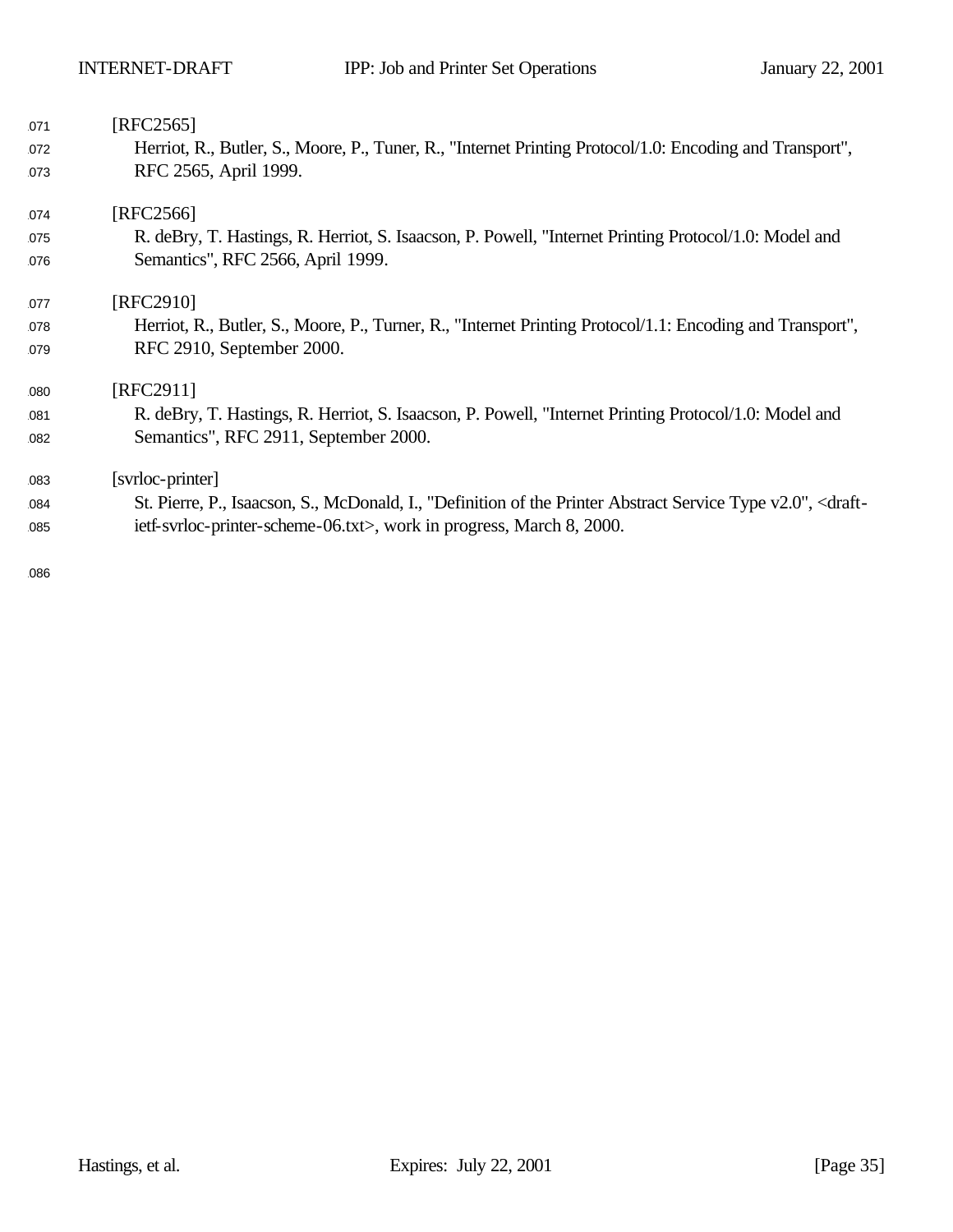# <sup>1086</sup> **15 Appendix A: Allowed Values for Set-Printer-Attributes and Set-Job-**<sup>1087</sup> **Attributes requests**

- <sup>1088</sup> This appendix is a normative part of this document and contains a table of all IPP/1.1 attributes. Each row <sup>1089</sup> contains:
- 090 − an attribute and
- <sup>1092</sup> − the values allowed in the Set-Printer-Attributes or Set-Job-Attributes request for the attribute. The <sup>1093</sup> entry in each cell is the name (first few words) of each item below 1, 2, 3, 4a-g, and 5.
- <sup>1094</sup> The allowed values include the following cases:
- 095 1. READ-ONLY: the Set-Printer-Attributes or Set-Job-Attributes operation MUST NOT change this <sup>1096</sup> attribute and MUST reject the entire operation (see section 7.1).
- <sup>1097</sup> 2. Any of "*xxx*-supported": the Set-Printer-Attributes or Set-Job-Attributes operation accepts values that <sup>1098</sup> are allowed according to the IPP/1.1 rules for validating the value(s) of an "xxx" Printer or Job attribute <sup>1099</sup> against the value(s) of the corresponding "xxx-supported" Printer attribute. Table 4 summarizes those 100 validation rules depending on each attribute syntax and value of an "xxx" attribute supplied in the request 101 and that of the corresponding "xxx-supported" Printer attribute. The "xxx-supported" attribute syntax type 102 and value(s) are obtained from a Get-Printer-Supported-Values response (see the tables in this 103 Appendix).

| Type of "xxx" value<br>to be set | Type of "xxx-supported"<br>value | Validates if:                                                   |
|----------------------------------|----------------------------------|-----------------------------------------------------------------|
| integer                          | rangeOfInteger                   | each value is in one of the "xxx-supported"<br>ranges           |
| uri                              | uriScheme                        | each uri scheme matches one of the "xxx-<br>supported" schemes  |
| any                              | boolean                          | if the boolean "xxx-supported" is 'true'                        |
| any                              | same type                        | each value matches an "xxx-supported" value<br>of the same type |

## <sup>1104</sup> **Table 4 - Validation rules for 'Any of "xxx-supported" '**

105

1091

<sup>1106</sup> For additional non-normative explanatory information see section 3.1.2.3 of the "Internet Printing 107 Protocol/1.1: Implementer's Guide" [ipp-iig]).

<sup>1108</sup> 3. From Get-Printer-Supported-Values: the Set-Printer-Attributes operation accepts values that are allowed 109 according to the IPP/1.1 rules for validating the value(s) of an "xxx" Printer attribute against the value(s) of <sup>1110</sup> the corresponding "xxx-supported" Printer attribute. Table 5 summarizes those validation rules depending <sup>1111</sup> on each attribute syntax and value of an "xxx" attribute supplied in the request and that of the corresponding <sup>1112</sup> "xxx-supported" Printer attribute. The "xxx-supported" attribute syntax type and attribute value(s) are 113 obtained from a Get-Printer-Supported-Values response (see Appendix B: Attributes returned from Get-114 Printer-Supported-Values below).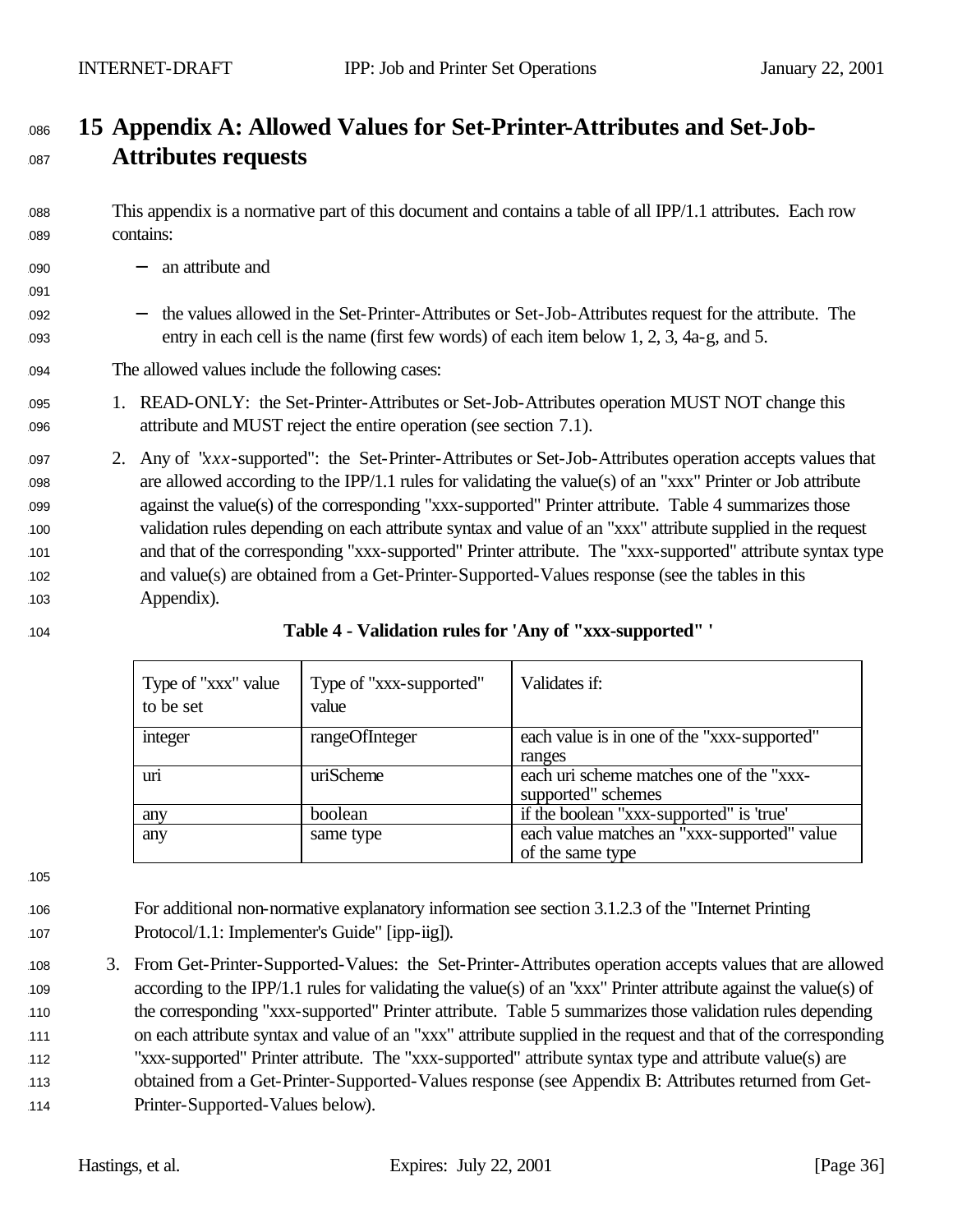| Type of "xxx"<br>value to be set | Type of "xxx-supported"<br>value     | Validates if:                                                               |
|----------------------------------|--------------------------------------|-----------------------------------------------------------------------------|
| integer                          | rangeOfInteger                       | each 'integer' value is in one of the "xxx-supported"<br>ranges             |
| uri                              | uriScheme                            | the uri scheme of each value matches one of the "xxx-<br>supported" schemes |
| any                              | boolean                              | if the boolean "xxx-supported" is 'true'                                    |
| name                             | 'admin-define' out-of-<br>band value | any 'name' value matches                                                    |
| any                              | same type                            | each value matches an "xxx-supported" value of the<br>same type             |

| 115 |  | Table 5 - Validation rules for 'From Get-Printer-Supported-Values' |
|-----|--|--------------------------------------------------------------------|
|-----|--|--------------------------------------------------------------------|

116

- <sup>1117</sup> For additional non-normative explanatory information see section 3.1.2.3 of the "Internet Printing 118 Protocol/1.1: Implementer's Guide" [ipp-iig]).
- 119 4. Any value of the proper attribute syntax: the Set-Printer-Attributes or Set-Job-Attributes operation 120 accepts any value of the specified attribute syntax. The attribute syntaxes supported are enumerated 121 below.
- 122 **a.** Any text(127)
- 123 **b.** Any name(127)
- 124 c. Any uri
- 125 d. Any boolean
- <sup>1126</sup> e. Any positive integer
- 127 f. Any dateTime
- <sup>1128</sup> g. 1setOf any uri
- <sup>1129</sup> 5. Combination of 'Any of "*xxx*-supported"' or 'Any name'.

130 If a Printer implementation doesn't want to allow setting values indicated in this Appendix as "any xxx", it can 131 make the value be not-settable.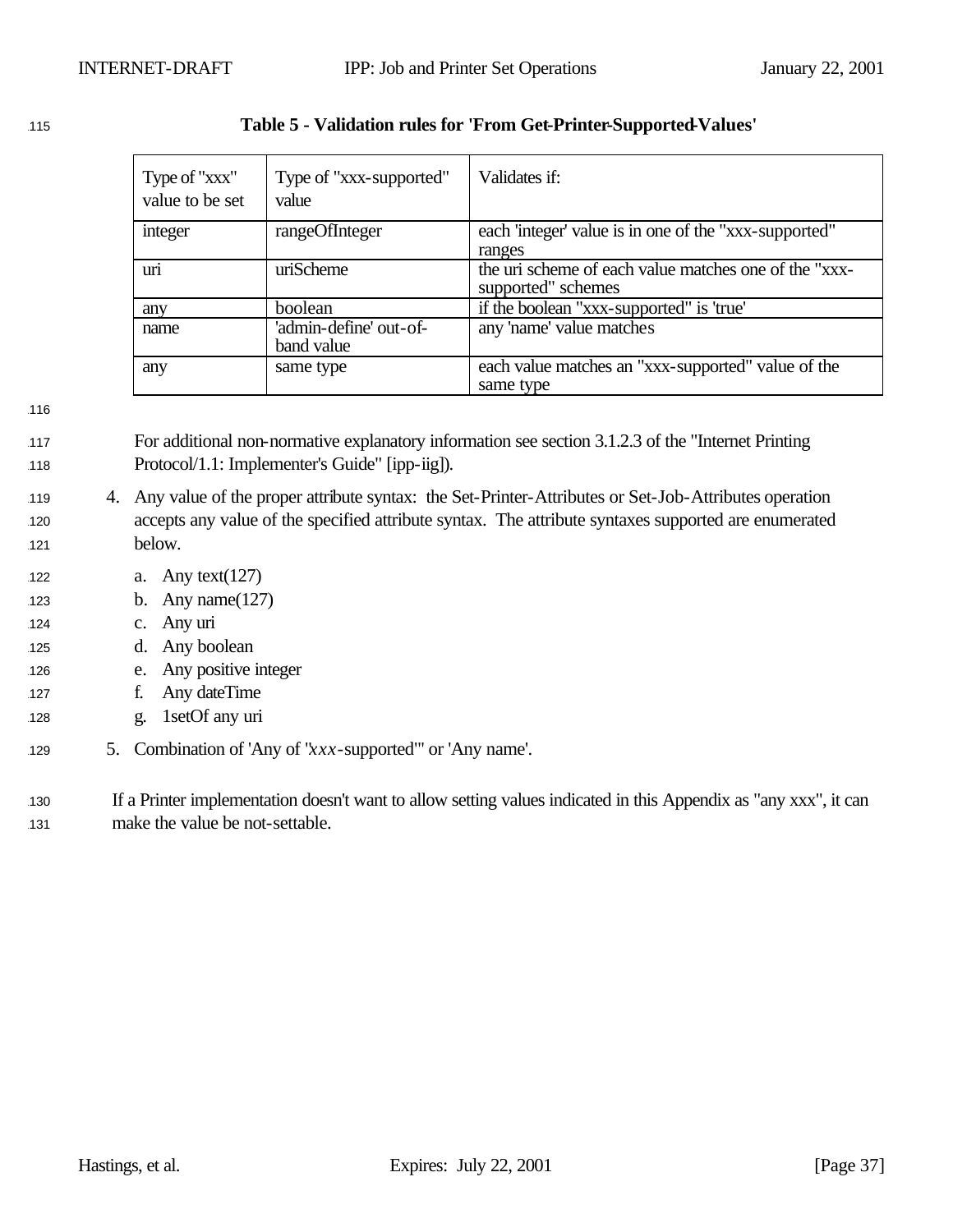## <sup>1132</sup> **Table 6 - Values allowed for Job Template Attributes in the Set-Job-Attributes Operation**

| <b>Job Template Attributes</b>              | Values allowed for Set |
|---------------------------------------------|------------------------|
|                                             |                        |
|                                             |                        |
| job-priority (integer $(1:100)$ )           | Any of "xxx-supported" |
| job-hold-until (type3 keyword   name (MAX)) | Any of "xxx-supported" |
| job-sheets (type3 keyword   name(MAX))      | Any of "xxx-supported" |
| multiple-document-handling (type2 keyword)  | Any of "xxx-supported" |
| copies (integer $(1:MAX)$ )                 | Any of "xxx-supported" |
| finishings (1setOf type2 enum)              | Any of "xxx-supported" |
| page-ranges (1setOf rangeOfInteger (1:MAX)) | Any of "xxx-supported" |
| sides (type2 keyword)                       | Any of "xxx-supported" |
| $number-up (integer(1:MAX))$                | Any of "xxx-supported" |
| orientation-requested (type2 enum)          | Any of "xxx-supported" |
| media (type3 keyword   name(MAX))           | Any of "xxx-supported" |
| printer-resolution (resolution)             | Any of "xxx-supported" |
| print-quality (type2 enum)                  | Any of "xxx-supported" |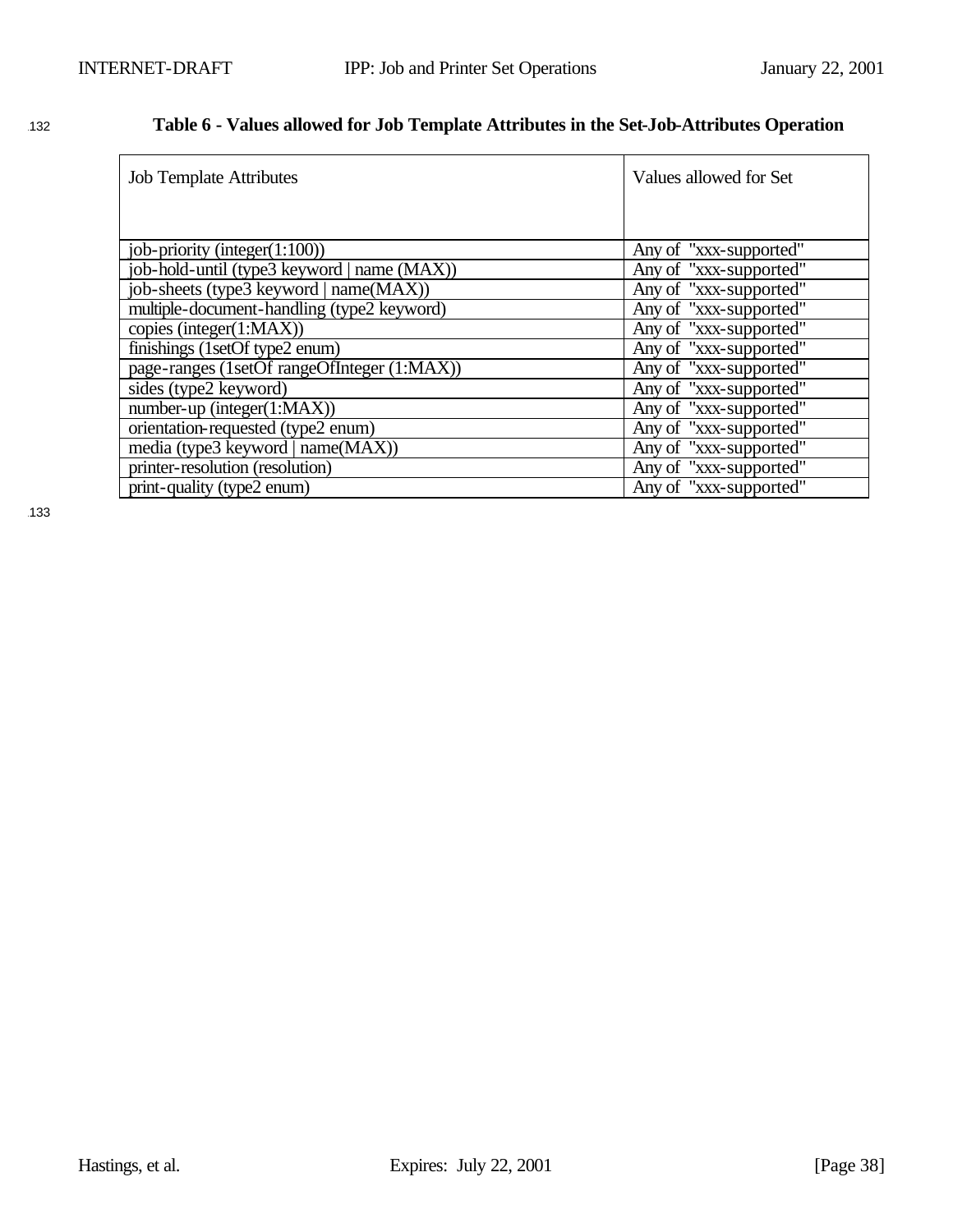## <sup>1134</sup> **Table 7 - Values allowed for Job Description Attributes in the Set-Job-Attributes Operation**

| <b>Job Description Attributes</b>               | Values allowed for Set |
|-------------------------------------------------|------------------------|
|                                                 |                        |
| job-uri (uri)                                   | <b>READ-ONLY</b>       |
| job-id (integer(1:MAX))                         | <b>READ-ONLY</b>       |
| job-printer-uri (uri)                           | <b>READ-ONLY</b>       |
| job-more-info (uri)                             | <b>READ-ONLY</b>       |
| $\overline{job}$ -name (name $(MAX)$ )          | Any name(MAX)          |
| job-originating-user-name (name(MAX))           | <b>READ-ONLY</b>       |
| job-state (type1 enum)                          | <b>READ-ONLY</b>       |
| job-state-reasons (1setOf type2 keyword)        | <b>READ-ONLY</b>       |
| job-state-message (text(MAX))                   | <b>READ-ONLY</b>       |
| job-detailed-status-messages (1setOf text(MAX)) | <b>READ-ONLY</b>       |
| job-document-access-errors (1setOf text(MAX))   | <b>READ-ONLY</b>       |
| number-of-documents (integer(0:MAX))            | <b>READ-ONLY</b>       |
| output-device-assigned (name(127))              | <b>READ-ONLY</b>       |
| time-at-creation (integer(MIN:MAX))             | <b>READ-ONLY</b>       |
| time-at-processing (integer(MIN:MAX))           | <b>READ-ONLY</b>       |
| time-at-completed (integer(MIN:MAX))            | <b>READ-ONLY</b>       |
| job-printer-up-time (integer(1:MAX))            | <b>READ-ONLY</b>       |
| date-time-at-creation (dateTime)                | <b>READ-ONLY</b>       |
| date-time-at-processing (dateTime)              | <b>READ-ONLY</b>       |
| date-time-at-completed (dateTime)               | <b>READ-ONLY</b>       |
| number-of-intervening-jobs (integer(0:MAX))     | <b>READ-ONLY</b>       |
| job-message-from-operator (text(127))           | Any text $(127)$       |
| job-k-octets (integer(0:MAX))                   | <b>READ-ONLY</b>       |
| job-impressions (integer(0:MAX))                | <b>READ-ONLY</b>       |
| job-media-sheets (integer(0:MAX))               | <b>READ-ONLY</b>       |
| job-k-octets-processed (integer(0:MAX))         | <b>READ-ONLY</b>       |
| job-impressions-completed (integer(0:MAX))      | <b>READ-ONLY</b>       |
| job-media-sheets-completed (integer(0:MAX))     | <b>READ-ONLY</b>       |
| attributes-charset (charset)                    | <b>READ-ONLY</b>       |
| attributes-natural-language (naturalLanguage)   | <b>READ-ONLY</b>       |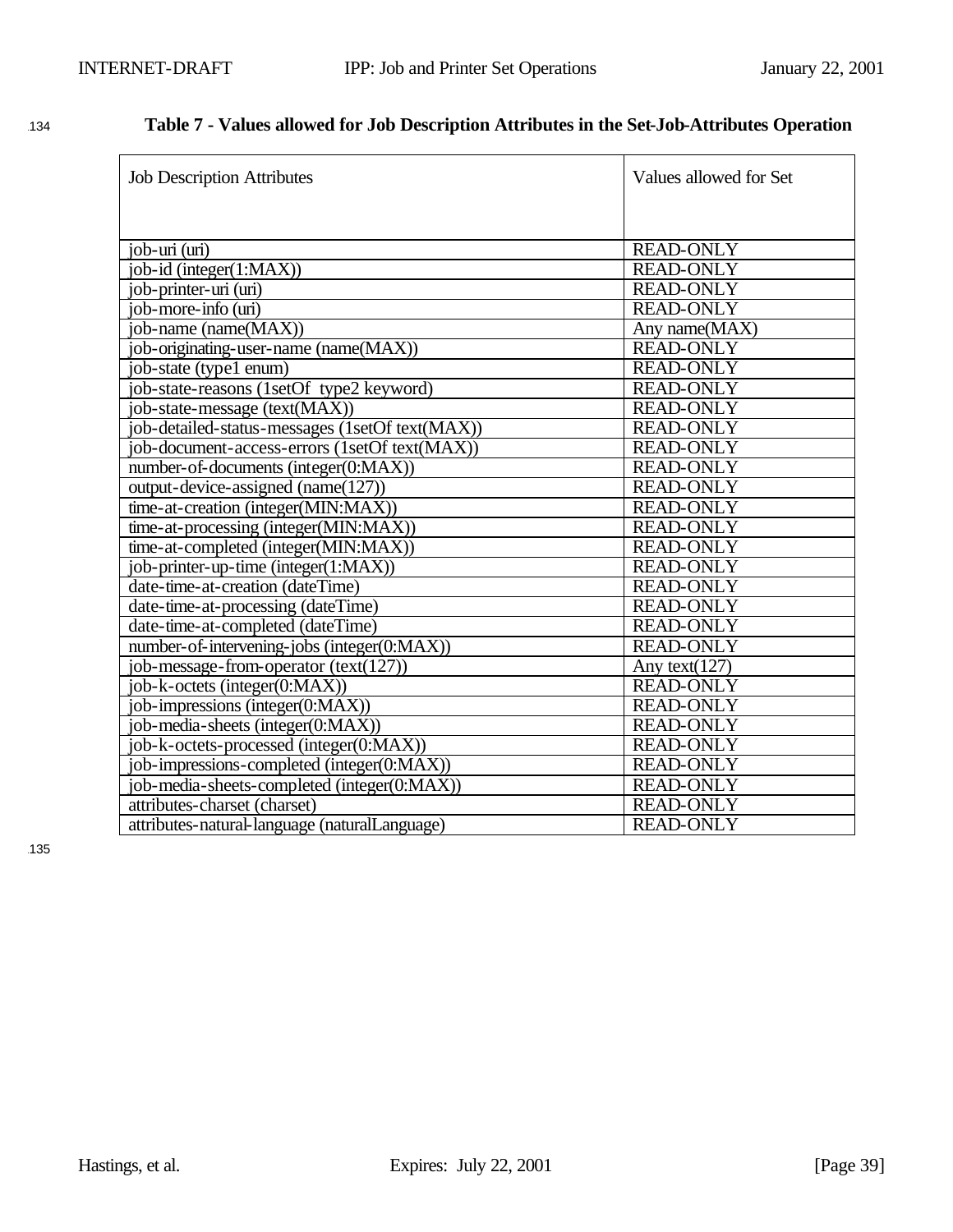$\overline{\phantom{a}}$ 

## <sup>1136</sup> **Table 8 - Values allowed for Printer Job Template Attributes in the Set-Printer-Attributes**  137 **Operation**

| Printer Job Template Attributes                               | Values allowed for Set                |
|---------------------------------------------------------------|---------------------------------------|
| job-priority-default (integer(1:100))                         | Any of "xxx-supported"                |
| job-hold-until-default (type3 keyword   name (MAX))           | Any of "xxx-supported"                |
| job-sheets-default (type3 keyword   name(MAX))                | Any of "xxx-supported"                |
| multiple-document-handling-default (type2 keyword)            | Any of "xxx-supported"                |
| copies-default (integer(1:MAX))                               | Any of "xxx-supported"                |
| finishings-default (1setOf type2 enum)                        | Any of "xxx-supported"                |
| sides-default (type2 keyword)                                 | Any of "xxx-supported"                |
| number-up-default (integer(1:MAX))                            | Any of "xxx-supported"                |
| orientation-requested-default (type2 enum)                    | Any of "xxx-supported"                |
| media-default (type3 keyword   name(MAX))                     | Any of "xxx-supported"                |
| printer-resolution-default (resolution)                       | Any of "xxx-supported"                |
| print-quality-default (type2 enum)                            | Any of "xxx-supported"                |
| job-priority-supported (integer(1:100))                       | From Get-Printer-                     |
|                                                               | Supported-Values                      |
| job-hold-until-supported (1setOf(type3 keyword   name (MAX))) | From Get-Printer-                     |
|                                                               | Supported-Values                      |
| job-sheets-supported (1setOf(type3 keyword   name(MAX)))      | From Get-Printer-                     |
|                                                               | Supported-Values                      |
| multiple-document-handling-supported (1setOf type2 keyword)   | From Get-Printer-                     |
|                                                               | Supported-Values                      |
| copies-supported (rangeOfInteger(1:MAX))                      | From Get-Printer-                     |
|                                                               | Supported-Values                      |
| finishings-supported (1setOf type2 enum)                      | From Get-Printer-                     |
|                                                               | Supported-Values                      |
| page-ranges-supported (boolean)                               | From Get-Printer-                     |
|                                                               | Supported-Values                      |
| sides-supported (1setOf type2 keyword)                        | From Get-Printer-                     |
|                                                               | Supported-Values                      |
| number-up-supported (1setOf (integer(1:MAX))                  | From Get-Printer-                     |
| rangeOfInteger(1:MAX)))                                       | Supported-Values                      |
| orientation-requested-supported (IsetOf type2 enum)           | From Get-Printer-                     |
|                                                               | <b>Supported-Values</b>               |
| media-supported (1setOf (type3 keyword   name(MAX)))          | From Get-Printer-                     |
|                                                               | Supported-Values<br>From Get-Printer- |
| printer-resolution-supported (1setOf resolution)              | Supported-Values                      |
|                                                               | From Get-Printer-                     |
| print-quality-supported (1setOf type2 enum)                   | Supported-Values                      |
| media-ready (type3 keyword   name(MAX))                       | From Get-Printer-                     |
|                                                               | Supported-Values                      |
|                                                               |                                       |

1138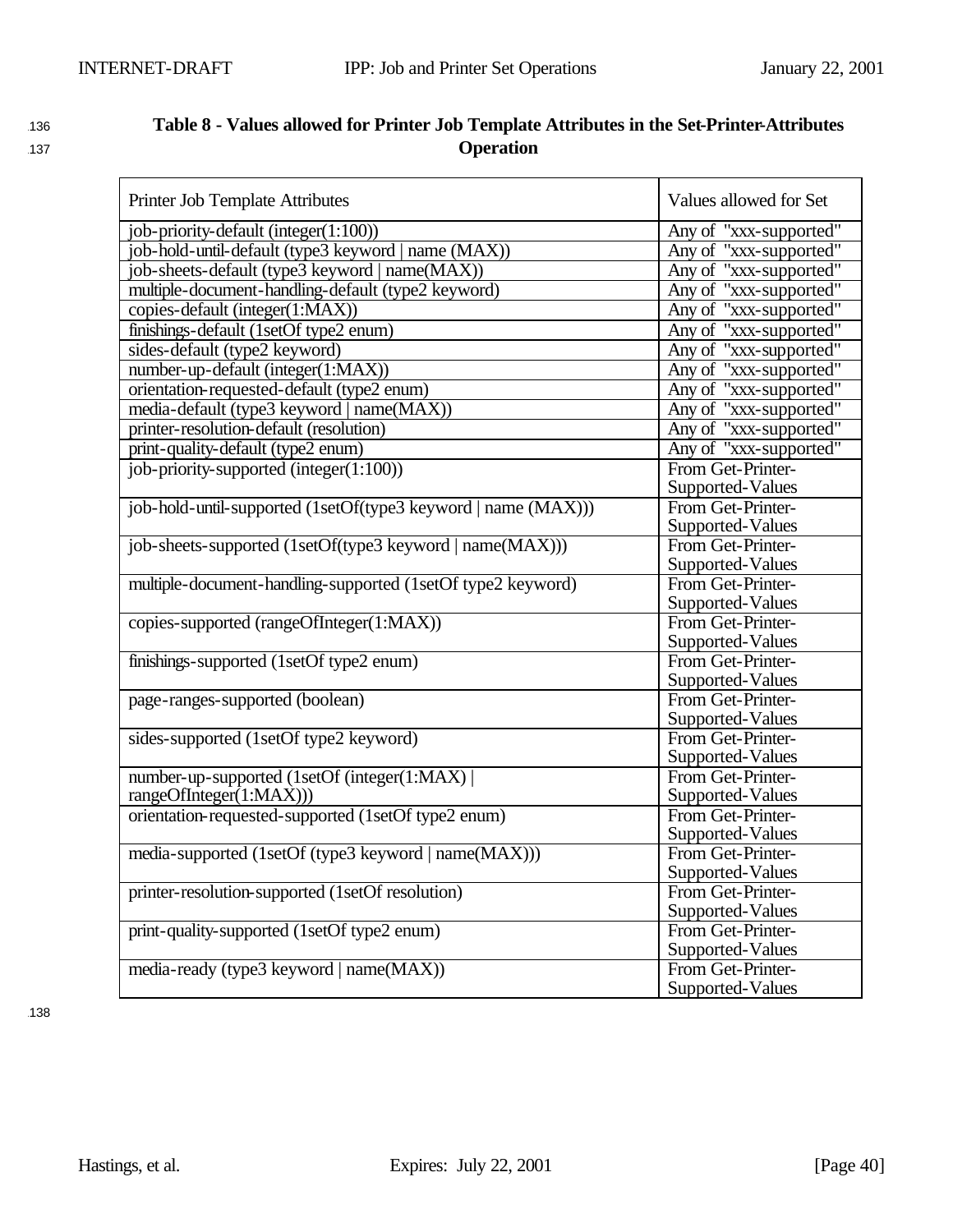# <sup>1139</sup> **Table 9 - Values allowed for Printer Description Attributes in the Set-Printer-Attributes Operation**

| <b>Printer Description Attributes</b>                         | Values allowed for Set                                                             |
|---------------------------------------------------------------|------------------------------------------------------------------------------------|
| printer-uri-supported (1setOf uri)                            | <b>READ-ONLY</b>                                                                   |
| uri-authentication-supported (1setOf type2 keyword)           | <b>READ-ONLY</b>                                                                   |
| uri-security-supported (1setOf type2 keyword)                 | <b>READ-ONLY</b>                                                                   |
| printer-xri-supported (1setOf collection) member attributes:  |                                                                                    |
| xri-uri (uri)                                                 | any uriScheme of "xri-uri-<br>scheme-supported" from Get-<br>Printer-Attributes    |
| xri-authentication (1setOf type2 keyword)                     | any keyword of "xri-<br>authentication-supported" from<br>Get-Printer-Attributes   |
| xri-security (1setOf type2 keyword)                           | any keyword of "xri-security-<br>supported" from Get-Printer-<br><b>Attributes</b> |
| xri-uri-scheme-supported (1setOf uriScheme)                   | <b>READ-ONLY</b>                                                                   |
| xri-authentication-supported (1setOf type2 keyword)           | <b>READ-ONLY</b>                                                                   |
| xri-security-supported (1setOf type2 keyword)                 | <b>READ-ONLY</b>                                                                   |
| printer-name (name $(127)$ )                                  | Any name $(127)$                                                                   |
| printer-location (text( $127$ ))                              | Any text $(127)$                                                                   |
| printer-info $(text(127))$                                    | Any text $(127)$                                                                   |
| printer-more-info (uri)                                       | Any uri                                                                            |
| printer-driver-installer (uri)                                | Any uri                                                                            |
| printer-make-and-model (text(127))                            | Any text( $\overline{127}$ )                                                       |
| printer-more-info-manufacturer (uri)                          | Any uri                                                                            |
| printer-state (type1 enum)                                    | <b>READ-ONLY</b>                                                                   |
| printer-state-reasons (1setOf type2 keyword)                  | <b>READ-ONLY</b>                                                                   |
| printer-state-message (text(MAX))                             | <b>READ-ONLY</b>                                                                   |
| ipp-versions-supported (1setOf type2 keyword)                 | From Get-Printer-Supported-<br>Values                                              |
| operations-supported (1setOf type2 enum)                      | From Get-Printer-Supported-<br>Values                                              |
| multiple-document-jobs-supported (boolean)                    | From Get-Printer-Supported-<br>Values                                              |
| charset-configured (charset)                                  | Any of "xxx-supported", use<br>"charset-supported"                                 |
| charset-supported (1setOf charset)                            | From Get-Printer-Supported-<br>Values                                              |
| natural-language-configured (naturalLanguage)                 | Any of "xxx-supported", use<br>"generated-natural-language-<br>supported"          |
| generated-natural-language-supported (1setOf naturalLanguage) | From Get-Printer-Supported-<br>Values                                              |
| document-format-default (mimeMediaType)                       | Any of "xxx-supported"                                                             |
| document-format-supported (1setOf mimeMediaType)              | From Get-Printer-Supported-<br>Values                                              |
| printer-is-accepting-jobs (boolean)                           | <b>READ-ONLY</b>                                                                   |
| queued-job-count (integer(0:MAX))                             | <b>READ-ONLY</b>                                                                   |
| printer-message-from-operator (text(127))                     | Any text $(127)$                                                                   |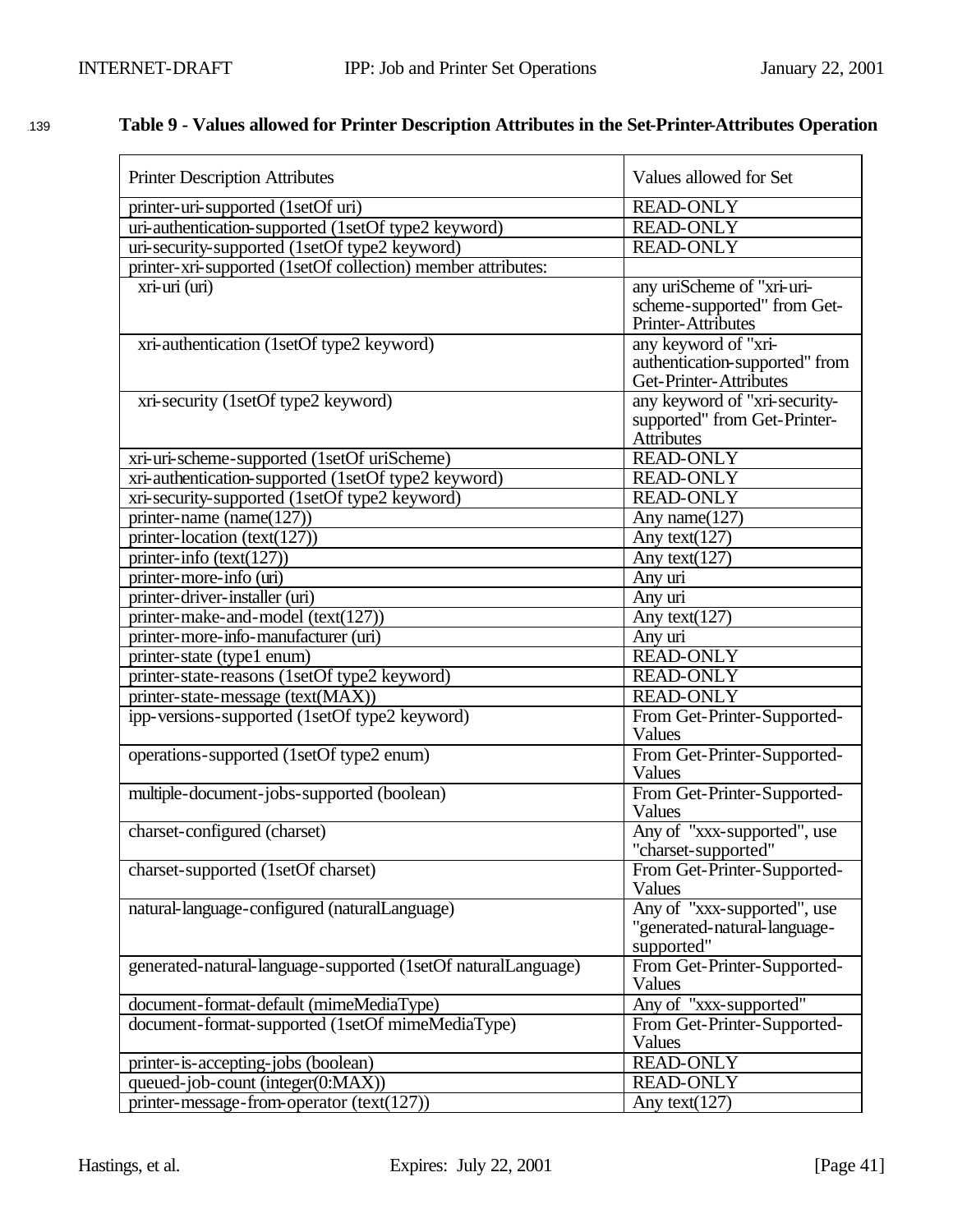| <b>Printer Description Attributes</b>                        | Values allowed for Set                |
|--------------------------------------------------------------|---------------------------------------|
| color-supported (boolean)                                    | From Get-Printer-Supported-<br>Values |
| reference-uri-schemes-supported (1setOf uriScheme)           | From Get-Printer-Supported-<br>Values |
| pdl-override-supported (type2 keyword)                       | From Get-Printer-Supported-<br>Values |
| printer-up-time (integer(1:MAX))                             | <b>READ-ONLY</b>                      |
| printer-current-time (dateTime)                              | Any dateTime **                       |
| multiple-operation-time-out (integer(1:MAX))                 | any positive integer                  |
| compression-supported (1setOf type3 keyword)                 | From Get-Printer-Supported-<br>Values |
| job-k-octets-supported (rangeOfInteger(0:MAX))               | From Get-Printer-Supported-<br>Values |
| job-impressions-supported (rangeOfInteger(0:MAX))            | From Get-Printer-Supported-<br>Values |
| job-media-sheets-supported (rangeOfInteger(0:MAX))           | From Get-Printer-Supported-<br>Values |
| pages-per-minute (integer(0:MAX))                            | <b>READ-ONLY</b>                      |
| pages-per-minute-color (integer(0:MAX))                      | <b>READ-ONLY</b>                      |
| printer-settable-attributes-supported (1setOf type2 keyword) | From Get-Printer-Supported-<br>Values |
| job-settable-attributes-supported (1setOf type2 keyword)     | From Get-Printer-Supported-<br>Values |
| document-format-varying-attributes (1setOf type2 keyword)    | <b>READ-ONLY</b>                      |
| printer-message-time (integer(MIN:MAX))                      | <b>READ-ONLY</b>                      |
| printer-message-date-time(dateTime)                          | <b>READ-ONLY</b>                      |

140

<sup>\*\*</sup> - The "printer-current-time" (dateTime) attribute is settable in order to allow an administrator to correct an <sup>1142</sup> incorrect dateTime or time zone.

## <sup>1143</sup> **16 Appendix B: Attributes returned from Get-Printer-Supported-Values**

 This Appendix is a normative part of this document and lists all the attributes that are possible for an implementation to return in a Get-Printer-Supported-Values response, i.e., all the "xxx-supported" attributes that can be supplied in a Set-Printer-Attributes request. READ-ONLY attributes MUST NOT be returned in a Get-Printer-Supported-Values response and are indicated in the tables as "READ-ONLY - MUST NOT be returned."

<sup>1149</sup> For the following attributes, the value allowed by the Set-Printer-Attributes operation MUST be a single <sup>1150</sup> integer value in the range specified by the value returned by the Get-Printer-Supported-Values operation.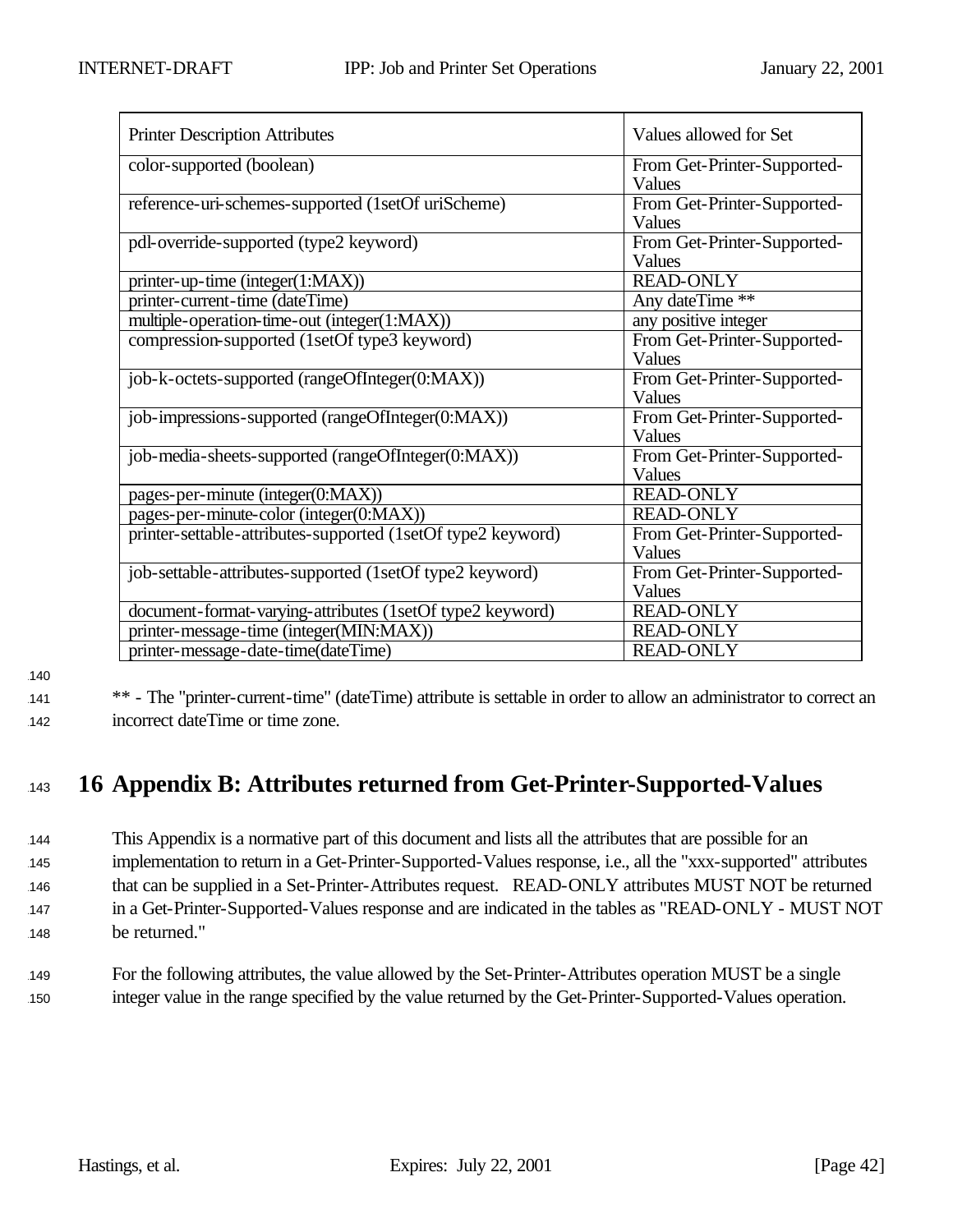## <sup>1151</sup> **Table 10 - Printer Job Template Attributes returned from Get-Printer-Supported-Values**

| Printer Job Template Attributes             | <b>Values Returned</b> |
|---------------------------------------------|------------------------|
| job-priority-supported (integer $(1:100)$ ) | rangeOfInteger(1:100)  |

## <sup>1153</sup> For the following attributes, the value allowed by the Set-Printer-Attributes operation MUST be a single <sup>1154</sup> rangeOfInteger value whose bounds do not exceed those of the range specified by the value returned by the <sup>1155</sup> Get-Printer-Supported-Values operation.

152

## <sup>1156</sup> **Table 11 - Printer Job Template Attributes returned from Get-Printer-Supported-Values**

| Printer Job Template Attributes          | <b>Values Returned</b> |
|------------------------------------------|------------------------|
| copies-supported (rangeOfInteger(1:MAX)) | rangeOfInteger(1:MAX)  |

#### 157

#### <sup>1158</sup> The following table has the same criteria as the last, but is for Printer Description attributes.

## <sup>1159</sup> **Table 12 - Printer Description Attributes returned from Get-Printer-Supported-Values**

| <b>Printer Description Attributes</b>              | Values allowed for Set |
|----------------------------------------------------|------------------------|
| job-k-octets-supported (rangeOfInteger(0:MAX))     | rangeOfInteger(0:MAX)  |
| job-impressions-supported (rangeOfInteger(0:MAX))  | rangeOfInteger(0:MAX)  |
| job-media-sheets-supported (rangeOfInteger(0:MAX)) | rangeOfInteger(0:MAX)  |

#### 160

<sup>1161</sup> For the following attributes, the value allowed by the Set-Printer-Attributes operation MUST be one or more <sup>1162</sup> integers and rangeOfInteger values, such that the integer values described by these integers and 163 rangeOfInteger is the same as or a subset of the integers described by the integers and rangeOf Integer of 164 value returned by the Get-Printer-Supported-Values operation.

## <sup>1165</sup> **Table 13 - Printer Job Template Attributes returned from Get-Printer-Supported-Values**

| Printer Job Template Attributes              | <b>Values Returned</b>  |
|----------------------------------------------|-------------------------|
| number-up-supported (1setOf (integer(1:MAX)) | 1setOf (integer(1:MAX)) |
| rangeOfInteger(1:MAX))                       | rangeOfInteger(1:MAX)   |

#### 166

167 For the following attributes, the value allowed by the Set-Printer-Attributes operation MUST be one or more 168 values, where each such value matches a value returned by the Get-Printer-Supported-Values operation. A 169 keyword, enum, boolean, charset, naturalLanguage, uriScheme, mimeMediaType or resolution value matches <sup>1170</sup> if it is equal. For Job Template attributes with the attribute syntax 'type3 keyword | name', any 'name' attribute <sup>1171</sup> syntax value matches the 'admin-define' out-of-band value, if the implementation allows the administrator to set <sup>1172</sup> any name values for the attribute.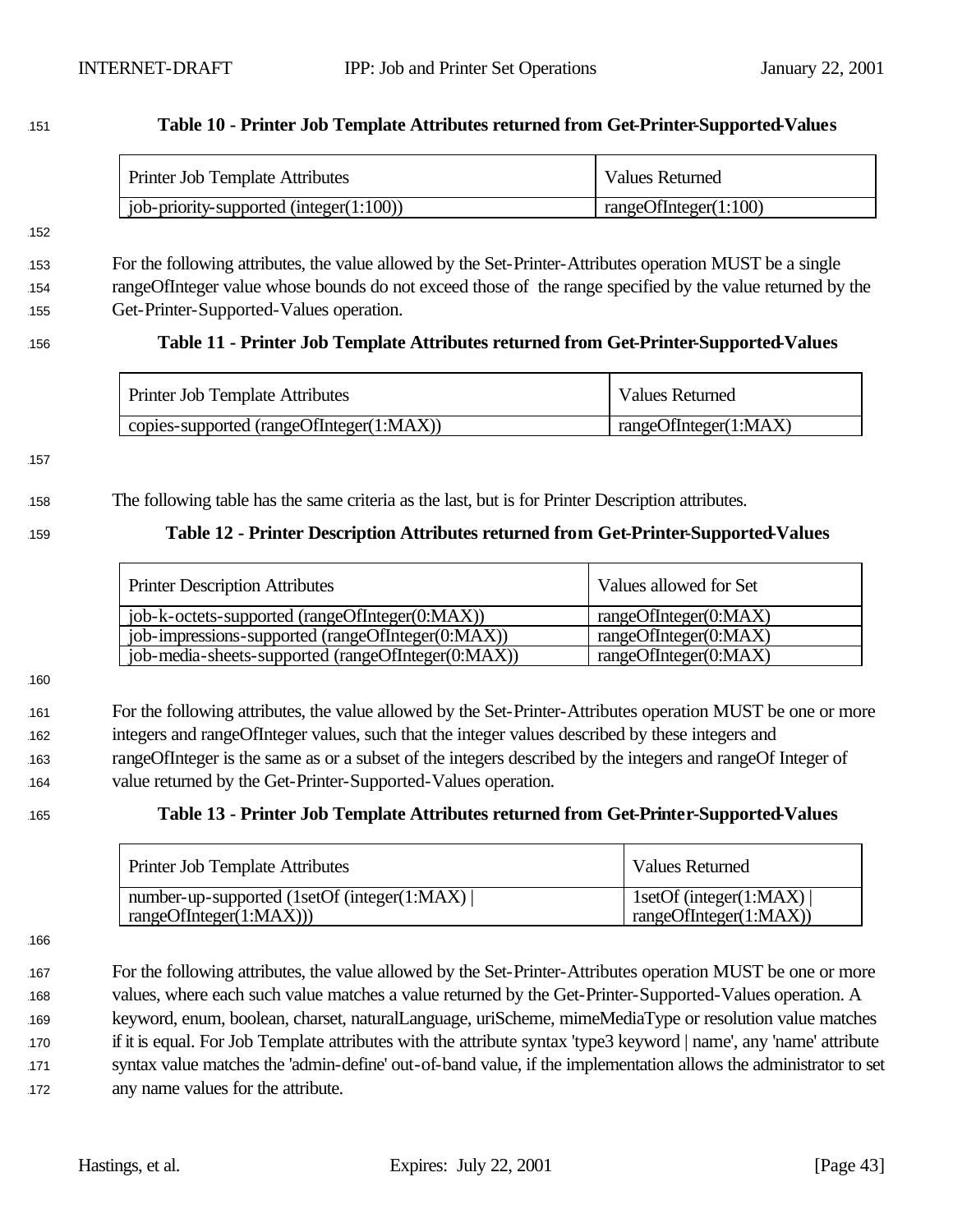| Printer Job Template Attributes                               | <b>Values Returned</b>                     |
|---------------------------------------------------------------|--------------------------------------------|
| job-hold-until-supported (1setOf(type3 keyword   name (MAX))) | 1setOf (type3 keyword  <br>'admin-define') |
| job-sheets-supported (1setOf(type3 keyword   name(MAX)))      | 1setOf (type3 keyword)<br>'admin-define')  |
| multiple-document-handling-supported (1setOf type2 keyword)   | 1setOf type2 keyword                       |
| finishings-supported (1setOf type2 enum)                      | 1setOf type2 enum                          |
| page-ranges-supported (boolean)                               | 1setOf boolean **                          |
| sides-supported (1setOf type2 keyword)                        | 1setOf type2 keyword                       |
| orientation-requested-supported (1setOf type2 enum)           | 1setOf type2 enum                          |
| media-supported (1setOf (type3 keyword   name(MAX)))          | 1setOf (type3 keyword  <br>'admin-define') |
| printer-resolution-supported (1setOf resolution)              | 1setOf resolution                          |
| print-quality-supported (1setOf type2 enum)                   | 1setOf type2 enum                          |

## <sup>1173</sup> **Table 14 - Printer Job Template Attributes returned from Get-Printer-Supported-Values**

<sup>1174</sup> \*\* Note: the Get-Printer-Supported-Values returns a '1setOf boolean' so that all possible values are <sup>1175</sup> indicated, while Get-Printer-Attributes returns only a single 'boolean' value.

176 The following table has the same criteria as the last, but is for Printer Description attributes.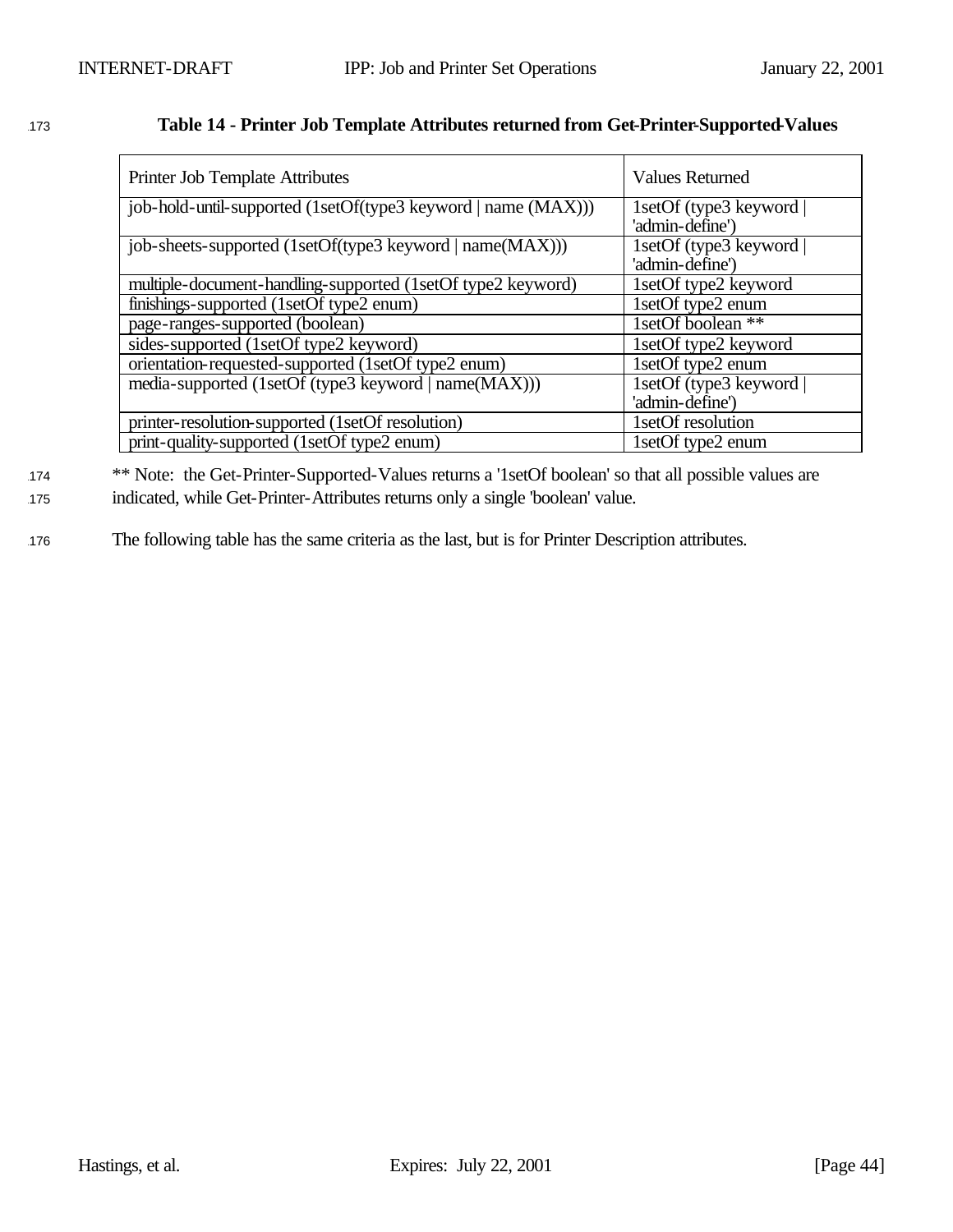| <b>Printer Description Attributes</b>                         | Values allowed for Set         |
|---------------------------------------------------------------|--------------------------------|
| printer-uri-supported (1setOf uri)                            | READ-ONLY - MUST NOT           |
|                                                               | be returned                    |
| uri-authentication-supported (1setOf type2 keyword)           | READ-ONLY - MUST NOT           |
|                                                               | be returned                    |
| uri-security-supported (1setOf type2 keyword)                 | READ-ONLY - MUST NOT           |
|                                                               | be returned                    |
| xri-printer-supported (1setOf collection)                     | MUST NOT be returned; see      |
|                                                               | next three attributes returned |
|                                                               | with Get-Printer-Attributes:   |
| xri-uri-scheme-supported (1setOf uriScheme)                   | READ-ONLY - MUST NOT           |
|                                                               | be returned                    |
| xri-authentication-supported (1setOf type2 keyword)           | READ-ONLY - MUST NOT           |
|                                                               | be returned                    |
| xri-security-supported (1setOf type2 keyword)                 | <b>READ-ONLY - MUST NOT</b>    |
|                                                               | be returned                    |
| ipp-versions-supported (1setOf type2 keyword)                 | 1setOf type2 keyword           |
| operations-supported (1setOf type2 enum)                      | 1setOf type2 keyword           |
| multiple-document-jobs-supported (boolean)                    | 1setOf boolean **              |
| charset-supported (1setOf charset)                            | 1setOf charset                 |
| generated-natural-language-supported (1setOf naturalLanguage) | 1setOf naturalLanguage         |
| document-format-supported (1setOf mimeMediaType)              | 1setOf mimeMediaType           |
| color-supported (boolean)                                     | 1setOf boolean **              |
| reference-uri-schemes-supported (1setOf uriScheme)            | IsetOf uriScheme               |
| pdl-override-supported (type2 keyword)                        | 1setOf type2 keyword **        |
| compression-supported (1setOf type3 keyword)                  | 1setOf type3 keyword           |
| printer-settable-attributes-supported (1setOf type2 keyword)  | 1setOf type2 keyword           |
| job-settable-attributes-supported (1setOf type2 keyword)      | 1setOf type2 keyword           |

## <sup>1177</sup> **Table 15 - Printer Description Attributes returned from Get-Printer-Supported-Values**

- <sup>\*\*</sup> Note: the Get-Printer-Supported-Values returns a '1setOf X' so that all possible values are indicated,
- <sup>1179</sup> while Get-Printer-Attributes returns only a single 'X' value.
- 180

# <sup>1181</sup> **17 Appendix C: Full Copyright Statement**

<sup>1182</sup> Copyright (C) The Internet Society (1998,1999,2000,2001). All Rights Reserved

183 This document and translations of it may be copied and furnished to others, and derivative works that 184 comment on or otherwise explain it or assist in its implementation may be prepared, copied, published and 185 distributed, in whole or in part, without restriction of any kind, provided that the above copyright notice and <sup>1186</sup> this paragraph are included on all such copies and derivative works. However, this document itself may not 187 be modified in any way, such as by removing the copyright notice or references to the Internet Society or <sup>1188</sup> other Internet organizations, except as needed for the purpose of developing Internet standards in which case